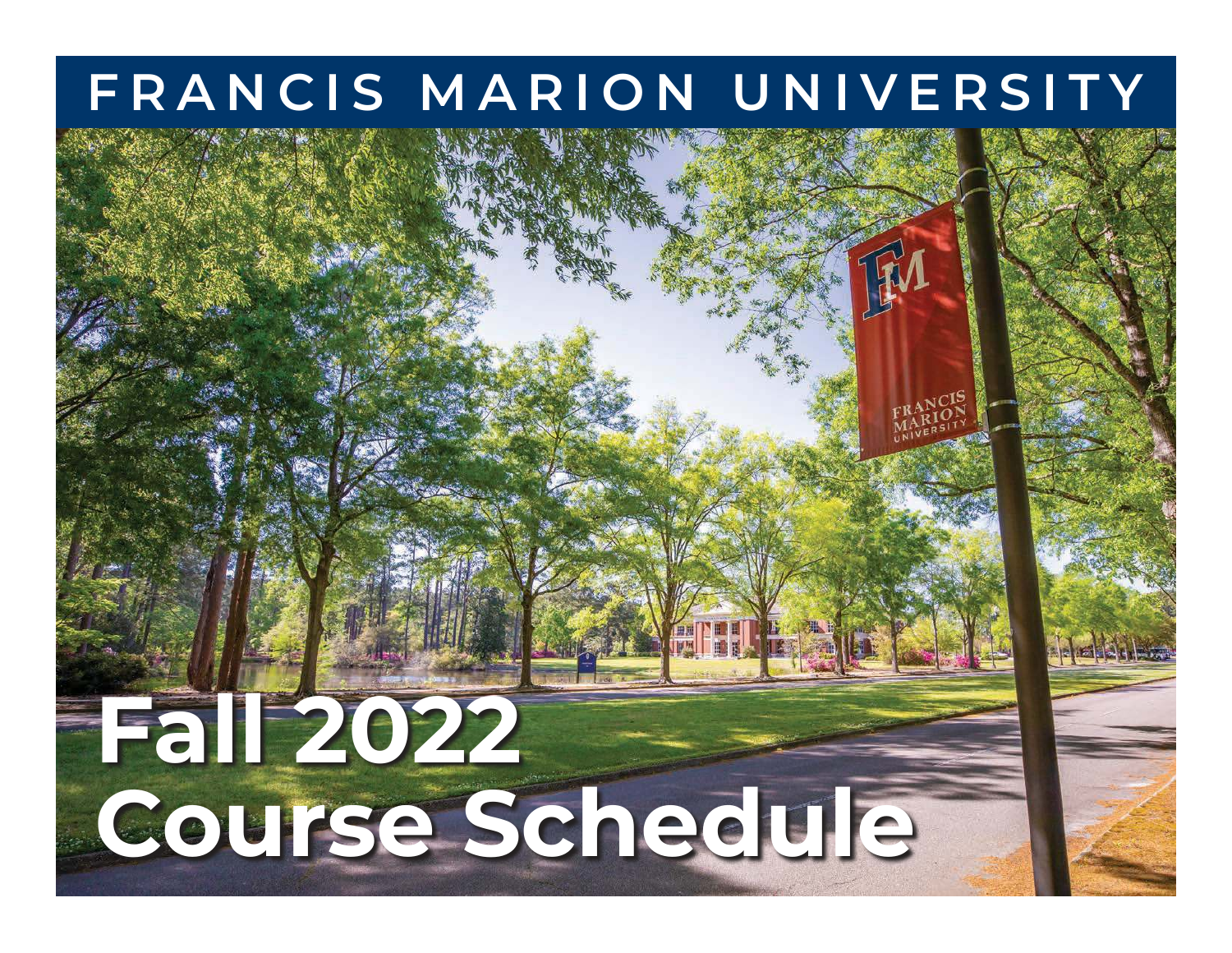#### **HOW TO CONTACT US** Our administrative office hours are 8:30-5:00 (unless otherwise noted). These hours are subject to change. **Admissions Office** 843-661-1231 Stokes Administration Building (SAB) 113 Monday-Friday 8:30 am - 5:00 pm Extended hours during registration and orientation. **Bookstore** 843-661-1345 **Smith University Center** Monday-Friday 8:00 am - 4:30 pm Extended hours during registration and orientation. **Cashier** 843-661-1596 Stokes Administration Building (SAB) 104 **Center for Academic Success and Advisement (CASA)** 843-661-1400 Founders Hall (FH) 220 **Computer Center** 843-661-1335 Help Desk 843-661-1111 **Main Office** Monday-Friday 8:30 am- 5:00 pm **Main Lab** Monday-Thursday 8:30 am - 1:00 am Friday 8:30 am - 5:00 pm Saturday 1:00 pm - 5:00 pm Sunday 3:00 pm - 11:00 pm **Dining Hall** 843-661-1260 Monday-Friday Continuous Service 7:00 am – 7:30 pm Saturday-Sunday Brunch 11:00 am - 1:30 pm Dinner 5:00 pm – 7:00 pm **The Grille** 843-661-1660 Monday-Friday 9:00 am - 11:00 pm Saturday-Sunday 5:00 pm - 11:00 pm These hours are subject to change. **Financial Assistance** 843-661-1190 Stokes Administration Building (SAB) 117 **Community Center** Housing Information Desk 843-661-4672 (GO-RA) Monday-Sunday Noon - 11:00 pm **Library** 843-661-1300 Sunday 3:00pm - 11:00 pm Monday-Thursday 8:30 am - 11:00 pm Friday 8:30 am - 5:00 pm **Media Center** 843-661-1250 Monday-Thursday 8:30 am - 9:30 pm Friday 8:30 am - 5:00 pm Saturday 9:00 am - 1:00 pm **Campus Police** 843-661-1109 Facilities Building **Orientation** 843-661-1563 Stokes Administration Building (SAB) 116 **Provost/Graduate Studies** 843-661-1284 Stokes Administration Building (SAB) 115 **Registrar** 843-661-1175 Stokes Administration Building (SAB) 118 **Student Life** 843-661-1182 Smith University Center (UC) 205 **University Center (UC)** 843-661-1189 Hours may vary. Please call the UC Information Desk at 661-1180 for the most up-to-date information. Monday-Thursday 8:30 am - 11:00 pm Friday 8:30 am - 10:00 pm Saturday 10:00 am - 9:00 pm Sunday 1:00 - 9:00 pm **Indoor Pool Hours** Monday-Friday Hours vary Saturday 11:00 am - 6:00 pm Sunday 1:00 pm - 6:00 pm **Outdoor Recreational Pool Hours** Seasonal Call 661-1189

Hours are reduced during holidays, summer sessions, and between semesters.

Saturday 9:00 am - 5:00 pm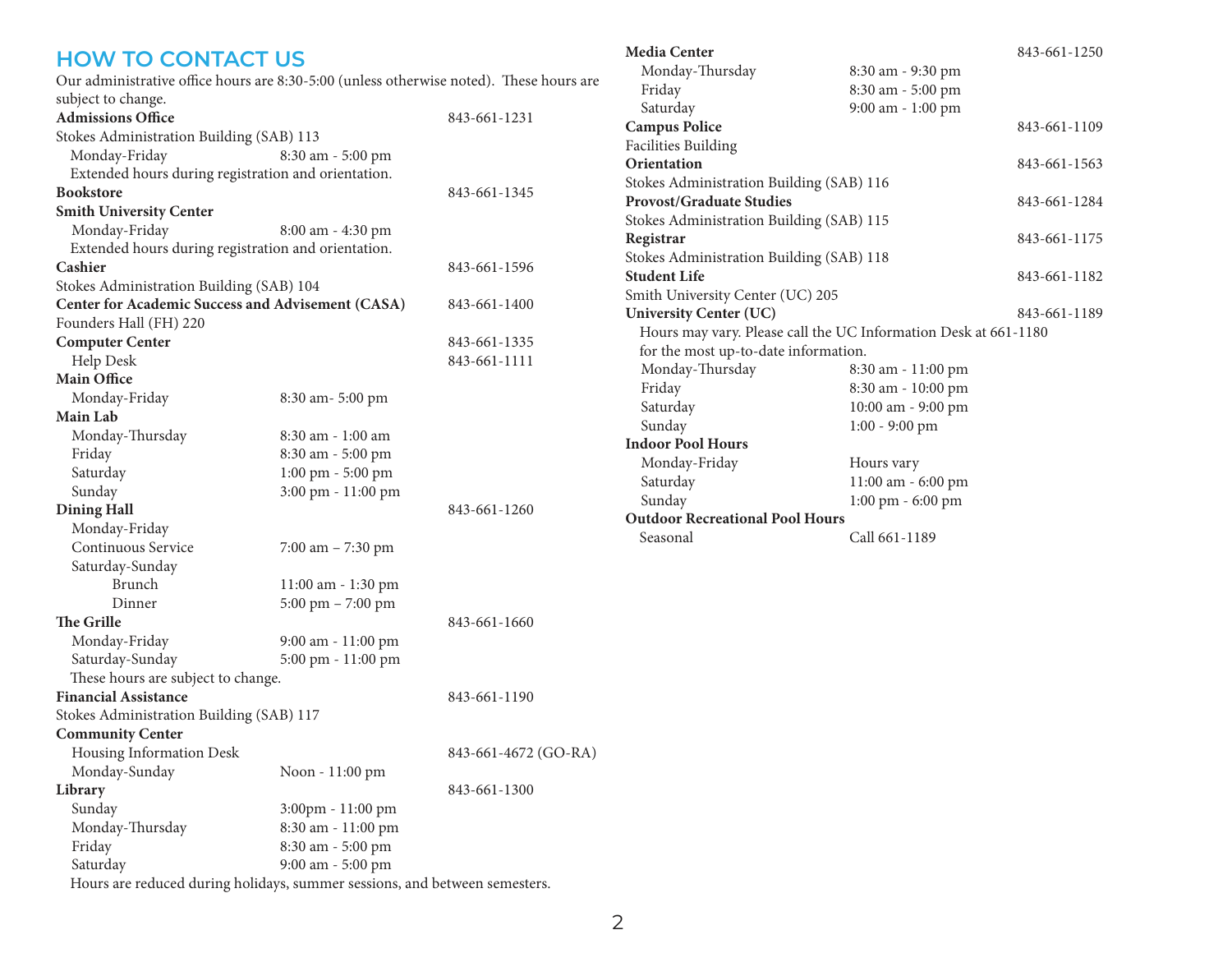## **UNDERGRADUATE DEGREES & PROGRAMS OF STUDY**

 Bachelor of Arts Bachelor of Business Administration Bachelor of General Studies Bachelor of Science Bachelor of Science in Nursing

#### **Undergraduate Programs of Study**

Accounting Art Education\* Biology\* Business (General) Business Economics Chemistry Computational Physics Computer Science Early Childhood Education **Economics** Elementary Education Engineering Technology English\* Environmental Science Finance General Studies Health Physics Healthcare Informatics Healthcare Administration History \*

Industrial Engineering Mechanical Engineering Management Information Systems Mathematics\* Marketing Management Mass Communication Middle Level Education Modern Languages (French and Spanish) Music Industry Nursing Physics Political Science Psychology Sociology Sports Management Sports Marketing Theatre Arts

 \*Secondary certification is available. Several pre-professional programs are also available.

#### **Cooperative Programs and Degrees awarded by Francis Marion University.**

Visual Arts

 Engineering Technology, Civil Engineering Concentration Engineering Technology, Electronic Engineering Concentration Medical Technology Pharmaceutical Studies

#### **Degrees awarded by another institution.**

 Wildlife and Fisheries Biology (Clemson) Engineering Technology (dual degree, Clemson) Forest Resources (Clemson)

FMU currently provides exchange programs in cooperation with universities in Canada, England, France, Germany, and Ireland.

## **GRADUATE DEGREES & PROGRAMS OF STUDY**

Francis Marion University offers graduate degrees in the following areas: **School of Business** Business - Master of Business Administration (M.B.A.) Healthcare Executive Management - Master of Business Administration with a Concentration in Healthcare Executive Management (M.B.A.) **School of Education** Learning Disabilities - Master of Arts in Teaching (M.A.T.) and Master of Education (M.Ed.) Teaching and Learning--Master of Education (M.Ed.) **School of Health Sciences** Doctor of Nursing Practice (D.N.P.) Family Nurse Practitioner - Master of Science (M.S.N.) Nurse Educator - Master of Science (M.S.N.) Speech-Language Pathology (M.SLP.) **Department of Psychology**

 Psychology - Master of Science in Applied Psychology (M.S.A.P.) Specialist in School Psychology (S.S.P.)

## **ADMISSIONS OFFICE HOURS, TOURS & OPEN HOUSES**

 There's no better way to find out about FMU than to visit our beautiful campus and meet the faculty and staff. During the Fall and Spring semesters, the Admissions Office is open Monday through Friday from 8:30 am to 5 pm. Please call or register online for a tour.

## **UNDERGRADUATE ADMISSIONS PROCEDURES**

Admission to FMU is on a rolling basis. Students are encouraged to apply early to take full advantage of financial assistance and scholarship deadlines. After all admission information is received, every effort will be made to notify applicants of their admission status within two weeks.

#### **Freshman students must submit:**

• An application for admission with the application fee.

•Transcripts of high school work–You need 19 units of high school core courses to be admitted (4 units of English; 4 units of math; 3 units of laboratory science; 2 units of same foreign language; 3 units of social studies, including 1 unit of U.S. History; 1 unit of physical education or ROTC; 1 unit of fine arts, and 1 academic elective). In evaluating an application for admission, the university will consider high school record, SAT or ACT scores, recommendations and extracurricular activities.

• Official score report from the SAT or the ACT Program. For SAT and ACT test dates, contact the FMU Office of Admissions, your high school guidance office or the College Board. FMU offers an Institutional SAT (ISAT) or ACT by appointment. Call for details.

**\*FMU has waived SAT and ACT scores for the 2022-2023 school year.**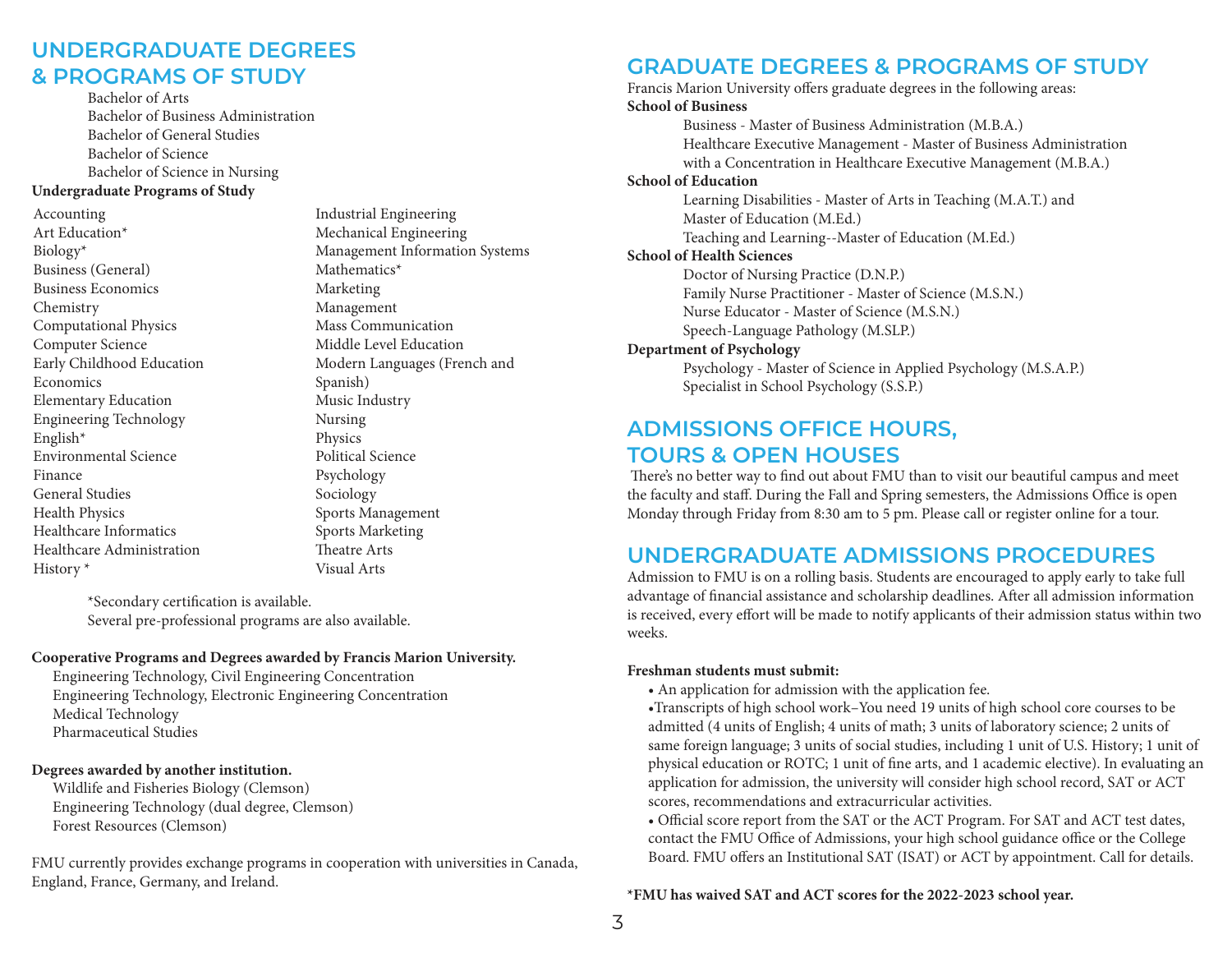**Transfer Students** – Applicants with fewer than 22 transferable college credit hours must submit the information required for freshman applicants (see above) as well as official college transcripts. Students with 22 or more transferable college credit hours should submit official transcripts from all colleges attended and an application for admission along with the application fee.

**Transient Students** – If you are planning to apply credits earned at FMU to a degree at another institution, you must submit a completed transient form. The dean or registrar of the institution to which credits are to be transferred must approve the courses that are to be taken at FMU. You will not be allowed to register as a transient student until written approval from the institution to which credits are to be transferred has been received by the Office of Admissions at Francis Marion University.

**Readmits** – If you have previously attended FMU and were not enrolled during the previous regular semester, you should contact the Office of Admissions to reapply for admission.

**Second-Degree** – If you have previously earned a baccalaureate degree (unclassified students) and wish to take undergraduate courses at Francis Marion University, complete the undergraduate application for admission. Positive proof of graduation (a copy of diploma or a transcript stating completion of degree work) is required.

### **HOUSING INFORMATION**

Your acceptance to FMU must be finalized before you apply for housing. Housing applications may be obtained from the Housing Office. If you have questions, please call the Housing Office at 843-661-1330. Housing fees must be paid in full by Aug.15.

## **GENERAL UNIVERSITY FEES 2022-2023**

FMU reserves the right to make changes in tuition and fees at any time. For updated fee information including housing costs and meal plan rates, check the web at www.fmarion.edu/ about/fees or call the Admissions Office at 843-661-1231.

Students taking fewer than 10 semester hours are considered part-time for fee purposes. For enrollment purposes, students taking 12 or more semester hours are considered full-time. Audited courses are charged at the same rate as courses taken for credit.

#### **REQUIRED STUDENT FEES**

| <b>APPLICATION FEE (non-refundable)</b> | \$41       |
|-----------------------------------------|------------|
| <b>MATRICULATION FEE (one-time)</b>     | \$126      |
| <b>BASIC FEES</b>                       |            |
| <b>Undergraduate Students</b>           |            |
| Full-time (per semester)                |            |
| South Carolina Residents                | \$5,192    |
| Out-of-State Residents                  | \$10,384   |
| Part-time (per semester credit hour)    |            |
| South Carolina Residents                | \$519.20   |
| Out-of-State Residents                  | \$1,038.40 |
|                                         |            |

#### **Graduate Students**

| Full-time (per semester)                                          |            |
|-------------------------------------------------------------------|------------|
| South Carolina Residents                                          | \$5,306    |
| Out-of-State Residents                                            | \$10,612   |
| Part-time (per semester credit hour)                              |            |
| South Carolina Residents                                          | \$530.60   |
| Out-of-State Residents                                            | \$1,061.20 |
| <b>Undergraduate Students</b>                                     |            |
| <b>Upper Division Nursing and Industrial Engineering Programs</b> |            |
| Full-time (per semester)                                          |            |
| South Carolina Residents                                          | \$8,118    |
| Out-of-State Residents                                            | \$16,236   |
| Nursing Program Testing Fee (per semester)                        | \$163      |
| One Time, Non-refundable Fee:                                     |            |
| Nursing Program Application Fee                                   | \$95       |
| <b>Graduate Students - Nursing Program</b>                        |            |
| Full-time (per semester)                                          |            |
| South Carolina Residents                                          | \$8,232    |
| Out-of-State Residents                                            | \$16,464   |
| <b>Graduate Students - Speech-Language Pathology Programs</b>     |            |
| Full-time (per semester)                                          |            |
| South Carolina Residents                                          | \$9,764    |
| Out-of-State Residents                                            | \$19,528   |
| <b>REGISTRATION FEE (per semester)</b>                            | \$20       |
| <b>STUDENT ACTIVITY FEE</b>                                       |            |
| Full-time (per semester)                                          | \$156      |
| Part-time (per semester credit hour)                              | \$15.60    |
| <b>INFORMATION TECHNOLOGY FEE</b>                                 |            |
| Full-time (per semester)                                          | \$112      |
| Part-time (per semester)                                          | \$56       |
| <b>UNIVERSITY FACILITY FEE</b>                                    |            |
| Full-time (per semester)                                          | \$100      |
| Part-time (per semester)                                          | \$50       |
| <b>OTHER STUDENT FEES</b>                                         |            |
| <b>VEHICLE REGISTRATION (non-refundable)</b>                      |            |
| Per academic year, per vehicle                                    | \$20       |
| Summer sessions only                                              | \$11       |

## **NEW STUDENTS: REGISTRATION**

Please note that prior to registering, all new students MUST:

**1. Complete immunization records –** The immunization form you received with your acceptance letter must be completed prior to registration. If you have questions about this process or need a new form, please call the Admissions Office at 843-661-1231 or 1-800-368- 7551.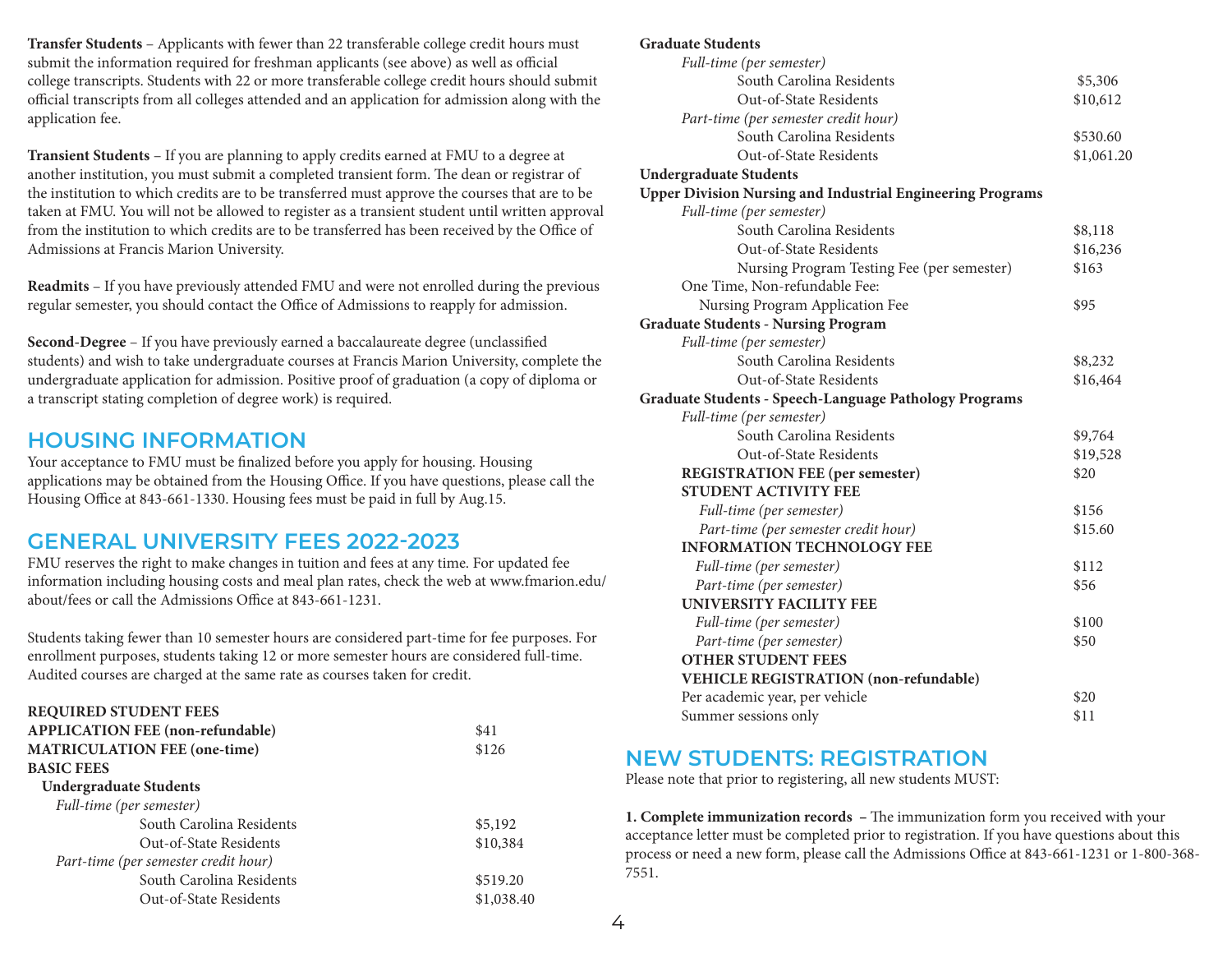**2. Attend Orientation -–** Orientation is required for all new freshmen and transfer students. It's a great way to meet new friends, and register for classes. You'll have a chance to meet with your adviser and register online through the Patriot Portal. We've scheduled seven Orientation Sessions (one requires an overnight stay) so that you and your parents can begin your educational experience at FMU. We'll mail more information about Orientation to you later. In the meantime, mark your calendars for one of the following sessions:

#### **Orientation Dates**:

| Freshman Orientation: | June 9    | Transfer Orientation: | June 16 |
|-----------------------|-----------|-----------------------|---------|
|                       | June 13   |                       | July 28 |
|                       | June 18   |                       |         |
|                       | June 22   |                       |         |
|                       | July $11$ |                       |         |
|                       | July 19   |                       |         |

#### **3. Registration and Tuition Payment at Orientation**

You'll have the opportunity to register at Orientation after you meet with your adviser. Fall fees will be available online no later than early July. You must pay by **August 15** to keep your classes. If you attend the July Orientation session, you will be given a bill at Orientation and you will have until **August 15** to pay it. It is important to remember that your registration is not complete until your balance is paid and classes confirmed through the Cashier's Office or the Patriot Portal. Your classes will be dropped if your bill is not paid by the payment deadline.

#### **4. Confirming Your Enrollment**

We try to make bill payment and applying your financial assistance easy by giving you several options.

**Patriot Portal**: You may pay and/or confirm your enrollment via the Patriot Portal after you have completed your schedule. Select "Financial Information" in the Patriot Portal, continue to "Student Account Summary," and select "Make a Payment." If you have financial assistance to cover all charges, you need only to apply your aid. If you owe a balance, you may pay it with VISA, MasterCard, Discover or American Express. Financial Assistance is also viewable in the Patriot Portal.

• Vehicle Registration is \$20 and can be paid via Patriot Marketplace, which can be found under the "Current Students" tab on the FMU webpage. You will need the vehicle make, model, and license tag number to complete the registration. Once processed, it generally takes 5-10 days to receive your decal in the mail, if requested, or you may pick it up in the Cashier's Office.

• Debit Plan (\$5 minimum) or Patriot Bucks (\$300 minimum)

 The amount of funds you designate will be placed in a declining balance account with our dining service provider. You will access these funds with your FMU card.

**Mail-In:** You may print out the bill from the Patriot Portal and mail it in, along with your payment, to the Cashier's Office. **Checks should be made payable to Francis Marion University.**

**Walk-In:** You can bring the bill from the Patriot Portal, along with your payment, to the Cashier's Office. **Checks should be made payable to Francis Marion University.**

Remember, to ensure that your schedule is not canceled, you must do one of the above three options by the payment deadline of **August 15.** 

**NOTE**: If you have enough available financial assistance to pay all of your University's charges, your available aid will automatically be used to confirm your classes for the semester. An email will be sent to your FMU gmail account to notify you that your aid was used to confirm your classes. Please review your student account in the Patriot Portal for a complete listing of your financial transactions. If you decide later that you will not be attending FMU for the semester, you must notify the Registrar's Office to withdraw you from your classes.

- Complete your financial assistance requirements and the housing application process as soon as possible.
- Routinely check your FMU gmail account. We use this account to communicate with you about your student account, registration, change checks, refund checks, upcoming deadlines, etc.

#### **Registration: Monday, August 22, 10 a.m. - 6 p.m.**

If you are a new student who did not register during Orientation, you may register during Registration, August 22 from 10 a.m. to 6 p.m., in your adviser's office. If you have been accepted to FMU, but do not know who your adviser is, you should contact the department of your major to receive an adviser assignment and directions to his/her office. Meet with your adviser and register for classes. After you are registered, you must pay your fees. Your registration is not complete until you confirm your enrollment by paying your fees or applying your financial assistance in the University Gym. Student ID cards can be made in Rogers Library.

#### **Late Registration: August 22-26**

During late registration, you must meet with your adviser to be cleared for web registration. After you are cleared for web registration, you may access the Patriot Portal for students via the Internet (www.fmarion.edu) from on-campus computer labs, from your home computer, or the Ellucian Go App. If you do not know who your adviser is or if you need an adviser assignment, contact the department of your major. Questions about your admission status should be directed to the Admissions Office. Remember, you must confirm your enrollment by paying your fees or applying your financial assistance on the day of your registration in order for registration to be complete.

#### **Drop-Add: August 22-26**

You may make schedule changes during the Drop-Add period by using the Patriot Portal. Remember to clear all changes with your adviser!

## **CONTINUING STUDENTS & PRIORITY REGISTRATION**

If you are a continuing student, you get to pre-register by class status. Before meeting with your adviser, complete a tentative schedule (using this course listing and your academic catalog). Make an appointment with your adviser to be cleared for web registration. After you are cleared for web registration, you may access the Patriot Portal for students via the Internet (www.fmarion.edu) from on-campus computer labs or from your home computer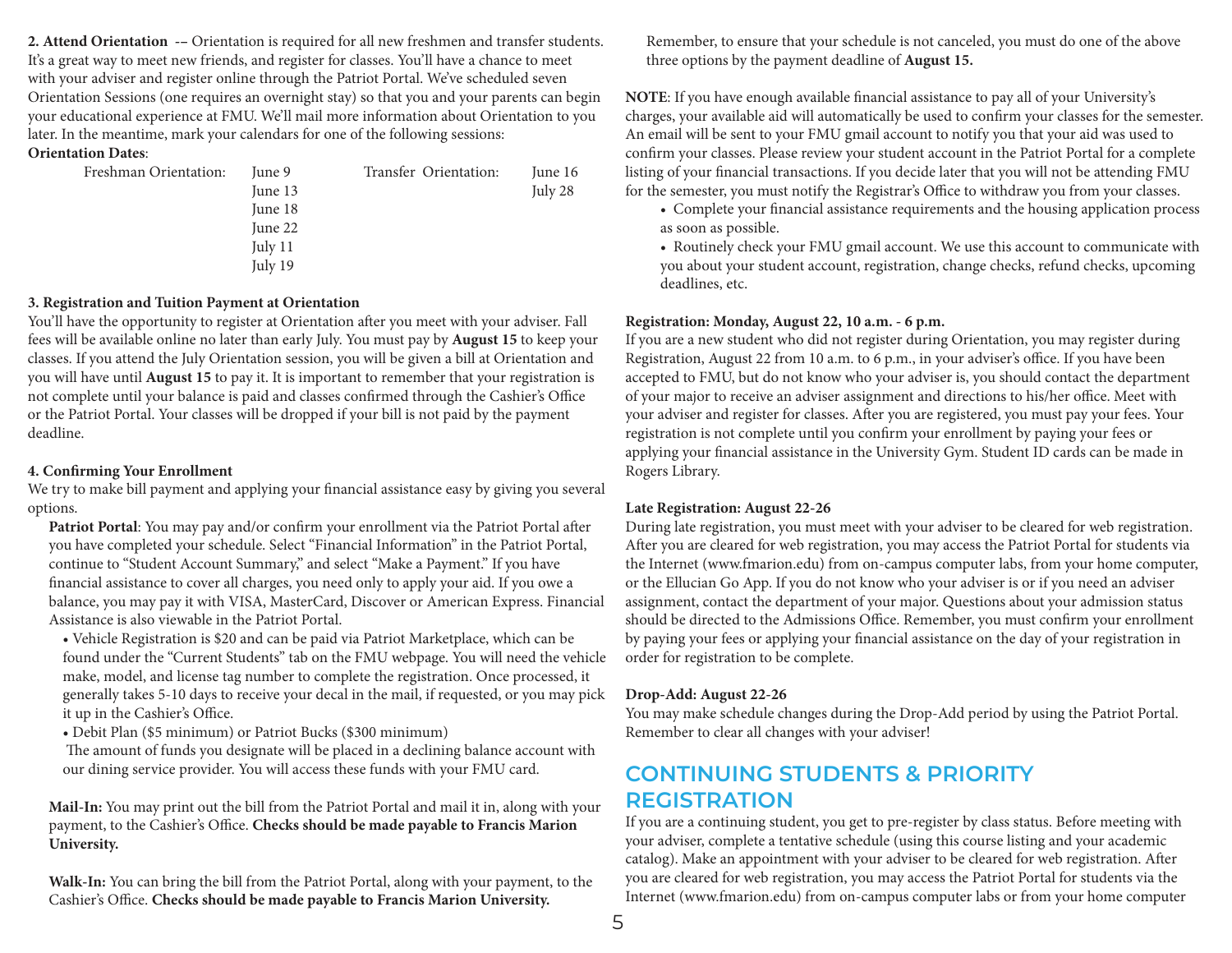(see "Steps to Successful Web Registration" on page five of this schedule). If you do not know who your adviser is, contact the department of your major.

#### **Pre-registration dates:**

Returning Seniors may begin registering on the web March 23. Returning Juniors may begin registering on the web March 25. Returning Sophomores may begin registering on the web March 29. Returning Freshmen may begin registering on the web March 31. Your adviser must clear you for web registration before you can register on-line.

## **REGISTER ONLINE!**

As an FMU student, you may register online via the Internet from any campus computer lab, home computer, or the Ellucian Go App as soon as your adviser clears you for web registration. You may access the Patriot Portal for students from the FMU home page (www. fmarion.edu) to register for classes. Your adviser must clear you for web registration before you can register online.

## **CONTINUING STUDENTS: FEE PAYMENT**

If you pre-register, your bill will post to the Patriot Portal no later than early July. We try to make bill payment and applying your financial assistance easy by giving you several options:

**Patriot Portal**: You may pay and/or confirm your enrollment via the Patriot Portal after you have completed your schedule. Select "Financial Information" in the Patriot Portal, continue to "Student Account Summary," and select "Make a Payment." If you have financial assistance to cover all charges, you need only to apply your aid. If you owe a balance, you may pay it with VISA, MasterCard, Discover or American Express. Financial Assistance is also viewable in the Patriot Portal.

• Vehicle Registration is \$20 and can be paid via Patriot Marketplace, which can be found under the "Current Students" tab on the FMU webpage. You will need the vehicle make, model, and license tag number to complete the registration. Once processed, it generally takes 5-10 days to receive your decal in the mail, if requested, or you may pick it up in the Cashier's Office.

• Debit Plan (\$5 minimum) or Patriot Bucks (\$300 minimum)

 The amount of funds you designate will be placed in a declining balance account with our dining service provider. You will access these funds with your FMU card.

**Mail-In:** You may print out the bill from the Patriot Portal and mail it in, along with your payment, to the Cashier's Office. **Checks should be made payable to Francis Marion University.** 

**Walk-In**: You can bring the bill from the Patriot Portal, along with your payment, to the Cashier's Office. **Checks should be made payable to Francis Marion University.** Remember, to ensure that your schedule is not canceled, you must do one of the above three options by the payment deadline of **August 15.** 

## **DROP-ADD AND LATE REGISTRATION**

#### **Drop-Add for Pre-Registered Students**: **August 22-26**

You may make schedule changes via the Patriot Portal during this period. Remember to clear these changes with your adviser.

#### **Continuing Students: Registration**

If you are a returning student who did not register during Priority Pre-Registration, you must meet with your adviser and get cleared for registration so you can register on August 22. After you are cleared for registration, you may register via the Patriot Portal. Remember, you must pay your fees by the close of this day's registration or your classes will be dropped.

#### **Late Registration: August 22-26**

See above for instructions. A late fee will be assessed if you register during late registration.

#### **Drop-Add: August 22-26**

You may make schedule changes during the Drop-Add period by using the Patriot Portal. Remember to clear your changes with your adviser.

### **REFUNDS**

The application fee is nonrefundable. Basic University Fees are refundable for full-time and part-time students. Please refer to the FMU Accounting webpage, or the "Student Financial Services/Cashier" section of the Patriot Portal for current refund dates.

An administrative fee of \$100 will be withheld from the refund after the 100 percent refund period.

Refunds are computed from the date of official withdrawal from the university. No refunds are made for full-time students dropping courses and not withdrawing from the university, unless by dropping courses a student's enrollment status drops below 10 hours. Fees are refundable for part-time students officially dropping courses without withdrawing from the university.

Certain fees are nonrefundable and are so noted. No refunds are allowed because of irregularity in attendance of classes. Refunds are held pending the settlement of current obligations payable to the university.

Because of requirements associated with the return of federal student aid funds, students who receive federal financial assistance and completely withdraw from the university during a refund period may still owe the university.

An appeals process exists for students or parents who believe that individual circumstances warrant exceptions from published policy.

Appeals must be in writing and are processed by the University's Withdrawal Appeals Committee. Address appeals to the Withdrawal Appeals Committee, Office of the Registrar, Francis Marion University, PO Box 100547, Florence, SC 29502-0547.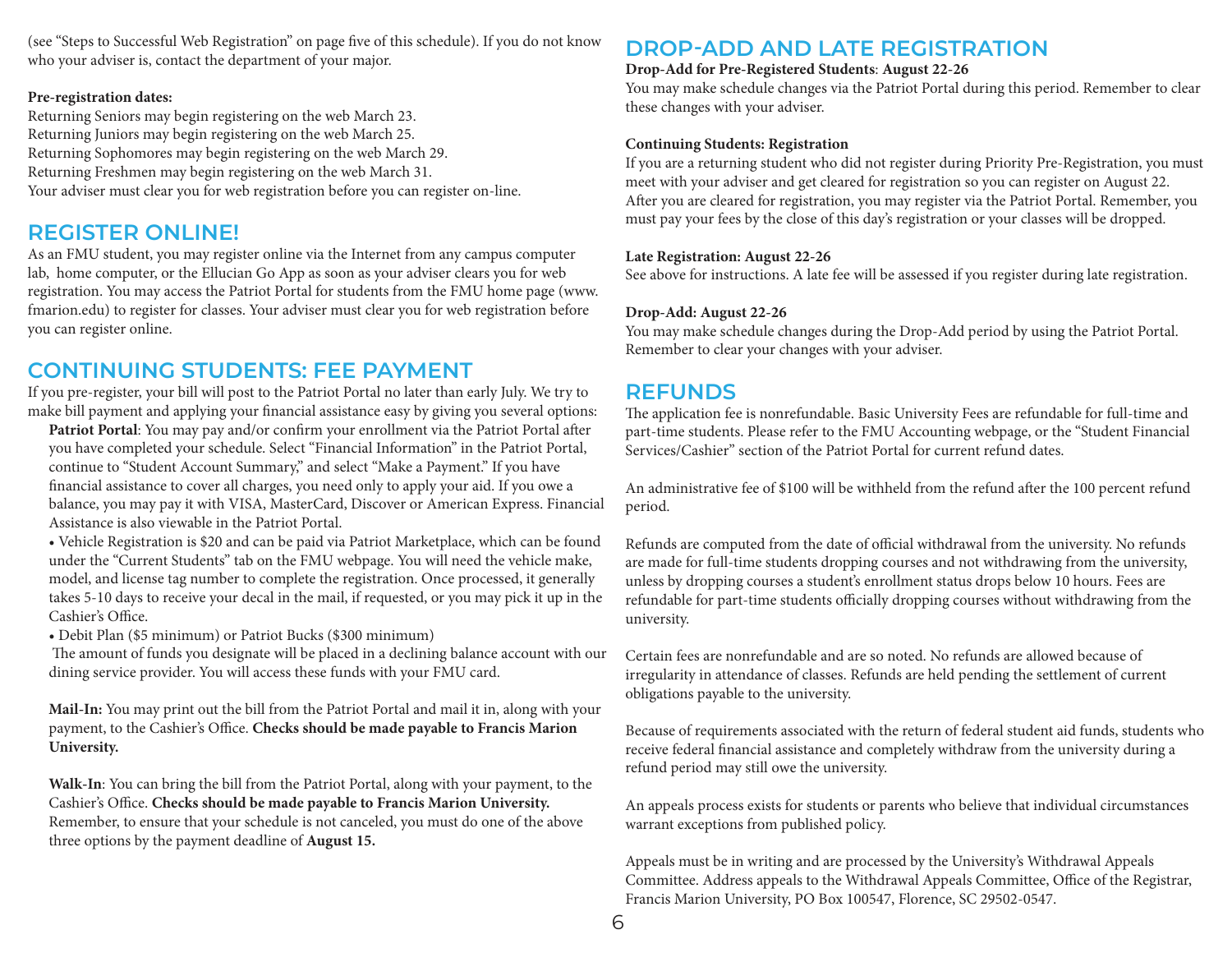All requests or refunds must be made during the academic year for which the fees were paid. The academic year begins with Summer II term and ends with Summer I term. The decision of the Withdrawal Appeals Committee is final.

Housing and Dining refunds are administered under a separate policy than general fees and tuition. All Dining and Housing refund requests must be made in the academic semester for which fees are paid. The Housing and Dining Policy can be viewed on the web at www. fmarion.edu/about/fees.FMU ID Card (University Debit Account) refunds may only be requested upon graduation or official withdrawal from the university. For information on the FMU ID card as the FMU Debit/Patriot card, refer to the student usage agreement at www. fmarion.edu/about/fees.

Refunds are directly deposited into the student's designated bank account on record. Circumstances may warrant the assessment of a reinstatement fee for the purpose of academic reinstatement.

## **APPLYING FOR FINANCIAL ASSISTANCE**

The 2022-2023 FAFSA (Free Application for Federal Student Aid) should be completed at www.fafsa.ed.gov AS SOON AS POSSIBLE. A FAFSA may be completed regardless of a student's admission or registration status. Be sure to list FMU's institutional code (009226) in the appropriate section of the FAFSA.

Students must reapply for Financial Assistance every academic year. For more information, visit www.fmarion.edu or call the Financial Assistance Office at 843-661-1190.

## **POLICIES & REGULATIONS**

#### **Student Handbook and University Catalog**

Each year, the Student Handbook is made available to all students. The Handbook contains a complete list of student rights and responsibilities, rules and regulations, and calendars and dates. The Handbook and the University Catalog are invaluable resources in your quest to be a successful student at FMU. Handbooks are online under the "Current Students" tab on the FMU website. Catalogs are available in the Admissions Office or online at www.fmarion.edu/ academics/catalogs.

#### **FMU ID Card (University Debit Account)**

Lost cards should be reported immediately to the FMU Card Administrator, located in the Cashier's Office (Ext. 1320); Ervin Dining Hall (Ext. 1266); Library (Ext 1300); or Student Affairs (Ext. 1182) since this card may carry the liability of a bank debit card and is not transferable. Late charge (after initial registration) or replacement cost which is nonrefundable. The fee will be waived in the case of marriage, a name change, or a defective card. A refund of funds placed on the FMU ID Card (debit account) may only be requested upon graduation or official withdrawal from the University. Requests should be submitted to the Accounting Office, Stokes Administration Building, Room 103.

purchase a parking decal. Decals run from fall to fall. Even if you purchase a decal in the spring semester, you must purchase a new one in the fall of each year. Vehicles may be registered in the Cashier's Office during the semester. If you live on campus, you must have a residential parking decal, designated with an R, which will allow you to park in housing area lots. You should obtain the university Traffic Regulations Manual from the Cashier's Office, Campus Police, or the University website.This booklet contains important information about vehicle registration, parking, and traffic safety.

#### **Honors Courses**

Honors courses are open to students with superior academic records by invitation only from the Honors Committee. For more information, contact Dr. Jon Tuttle, director of the Honors Program, at 843-661-1521.

#### **Grade Reports**

At the end of each semester, grade reports will be made available to students in the Patriot Portal. Call the Registrar's Office if you have questions about your grades.

#### **Withdrawal from a Course or the University**

If you want to drop a course, you should obtain the necessary form from the Registrar's Office or in your academic department, complete the form, have it signed by the appropriate people, and then turn it into the Registrar's Office. Forms for complete withdrawal from the university are only available in the Registrar's Office.

#### **Class Attendance Policy**

It is your responsibility to attend all scheduled meetings in the courses in which you are enrolled. If you are absent more than twice the number of required class or laboratory sessions per week during regular semesters or more than 15 percent of required sessions during accelerated semesters, a grade of F or W will normally be assigned, unless the instructor has excused the absences.

Individual instructors may choose alternative requirements for attendance. It is the instructor's responsibility to inform students, at the beginning of each course, of all attendance policies. The instructor, at his/her discretion, may utilize a warning of excessive absences or required attendance. Attendance policies will be outlined on the course syllabus.

It is your responsibility to understand at the beginning of each course the instructor's policy on missing classes, announced tests, and laboratory sessions. If you violate the stated attendance policy, the instructor will notify the Registrar's Office to drop you from the class with the appropriate grade.

It is your responsibility to make up work missed because of absence from announced tests and laboratory sessions. However, announced tests and laboratory sessions may be made up only at the discretion of the instructor.

#### **Parking Permits**

All students are allowed to have a vehicle on campus. You must register the vehicle and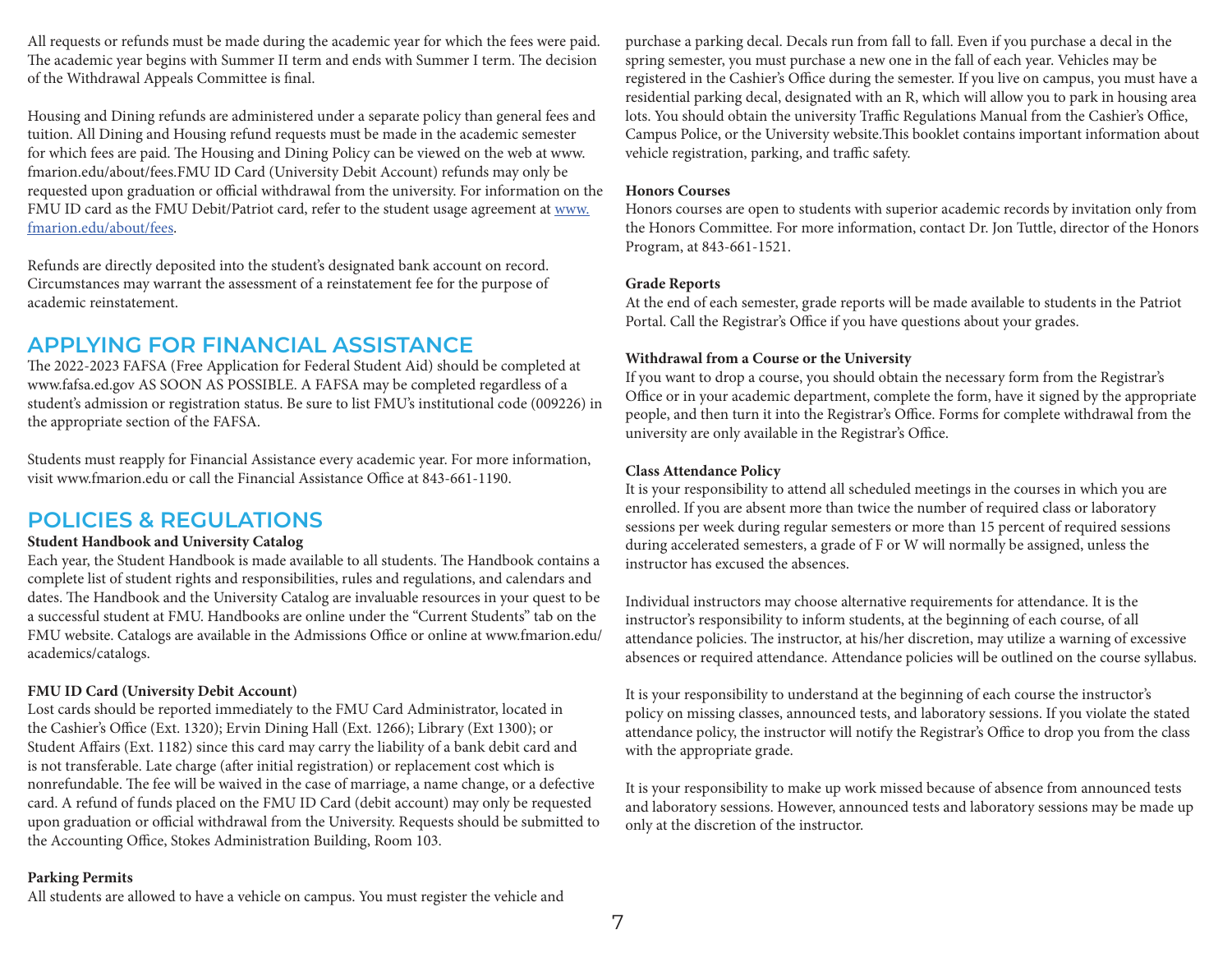#### **Disclosure of Directory Information**

The Family Educational Rights and Privacy Act (FERPA) of 1974, as amended, permits the release of "directory information" about a student without a student's consent. FMU has designated the following items as directory information: student's name, enrollment status, address, FMU email, telephone listing, date and place of birth, photograph, major field of study, participation in officially recognized activities and sports, weight and height of members of athletic teams, dates of attendance, degrees and awards received, most recent previous educational institution attended, and eligibility for honor societies.

Directory information may be published in a campus directory and other university publications and may be released to the mass media for publication (for example, Dean's List, President's List, commencement list, etc.). Students have the right to request that this information not be disclosed by completing a Request of Non-Disclosure form, available in the Registrar's Office, by the end of the drop/add period for each academic term. A request for non-disclosure prohibits the University from releasing the student's name and other information for purposes for which the student may wish to be recognized (for example, announcements of scholarship awards and other honors, notices of commencement exercises, induction into honor societies, participation in university activities, etc.). After a request for non-disclosure has been made, the university is NOT responsible for obtaining subsequent permission from the student to release the information for special circumstances as described above.

FMU's FERPA Policy is posted on the Registrar's webpage at www.fmarion.edu/registrar.

#### **Use of Social Security Number**

The Privacy Act of 1974 (US Public Law 93-579, Sect.7) requires that we notify you that disclosure of your Social Security Number (SSN) is voluntary. You should know that FMU uses the SSN for federal identification. Your official transcript will only display the last four digits of your SSN.

#### **Services for Students with Disabilities**

Effort will be made to ensure that classes offered will be accessible to individuals with disabilities. If you plan to enroll and need assistance relating to a disability, contact the Office of Counseling and Testing (843-661-1840) at least 10 days prior to the beginning of the semester.

#### **Equal Opportunity**

Francis Marion University offers equal opportunity in its employment, admissions, and educational activities, in compliance with federally mandated civil rights legislation and corresponding State of South Carolina legislation.

## **FALL 2022 ACADEMIC CALENDAR**

| March 23 - Aug. 19 | Pre-Registration for Fall (currently enrolled students)                                        |
|--------------------|------------------------------------------------------------------------------------------------|
| June 9             | Student Orientation - New Freshmen                                                             |
| June 13            | Student Orientation - New Freshmen                                                             |
| June 16            | Student Orientation - Transfer                                                                 |
| June 18            | <b>Student Orientation – New Freshmen</b>                                                      |
| June 22            | Student Orientation - New Freshmen                                                             |
| July 11            | Student Orientation - New Freshmen                                                             |
| July 19            | <b>Student Orientation – New Freshmen</b>                                                      |
| July 28            | Student Orientation - Transfer                                                                 |
| Aug. 15            | Final date for pre-registered students to pay fees for Fall; Final<br>payment for Housing due. |
| Aug. 20            | Freshmen Move-in Day                                                                           |
| Aug. 21            | Housing opens for continuing students                                                          |
| Aug. 22            | New Student Orientation and Registration                                                       |
| Aug. 22            | Evening classes begin after 4:30pm                                                             |
| Aug. 22 - 26       | Late Registration Drop/Add Period                                                              |
| Sept. 5            | Labor Day; University Closed                                                                   |
| Nov. 7-8           | Fall Break; University Open; No Classes                                                        |
| Nov. 8             | Election Day; University Closed                                                                |
| Oct. 26 - Nov. 4   | Advising and Priority Pre-Registration (Spring)                                                |
| <b>Nov. 23</b>     | Thanksgiving Holiday Begins: No Classes; University Open                                       |
| Nov. $24 - 25$     | Thanksgiving Break; University Closed                                                          |
| Dec. 5             | Classes End                                                                                    |
| Dec. 6             | Reading Day                                                                                    |
| Dec. 7 - 13        | Final Exams                                                                                    |
| Dec. 16, 17        | Commencement                                                                                   |
| Dec. 22 – Dec. 31  | Winter Holiday; University Closed                                                              |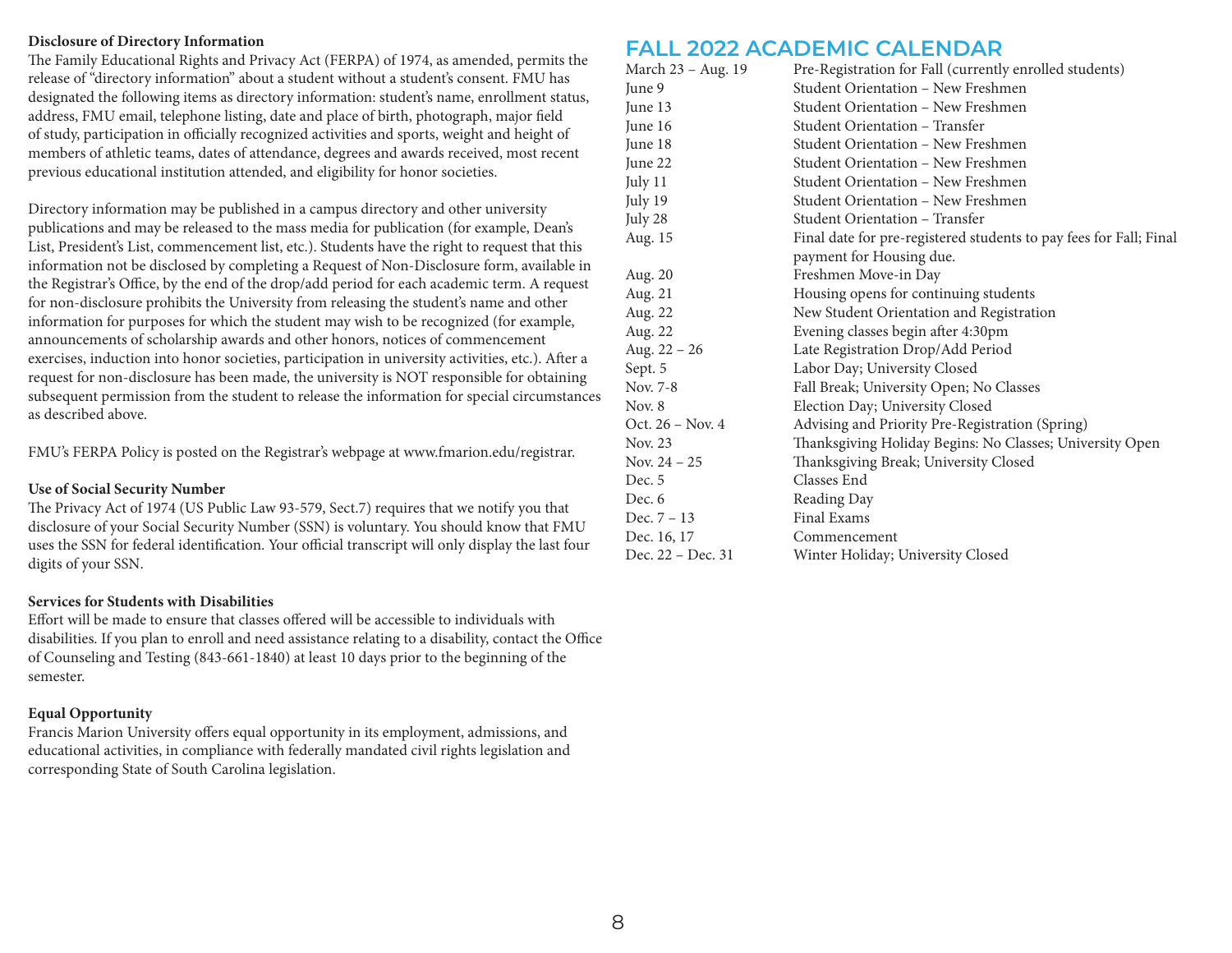## **EXAMS**

All classes will meet at the assigned examination times. Check your syllabus or with your professor to verify the time and location of your exams. Attendance at the exam is mandatory unless excused in writing by the Department Chairperson or Dean. Any student missing an examination without a written excuse from the Department Chair or Dean will be assigned a grade of F. Examinations will be held in the same rooms as class meetings except for mass examinations. Instructors will announce the locations of mass examinations. Students may, with the instructor's permission, take an examination with another section of the same course; no further permission is required.

| <b>Exam Schedule</b>    | 8:30-10:30                                      | 11:45-1:45                      | $3:00 - 5:00$                                           |
|-------------------------|-------------------------------------------------|---------------------------------|---------------------------------------------------------|
| Wednesday<br>December 7 | $8:00$ am<br><b>MW</b><br>8:30 am<br><b>MWF</b> | ALL ENG<br>101, 101E, 102       | 10:30 am MWF                                            |
| Thursday<br>December 8  | 8:30 am<br><b>TTH</b>                           | 12:30 pm MWF                    | 9:55 am TTH                                             |
| Friday<br>December 9    | 9:30 am<br><b>MWF</b>                           | 11:30 am MWF                    | 11:20 am TTH                                            |
| Monday<br>December 12   | 12:45 pm<br><b>TTH</b>                          | $1:30 \text{ pm}$<br><b>MWF</b> | 4:00 pm<br><b>MW</b><br>$4:30 \text{ pm}$<br><b>TTH</b> |
| Tuesday<br>December 13  | 2:30 pm<br><b>MW</b>                            | 2:10 pm<br><b>TTH</b>           |                                                         |

#### **EVENING CLASSES**

Evening class examinations will be given according to the following schedule: Wednesday, Dec. 7

6:00 pm MW and 6:00 pm Monday courses from 6:00 to 8:00 pm

7:30 pm MW and 6:00 pm Wednesday courses from 8:10 to 10:10 pm Thursday, Dec. 8

6:00 pm TTH and 6:00 pm Tuesday courses from 6:00 to 8:00 pm

7:30 pm TTH and 6:00 pm Thursday courses from 8:10 to 10:10 pm

EDUCATION AND PSYCHOLOGY GRADUATE CLASSES

The final examinations in all graduate Education and Psychology courses (500-level or

higher) will be given at the last regularly scheduled class period. The instructor will announce the time of the examination.

BUSINESS AND HEALTH SCIENCES GRADUATE CLASSES

The instructor of the course will announce the final examinations.

## **HOW TO READ THIS SCHEDULE**

Courses are listed alphabetically by discipline. A separate section for GRADUATE courses is also included in this schedule.

Classes are listed by course number, section code, number of credits, course title, day & time, building code & room number, and instructor.

This schedule presents course offerings planned at the time of the publication of this Schedule. This document is not a contract; Francis Marion University reserves the right to alter course offerings if enrollments and resources require. FMU does not guarantee that a student will be able to enroll in any particular course.

An up-to-date listing of all courses – including new and changed sections – may be accessed from the web page at www.fmarion.edu.

Many courses require prerequisites or corequisites that may not be included in this course listing. Please refer to your university catalog and consult with your academic adviser for information on specific course requirements. The 2021-2022 University Catalog is currently available via the web at www.fmarion.edu/academics/catalogs.

### **Building Codes**

- CC Thomas C. Stanton Academic Computer Center
- CCHS Luther F. Carter Center for Health Sciences
- CEMC John K. Cauthen Educational Media Center
- FAC Peter D. Hyman Fine Arts Center
- FEC Freshwater Ecology Center
- FH Founders Hall
- GAC Griffin Athletic Complex
- HC Honors Center
- HO Allard A. Allston Housing Office Complex
- LNB Frank B. Lee Nursing Building
- LMEC Leatherman Medical Educational Complex
- LSF Hugh K. Leatherman Sr. Science Facility
- MSB Robert E. McNair Science Building
- OS Office Services Building
- PAC Performing Arts Center
- RCC Gail and Terry Richardson Center for the Child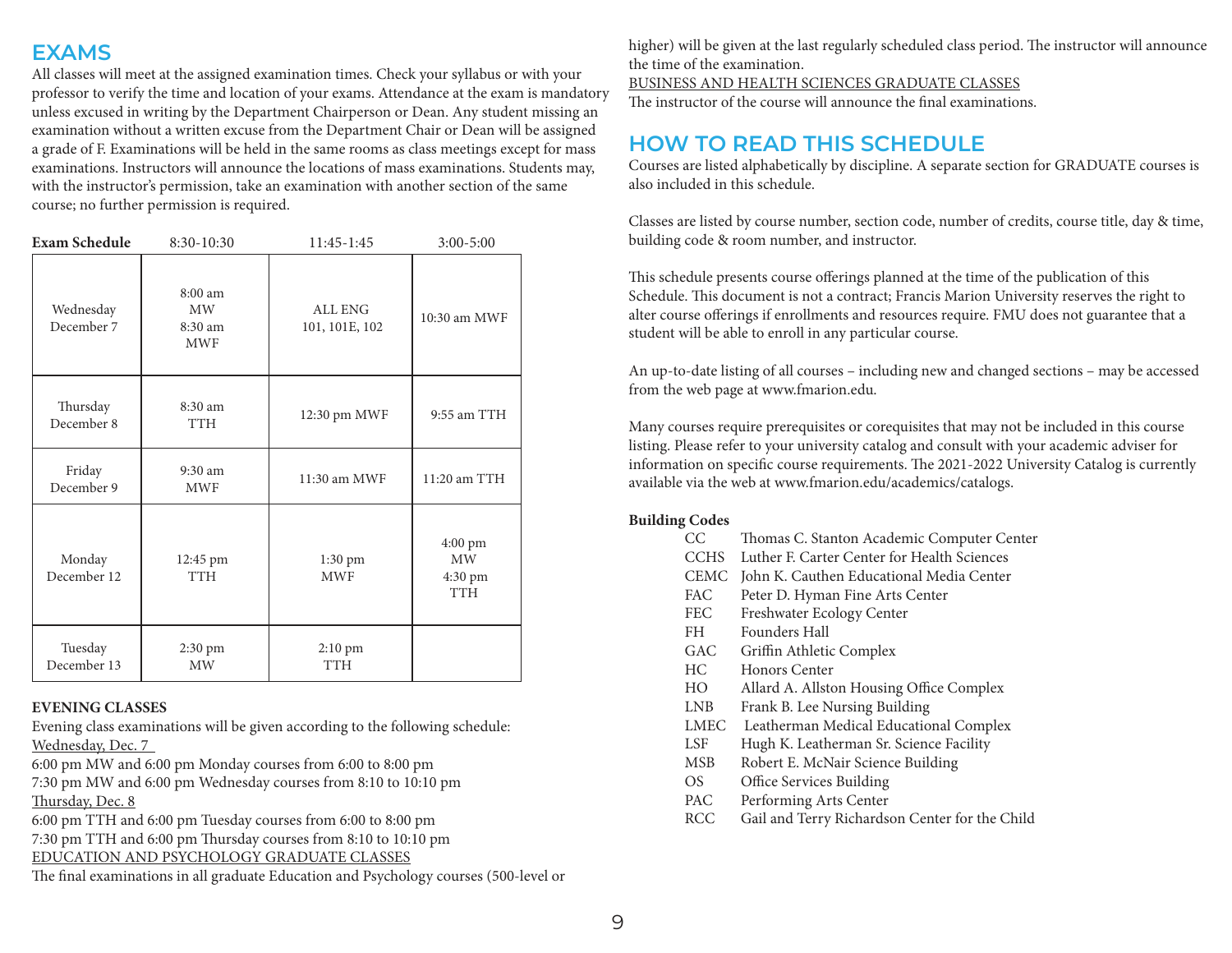## **UNDERGRADUATE COURSES**

| Section               |                            | <b>Course</b>                                        | <b>Days</b> | <b>Times</b>      | <b>Instructor</b> | Form. Credits                         | Section               |                             | <b>Course</b>                 | <b>Days</b>              | Times             | <b>Instructor</b> | Form. Credits |  |
|-----------------------|----------------------------|------------------------------------------------------|-------------|-------------------|-------------------|---------------------------------------|-----------------------|-----------------------------|-------------------------------|--------------------------|-------------------|-------------------|---------------|--|
|                       | <b>ACCOUNTING (ACTG)</b>   |                                                      |             |                   |                   |                                       | ART                   | $301 - 1$                   | Figure Drawing                | <b>TTH</b>               | 2:10PM - 4:50PM   | TBA               | LEC 3         |  |
| ACTG                  | $201 - 1$                  | <b>Financial Accounting</b>                          | <b>TTH</b>  | 12:45PM - 2PM     | H. Lundy          | LEC 3                                 | ART                   | $307 - 1$                   | <b>Intermed Painting</b>      | <b>TTH</b>               | 11:20AM - 2PM     | <b>TBA</b>        | LEC 3         |  |
| <b>ACTG</b>           | $201 - 2$                  | Financial Accounting                                 | <b>MWF</b>  | 11:30AM - 12:20PM | S. Dell           | LEC<br>$\overline{\phantom{a}}$       | ART                   | $328 - 1$                   | Photographic Lighting         | $\mathop{\text{\rm MW}}$ | 8:30AM - 11:10AM  | J. Mixon          | LEC 3         |  |
| ACTG                  | $201 - 3$                  | Financial Accounting                                 | <b>TTH</b>  | 9:55AM - 11:10AM  | P. Turner         | <b>LEC</b><br>$\overline{\mathbf{3}}$ | ART                   | $330 - 1$                   | Graphic Design II             | <b>MWF</b>               | 2:30PM - 4:20PM   | G. Fry            | LEC 3         |  |
| <b>ACTG</b>           | $201$ -ON                  | Financial Accounting                                 |             |                   | K. Poston         | $\overline{\mathbf{3}}$<br>ON         | ART                   | $331 - 1$                   | Interactive Design I          | <b>TTH</b>               | 2:10PM - 4:50PM   | C. Jeffcoat       | LEC 3         |  |
| ACTG                  | $202 - 1$                  | Managerial Accounting                                | MW          | 2:30PM - 3:45PM   | K. Poston         | LEC<br>$\overline{\mathbf{3}}$        | ART                   | $407 - 1$                   | Adv Painting                  | <b>TTH</b>               | 11:20AM - 2PM     | TBA               | LEC 3         |  |
| ACTG                  | 202-ON                     | Managerial Accounting                                |             |                   | P. Turner         | ON<br>$\overline{\mathbf{3}}$         | ART                   | $408 - 1$                   | Advanced Photography          | MW                       | 8:30AM - 11:10AM  | J. Mixon          | LEC 3         |  |
| $\operatorname{ACTG}$ | $320-1$                    | Actg Information Systems                             | <b>TTH</b>  | 11:20AM - 12:35PM | H. Lundy          | LEC 3                                 | ART                   | $498 - 1$                   | Visual Art Internship         |                          |                   | C. Jeffcoat       | INT 3         |  |
| <b>ACTG</b>           | $323 - 1$                  | Financial Reporting I                                | MW          | $8 - 9:15AM$      | K. Poston         | LEC<br>$\overline{\mathbf{3}}$        | <b>ART</b>            | 499-1                       | Senior Seminar                |                          |                   | J. Mixon          | $LEC$ 1       |  |
| <b>ACTG</b>           | $324-1$                    | Financial Reporting II                               | <b>TTH</b>  | 9:55AM - 11:10AM  | B. Johnson        | LEC 3                                 |                       | <b>ART EDUCATION (ARTE)</b> |                               |                          |                   |                   |               |  |
| ACTG                  | $325 - 1$                  | Cost Accounting                                      | <b>TTH</b>  | 12:45PM - 2PM     | P. Turner         | LEC 3                                 | <b>ARTE</b>           | $217 - 1$                   | Creative Art Ele Sch Tch      | <b>TTH</b>               | 8:30AM - 9:45AM   | E. Chang          | LEC 3         |  |
| ACTG                  | $328 - 1$                  | Federal Taxation I                                   | <b>TTH</b>  | 8:30AM - 9:45AM   | B. Johnson        | LEC 3                                 | ARTE                  | $217 - 2$                   | Creative Art Ele Sch Tch      | <b>TTH</b>               | 8:30AM - 9:45AM   | R. Hunter         | LEC 3         |  |
| <b>ACTG</b>           | $422 - 1$                  | Financial Reporting III                              | MW          | 2:30PM - 3:45PM   | S. Dell           | LEC<br>$\overline{\mathbf{3}}$        | ARTE                  | $312 - 1$                   | Curr Meth Mater Art Educ      | <b>TTH</b>               | 2:10PM - 3:25PM   | H. Frye           | LEC 3         |  |
| ACTG                  | $429-1$                    | Tax Research                                         | $\mathbf T$ | 5:30PM - 8:30PM   | B. Johnson        | <b>LEC</b><br>$\overline{\mathbf{3}}$ | ARTE                  | $415 - 1$                   | Hist.Foundations Art Ed       | <b>TTH</b>               | 9:55AM - 11:10AM  | E. Chang          | LEC 3         |  |
|                       |                            | <b>AFRICAN &amp; AFRICAN AMERICAN STUDIES (AAAS)</b> |             |                   |                   |                                       |                       | <b>ART HISTORY (ARTH)</b>   |                               |                          |                   |                   |               |  |
| AAAS                  | $200 - 1$                  | Intr Afric American Stud                             | <b>TTH</b>  | 9:55AM - 11:10AM  | L. Venters        | LEC 3                                 | ARTH                  | $220-1$                     | Hist of West Art:Anc-Med      | <b>MWF</b>               | 12:30PM - 1:20PM  | S. Howell         | LEC 3         |  |
| AAAS                  | $201 - 1$                  | Spec Topic Black Social Theory                       | MWF         | 1:30PM - 2:20PM   | T. Couch          | LEC 3                                 | <b>ARTH</b>           | $340-1$                     | Art of the United States      | <b>MWF</b>               | 8:30AM - 9:20AM   | S. Howell         | LEC 3         |  |
|                       | <b>ANTHROPOLOGY (ANTH)</b> |                                                      |             |                   |                   |                                       | ARTH                  | $350-1$                     | Native Arts of Americas       | MWF                      | 10:30AM - 11:20AM | S. Howell         | LEC 3         |  |
| ANTH                  | $100 - 1$                  | Intro to Anthropology                                | <b>TTH</b>  | 8:30AM - 9:45AM   | K. Molinari       | LEC 3                                 |                       | <b>ASTRONOMY (ASTR)</b>     |                               |                          |                   |                   |               |  |
| <b>ANTH</b>           | $100 - 2$                  | Intro to Anthropology                                | <b>TTH</b>  | 9:55AM - 11:10AM  | K. Molinari       | LEC 3                                 | <b>ASTR</b>           | $201-1$                     | Intro to Astronomy            | <b>MWF</b>               | 11:30AM - 12:20PM | J. Myers          | LEC 4         |  |
| <b>ANTH</b>           | $215-1$                    | Language and Culture                                 | <b>TTH</b>  | 12:45PM - 2PM     | K. Molinari       | LEC 3                                 | <b>ASTR</b>           | $201L-1$                    | Intro to Astronomy Lab        | W                        | 1:30PM - 4:30PM   | J. Myers          | $LAB$ 0       |  |
| <b>ART (ART)</b>      |                            |                                                      |             |                   |                   |                                       | <b>ASTR</b>           | $201L-2$                    | Intro to Astronomy Lab        | TH                       | 12:45PM - 3:45PM  | J. Myers          | LAB 0         |  |
| ART                   | $101 - 1$                  | Intro to Art                                         | <b>TTH</b>  | 8:30AM - 9:45AM   | H. Frye           | LEC 3                                 | <b>BIOLOGY (BIOL)</b> |                             |                               |                          |                   |                   |               |  |
| ART                   | $101 - 2$                  | Intro to Art                                         | <b>TTH</b>  | 9:55AM - 11:10AM  | H. Frye           | LEC 3                                 | <b>BIOL</b>           | $102 - 1$                   | Biology for Education Majors  | <b>MWF</b>               | 9:30AM - 10:20AM  | N. Harness        | LEC 4         |  |
| ART                   | $101 - 3$                  | Intro to Art                                         | <b>TTH</b>  | 11:20AM - 12:35PM | E. Chang          | LEC<br>$\overline{\mathbf{3}}$        | <b>BIOL</b>           | $102L - 1$                  | Biology for Educ Maj Lab      | TH                       | 12:45PM - 3:35PM  | N. Harness        | $LAB$ 0       |  |
| ART                   | $101 - 4$                  | Intro to Art                                         | <b>TTH</b>  | 12:45PM - 2PM     | TBA               | LEC<br>$\overline{\mathbf{3}}$        | <b>BIOL</b>           | 103-ON                      | Environmental Biology         |                          |                   | K. Clouse         | ON 4          |  |
| <b>ART</b>            | $203 - 1$                  | <b>Basic Drawing</b>                                 | <b>TTH</b>  | 8:30AM - 11:10AM  | TBA               | <b>LEC</b><br>$\overline{\mathbf{3}}$ | <b>BIOL</b>           | $103L-1$                    | Environmental Biol Lab        | M                        | 4:30PM - 7:20PM   | J. Majors         | $LAB$ 0       |  |
| <b>ART</b>            | $203 - 2$                  | <b>Basic Drawing</b>                                 | <b>TTH</b>  | 11:20AM - 2PM     | <b>TBA</b>        | <b>LEC</b><br>$\overline{\mathbf{3}}$ | <b>BIOL</b>           | $103L-2$                    | Environmental Biol Lab        | $\mathbf T$              | 4:30PM - 7:20PM   | H. Camper         | $LAB$ 0       |  |
| <b>ART</b>            | $204-1$                    | Two-Dimensional Design                               | <b>MWF</b>  | 9:30AM - 11:20AM  | TBA               | LEC 3                                 | <b>BIOL</b>           | $103L-3$                    | Environmental Biol Lab        | W                        | 4:30PM - 7:20PM   | H. Camper         | LAB 0         |  |
| ART                   | $204 - 2$                  | Two-Dimensional Design                               | <b>MWF</b>  | 12:30PM - 1:20PM  | TBA               | LEC 3                                 | <b>BIOL</b>           | $105 - 1$                   | <b>Biological Sciences I</b>  | <b>MWF</b>               | 8:30AM - 9:20AM   | E. Jones          | LEC 3         |  |
| ART                   | $205 - 1$                  | 3-DIMENSIONAL Design                                 | <b>MWF</b>  | 9:30AM - 11:20AM  | D. Gray           | LEC 3                                 | <b>BIOL</b>           | $105 - 2$                   | <b>Biological Sciences I</b>  | <b>MWF</b>               | 9:30AM - 10:20AM  | E. Jones          | LEC 3         |  |
| <b>ART</b>            | $206-1$                    | Intro. Graphic Design                                | <b>MWF</b>  | 9:30AM - 11:20AM  | G. Fry            | LEC 3                                 | <b>BIOL</b>           | $105 - 3$                   | <b>Biological Sciences I</b>  | <b>MWF</b>               | 10:30AM - 11:20AM | L. Pike           | LEC 3         |  |
| ART                   | $206 - 2$                  | Intro. Graphic Design                                | TTH         | 8:30AM - 11:10AM  | C. Jeffcoat       | HYB 3                                 | <b>BIOL</b>           | $105 - 4$                   | <b>Biological Sciences I</b>  | <b>TTH</b>               | 8:30AM - 9:45AM   | T. Shannon        | LEC 3         |  |
| <b>ART</b>            | $208 - 1$                  | Introductory Photography                             | TTH         | 8:30AM - 11:10AM  | J. Mixon          | <b>LEC</b><br>$\overline{\mathbf{3}}$ | <b>BIOL</b>           | $105 - 5$                   | <b>Biological Sciences I</b>  | <b>TTH</b>               | 9:55AM - 11:10AM  | TBA               | LEC 3         |  |
| ART                   | $210-1$                    | Intro Ceramics                                       | <b>MWF</b>  | 11:30AM - 1:20PM  | D. Gray           | LEC<br>$\overline{\mathbf{3}}$        | <b>BIOL</b>           | $106 - 1$                   | <b>Biological Sciences II</b> | <b>MWF</b>               | 10:30AM - 11:20AM | T. Knowles        | LEC 4         |  |
| ART                   | $218-1$                    | Intro.To Digital Photo                               | <b>MWF</b>  | 11:30AM - 1:20PM  | J. Mixon          | <b>LEC</b><br>$\overline{\mathbf{3}}$ | <b>BIOL</b>           | 106L-1                      | Biological Sci II Lab         | T                        | 12:45PM - 3:35PM  | J. Doll           | $LAB$ 0       |  |
| <b>ART</b>            | $230-1$                    | Graphic Design I                                     | <b>MWF</b>  | 12:30PM - 2:20PM  | G. Fry            | LEC<br>$\overline{\mathbf{3}}$        | <b>BIOL</b>           | $106L-2$                    | Biological Sci II Lab         | W                        | 1:30PM - 4:30PM   | G. Long           | LAB 0         |  |
| ART                   | $231 - 1$                  | Typography                                           | <b>TTH</b>  | 11:20AM - 2PM     | C. Jeffcoat       | LEC 3                                 | <b>BIOL</b>           | 106L-3                      | Biological Sci II Lab         | TH                       | 12:45PM - 3:35PM  | J. Floyd          | LAB 0         |  |
|                       |                            |                                                      |             |                   |                   |                                       |                       |                             |                               |                          |                   |                   |               |  |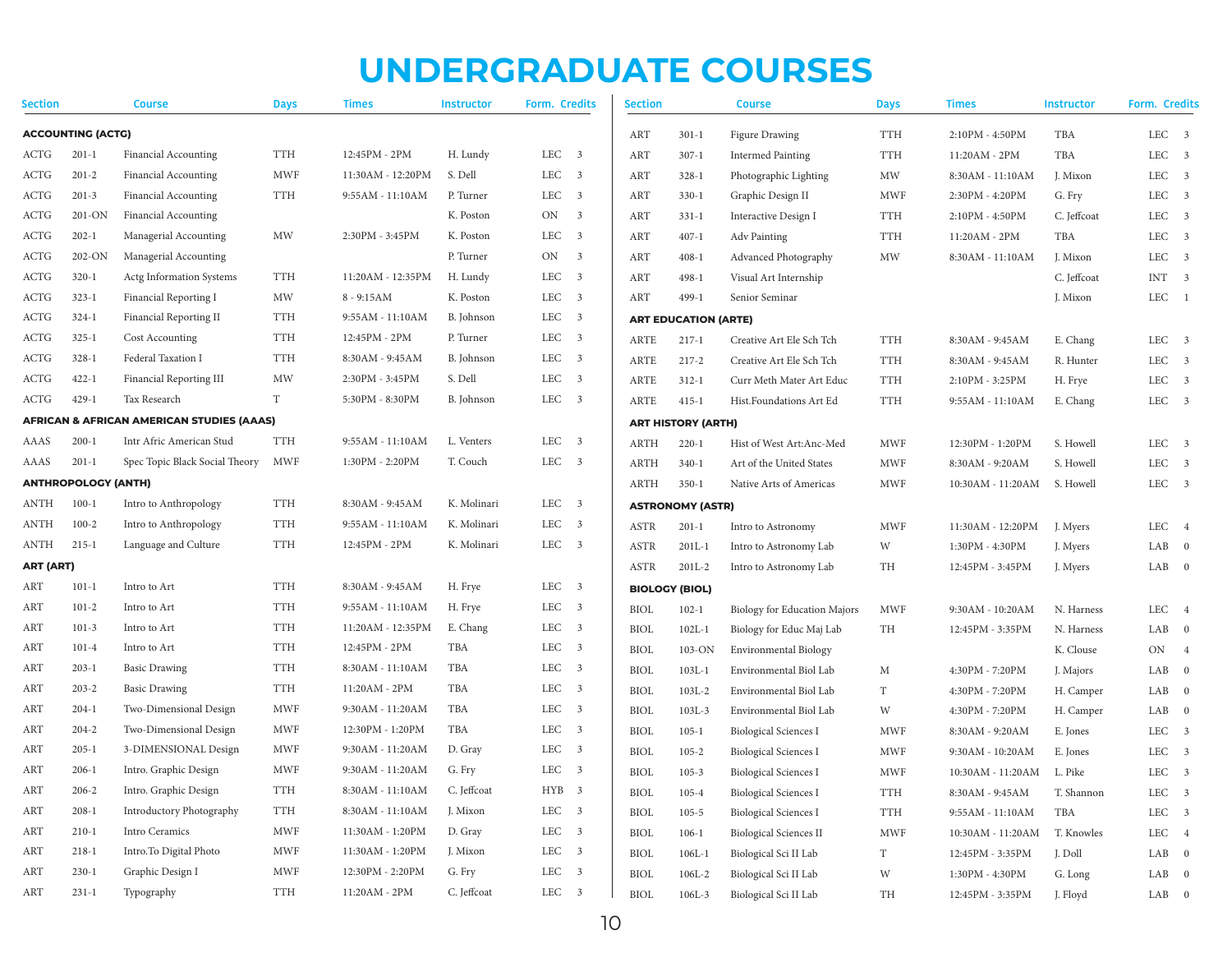| <b>Section</b> |            | <b>Course</b>                     | <b>Days</b>   | Times             | <b>Instructor</b> | Form. Credits                | <b>Section</b> |                         | <b>Course</b>                   | <b>Days</b>  | <b>Times</b>                          | <b>Instructor</b>  | Form. Credits |
|----------------|------------|-----------------------------------|---------------|-------------------|-------------------|------------------------------|----------------|-------------------------|---------------------------------|--------------|---------------------------------------|--------------------|---------------|
| <b>BIOL</b>    | $107 - 1$  | Integrated Bio Concepts I         | <b>MWF</b>    | 8:30AM-9:20AM     | T. Shannon        | LEC 4                        | <b>BIOL</b>    | 308L-1                  | Aquatic Ecology Lab             | T            | 1:00PM - 3:50PM                       | J. Steinmetz       | $LAB$ 0       |
| <b>BIOL</b>    | $107L - 1$ | Lab for Int Bio Concepts I        | M             | 12:30PM - 3:20PM  | T. Shannon        | LAB<br>$\overline{0}$        | <b>BIOL</b>    | 308L-2                  | Aquatic Ecology Lab             | TH           | 1:00PM - 3:50PM                       | J. Steinmetz       | $LAB$ 0       |
| <b>BIOL</b>    | 107L-2     | Lab for Int Bio Concepts I        | W             | 12:30PM - 3:20PM  | T. Shannon        | LAB<br>$\overline{0}$        | <b>BIOL</b>    | $309 - 1$               | Intro to Neuroscience           | <b>TTH</b>   | 9:55AM - 11:10AM                      | S. Wrighten        | LEC 4         |
| <b>BIOL</b>    | $108 - 1$  | <b>Integrated Bio Concepts II</b> | <b>TTH</b>    | 9:55AM - 11:10AM  | P. Zwiers         | LEC<br>$\overline{4}$        | <b>BIOL</b>    | 309L-1                  | Neuroscience Lab                | TH           | 12:45PM - 3:35PM                      | S. Wrighten        | $LAB$ 0       |
| <b>BIOL</b>    | $108L - 1$ | Lab for Int Bio Concepts II       | $\mathbf T$   | 12:45PM - 3:35PM  | P. Zwiers         | LAB<br>$\overline{0}$        | <b>BIOL</b>    | $311 - 1$               | Microbiology                    | <b>TTH</b>   | 11:20AM - 12:35PM                     | L. Turner          | LEC 4         |
| <b>BIOL</b>    | $108L-2$   | Lab for Int Bio Concepts II       | TH            | 12:45PM - 3:35PM  | P. Zwiers         | LAB<br>$\overline{0}$        | <b>BIOL</b>    | 311L-1                  | Microbiology Lab                | $\mathbf{M}$ | $1:30\mathrm{PM}$ - $4:20\mathrm{PM}$ | L. Turner          | $LAB$ 0       |
| <b>BIOL</b>    | $115L-1$   | Lab for Biol Sciences I           | M             | 12:30PM - 3:20PM  | TBA               | LAB<br>$\overline{1}$        | <b>BIOL</b>    | 311L-2                  | Microbiology Lab                | $\rm F$      | 1:30PM - 4:20PM                       | L. Turner          | $LAB$ 0       |
| <b>BIOL</b>    | 115L-2     | Lab for Biol Sciences I           | $\mathbf T$   | 12:45PM - 3:35PM  | E. Jones          | LAB<br><sup>1</sup>          | <b>BIOL</b>    | $401 - 1$               | Genetics                        | <b>MWF</b>   | 9:30AM - 10:20AM                      | J. Camper          | LEC 4         |
| <b>BIOL</b>    | 115L-3     | Lab for Biol Sciences I           | $\mathbf T$   | 4:30PM - 7:20PM   | C. Beard          | LAB<br>$\overline{1}$        | <b>BIOL</b>    | $401L - 1$              | Genetics Lab                    | M            | 12:30PM - 3:20PM                      | J. Camper          | $LAB$ 0       |
| <b>BIOL</b>    | 115L-4     | Lab for Biol Sciences I           | W             | 10:30AM - 1:20PM  | J. Floyd          | LAB<br>$\overline{1}$        | <b>BIOL</b>    | $401L - 2$              | Genetics Lab                    | $\mathbf T$  | 12:45PM - 3:35PM                      | J. Camper          | $LAB$ 0       |
| <b>BIOL</b>    | 115L-5     | Lab for Biol Sciences I           | TH            | 12:45PM - 3:35PM  | TBA               | LAB<br>$\overline{1}$        | <b>BIOL</b>    | $406 - 1$               | Human Physiology                | <b>MWF</b>   | 10:30AM - 11:20AM                     | <b>TBA</b>         | LEC 4         |
| <b>BIOL</b>    | 115L-6     | Lab for Biol Sciences I           | TH            | 4:30PM - 7:20PM   | C. Beard          | LAB<br>$\overline{1}$        | <b>BIOL</b>    | 406L-1                  | Human Physiology Lab            | W            | 12:30PM - 3:20PM                      | TBA                | $LAB$ 0       |
| <b>BIOL</b>    | $205 - 1$  | Human Anatomy                     | <b>MWF</b>    | 10:30AM - 11:20AM | A. Stoeckmann     | LEC<br>$\overline{4}$        | <b>BIOL</b>    | $411 - 1$               | Ecology                         | <b>MWF</b>   | 8:30AM - 9:20AM                       | J. Doll            | LEC 4         |
| <b>BIOL</b>    | $205 - 3$  | Human Anatomy                     | <b>TTH</b>    | 9:55AM - 11:10AM  | TBA               | LEC<br>$\overline{4}$        | <b>BIOL</b>    | $411L-1$                | Ecology Lab                     | M            | 12:45PM - 3:35PM                      | J. Doll            | $LAB$ 0       |
| <b>BIOL</b>    | $205L - 1$ | Human Anatomy Lab                 | <b>TTH</b>    | 12:45PM - 2PM     | A. Stoeckmann     | LAB<br>$\overline{0}$        | <b>BIOL</b>    | $411L-2$                | Ecology Lab                     | W            | 12:45PM - 3:35PM                      | J. Doll            | $LAB$ 0       |
| <b>BIOL</b>    | $205L-2$   | Human Anatomy Lab                 | <b>TTH</b>    | 2:10PM - 3:25PM   | A. Stoeckmann     | LAB<br>$\overline{0}$        | <b>BIOL</b>    | $490 - 1$               | Pre-Veterinary Internshi        |              |                                       | T. Barbeau         | INT 1         |
| <b>BIOL</b>    | 205L-3     | Human Anatomy Lab                 | MW            | 11:30AM - 12:45PM | TBA               | LAB<br>$\overline{0}$        | <b>BIOL</b>    | $494 - 1$               | Pre-Hlth Prog Internship        |              |                                       | V. Bauer           | INT 1         |
| <b>BIOL</b>    | 205L-4     | Human Anatomy Lab                 | $\text{MW}{}$ | 1:30PM - 2:45PM   | TBA               | LAB<br>$\overline{0}$        | <b>BIOL</b>    | 499-1                   | Senior Seminar                  | $\rm F$      | 12:30PM - 1:20PM                      | T. Shannon         | $LEC = 1$     |
| <b>BIOL</b>    | 205L-5     | Human Anatomy Lab                 | MW            | 3:30PM - 4:45PM   | TBA               | LAB<br>$\overline{0}$        |                | <b>BUSINESS (BUSI)</b>  |                                 |              |                                       |                    |               |
| <b>BIOL</b>    | $206 - 1$  | Fall Flora                        | MW            | 11:30AM - 12:20PM | G. Long           | LEC<br>$\overline{4}$        | <b>BUSI</b>    | $150 - 1$               | <b>Fundamentals of Business</b> | <b>MWF</b>   | 9:30AM - 10:20AM                      | M. Dittman         | $LEC$ 3       |
| <b>BIOL</b>    | $206L-1$   | Fall Flora Lab                    | $\rm F$       | 11:30AM - 3:20PM  | G. Long           | LAB<br>$\overline{0}$        | <b>BUSI</b>    | $150 - 2$               | Fundamentals of Business        | <b>MWF</b>   | 10:30AM - 11:20AM                     | M. Dittman         | LEC 3         |
| <b>BIOL</b>    | $210 - 1$  | <b>Conservation Biology</b>       | MW            | 8:30AM - 9:20AM   | T. Knowles        | LEC<br>$\overline{4}$        | <b>BUSI</b>    | $150 - 3$               | Fundamentals of Business        | <b>TTH</b>   | 9:55AM - 11:10AM                      | E. Belk            | LEC 3         |
| <b>BIOL</b>    | $210L-1$   | Conservation Biol Lab             | W             | 12:30PM - 3:20PM  | T. Knowles        | LAB<br>$\overline{0}$        | <b>BUSI</b>    | 150-4                   | <b>Fundamentals of Business</b> | <b>MWF</b>   | 1:30PM - 2:20PM                       | J. Aniello         | LEC 3         |
| <b>BIOL</b>    | $215 - 1$  | Microbio for Hlthcare             | <b>TTH</b>    | 8:30AM - 9:45AM   | J. Lyles          | <b>LEC</b><br>$\overline{4}$ | <b>BUSI</b>    | 150-5                   | <b>Fundamentals of Business</b> | <b>MWF</b>   | 9:30AM - 10:20AM                      | J. Aniello         | LEC 3         |
| <b>BIOL</b>    | $215 - 3$  | Microbio for Hlthcare             | <b>TTH</b>    | 11:20AM - 12:35PM | G. Pryor          | LEC<br>$\overline{4}$        | <b>BUSI</b>    | 150-ON                  | <b>Fundamentals of Business</b> |              |                                       | M. Dittman         | ON 3          |
| <b>BIOL</b>    | $215L-1$   | Microbio/Healthcare-Lab           | $\mathbf T$   | 12:45PM - 3:35PM  | J. Lyles          | LAB<br>$\overline{0}$        | <b>BUSI</b>    | $206 - 1$               | Legal & Soc Envir of Bus        | <b>TTH</b>   | 8:30AM - 9:45AM                       | M. Baker           | LEC 3         |
| <b>BIOL</b>    | 215L-2     | Microbio/Healthcare-Lab           | $\mathbf T$   | 12:45PM - 3:35PM  | J. Lyles          | LAB<br>$\overline{0}$        | <b>BUSI</b>    | $206 - 2$               | Legal & Soc Envir of Bus        | <b>TTH</b>   | 9:55AM - 11:10AM                      | M. Baker           | LEC 3         |
| <b>BIOL</b>    | 215L-3     | Microbio/Healthcare-Lab           | W             | 12:30PM - 3:20PM  | G. Pryor          | LAB<br>$\overline{0}$        | <b>BUSI</b>    | 206-ON                  | Legal & Soc Envir of Bus        |              |                                       | B. McLeod          | ON 3          |
| <b>BIOL</b>    | 215L-4     | Microbio/Healthcare-Lab           | W             | 12:30PM - 3:20PM  | G. Pryor          | LAB<br>$\overline{0}$        | <b>BUSI</b>    | $305 - 1$               | Appl Stat for Econ & Bus        | <b>MWF</b>   | 9:30AM - 10:20AM                      | H. Setzler         | LEC 3         |
| <b>BIOL</b>    | $236 - 1$  | Human Phys for Hlthcare           | <b>MWF</b>    | 9:30AM - 10:20AM  | T. Barbeau        | LEC<br>$\overline{4}$        | <b>BUSI</b>    | $305 - 2$               | Appl Stat for Econ & Bus        | <b>MWF</b>   | 10:30AM - 11:20AM                     | H. Setzler         | LEC 3         |
| <b>BIOL</b>    | 236L-1     | Hum Phys Healthcare-Lab           | M             | 12:30PM - 3:20PM  | T. Barbeau        | LAB<br>$\overline{0}$        | <b>BUSI</b>    | 305-ON                  | Appl Stat for Econ & Bus        |              |                                       | R. Yanson          | ON 3          |
| <b>BIOL</b>    | 236L-2     | Hum Phys Healthcare-Lab           | $\mathbf T$   | 12:45PM - 3:35PM  | T. Barbeau        | LAB<br>$\overline{0}$        | <b>BUSI</b>    | $458 - 1$               | Strategic Management            | <b>TTH</b>   | 8:30AM - 9:45AM                       | A. Iglesias        | LEC 3         |
| <b>BIOL</b>    | $301 - 1$  | Cell Biology                      | <b>TTH</b>    | 11:20AM - 12:35PM | J. Slone          | LEC<br>$\overline{4}$        | <b>BUSI</b>    | $458 - 2$               | Strategic Management            | <b>TTH</b>   | 9:55AM - 11:10AM                      | A. Iglesias        | LEC 3         |
| <b>BIOL</b>    | $301L - 1$ | Cell Biology Lab                  | W             | 1:30PM - 4:20PM   | J. Slone          | LAB<br>$\overline{0}$        | <b>BUSI</b>    | $467 - 1$               | The Business of Sports          | <b>TTH</b>   | 11:20AM - 12:35PM                     | M. Hartzler        | LEC 3         |
| <b>BIOL</b>    | 301L-2     | Cell Biology Lab                  | TH            | 12:45PM - 3:35PM  | J. Slone          | LAB<br>$\overline{0}$        | <b>BUSI</b>    | $475 - 1$               | Internship in Business          |              |                                       | M. Dittman         | ON 3          |
| <b>BIOL</b>    | $302 - 1$  | Developmental Biology             | <b>MWF</b>    | 10:30AM - 11:20AM | V. Bauer          | LEC<br>$\overline{4}$        |                | <b>CHEMISTRY (CHEM)</b> |                                 |              |                                       |                    |               |
| <b>BIOL</b>    | $302L - 1$ | Developmental Biol Lab            | <b>TTH</b>    | 9:55AM - 11:10AM  | V. Bauer          | LAB<br>$\overline{0}$        | <b>CHEM</b>    | $111 - 1$               | Gen Chem I: General Concepts    | <b>MWF</b>   | 8:30AM - 9:20AM                       | <b>B.</b> Holliman | LEC 3         |
| <b>BIOL</b>    | $308 - 1$  | Aquatic Ecology                   | <b>TTH</b>    | 8:30AM - 9:45AM   | J. Steinmetz      | LEC<br>$\overline{4}$        | <b>CHEM</b>    | $111-2$                 | Gen Chem I: General Concepts    | MWF          | 9:30AM - 10:20AM                      | J. Kelley          | LEC 3         |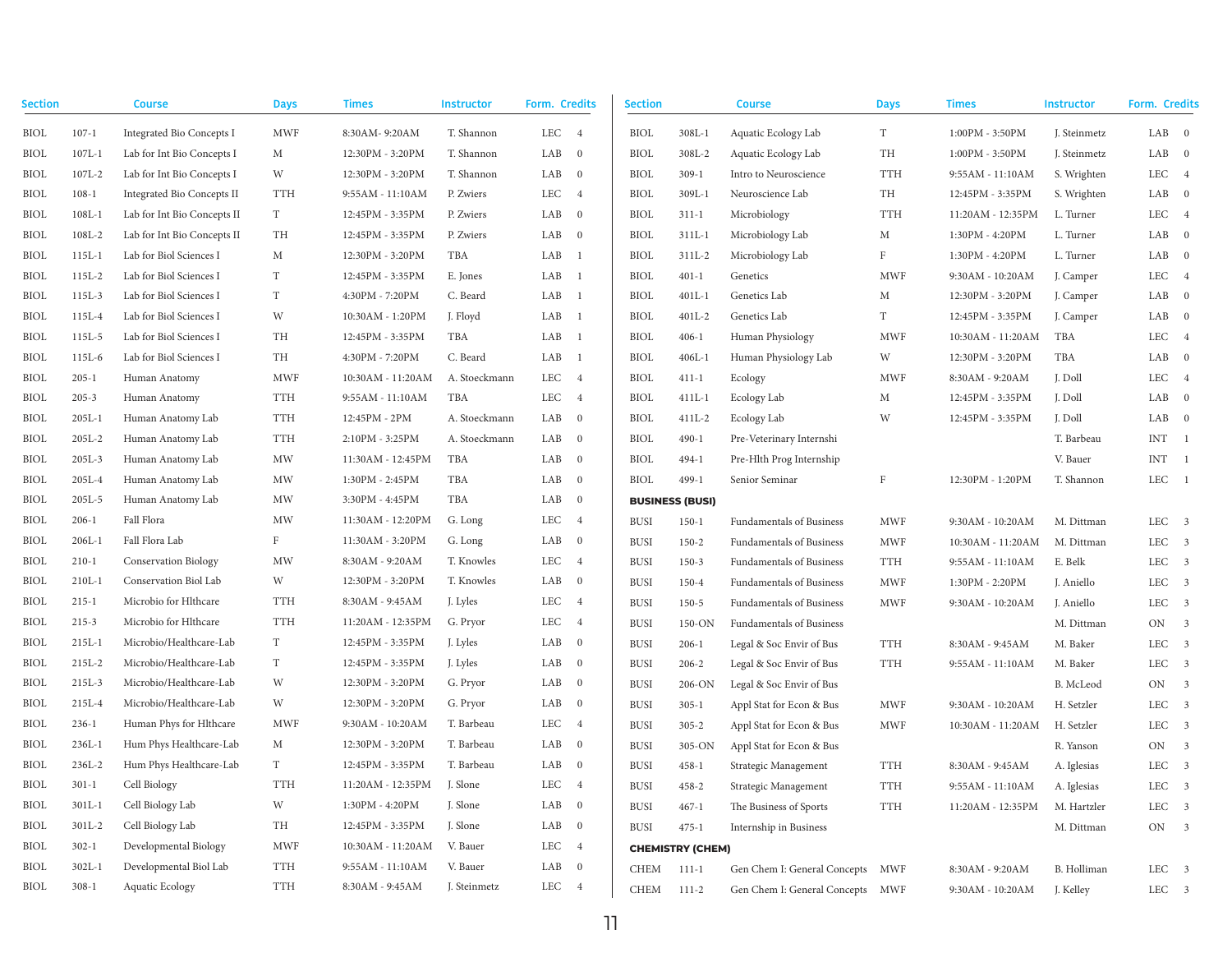| <b>Section</b> |                              | <b>Course</b>                    | <b>Days</b>          | <b>Times</b>      | <b>Instructor</b> | Form. Credits                          | <b>Section</b> |                         | <b>Course</b>                           | <b>Days</b> | <b>Times</b>      | Instructor      | Form. Credits                  |
|----------------|------------------------------|----------------------------------|----------------------|-------------------|-------------------|----------------------------------------|----------------|-------------------------|-----------------------------------------|-------------|-------------------|-----------------|--------------------------------|
| CHEM           | $111-3$                      | Gen Chem I: General Concepts MWF |                      | 10:30AM - 11:20AM | D. Jenkins        | LEC 3                                  | CS.            | $150 - 3$               | Micros & Software Appl I                | <b>MWF</b>  | 10:30AM - 11:20AM | P. Sauls        | LEC 3                          |
| <b>CHEM</b>    | $111 - 4$                    | Gen Chem I: General Concepts MWF |                      | 11:30AM - 12:20PM | K. Varazo         | <b>LEC</b><br>$\overline{\phantom{a}}$ | CS             | $150 - 4$               | Micros & Software Appl I                | <b>MWF</b>  | 11:30AM - 12:20PM | P. Sauls        | HYB 3                          |
| <b>CHEM</b>    | $111 - 5$                    | Gen Chem I: General Concepts     | TTH                  | 8:30AM - 9:45PM   | B. Aguila         | LEC 3                                  | CS             | $190 - 1$               | Programming Fundamentals                | <b>TTH</b>  | 8:30AM - 9:45AM   | K. Rubin        | LEC 3                          |
| <b>CHEM</b>    | $111L-1$                     | Gen Chem I Lab: Cncpt Lab        | M                    | 12:30PM - 3:20PM  | C. Umeweni        | LAB<br>$\overline{1}$                  | CS             | $190 - 2$               | Programming Fundamentals                | <b>MWF</b>  | 11:30AM - 12:20PM | K. Araujo       | LEC 3                          |
| CHEM           | $111L-2$                     | Gen Chem I Lab: Cncpt Lab        | M                    | 1:30PM - 4:20PM   | T. Stephenson     | LAB<br>$\overline{1}$                  | CS             | 190L-1                  | Program Fundamentals Lab                | $\rm F$     | 1:30PM - 4:30PM   | K. Rubin        | LAB 1                          |
| <b>CHEM</b>    | $111L-3$                     | Gen Chem I Lab: Cncpt Lab        | M                    | 3:30PM - 6:20PM   | L. Peterson       | LAB<br>$\overline{1}$                  | CS             | 190L-2                  | Program Fundamentals Lab                | $\rm F$     | 1:30PM - 4:30PM   | K. Araujo       | $LAB$ 1                        |
| <b>CHEM</b>    | $111L-4$                     | Gen Chem I Lab: Cncpt Lab        | $\mathbf T$          | 9:55AM - 12:35PM  | B. Holliman       | LAB<br>$\overline{1}$                  | CS             | $226 - 1$               | Prog & Algor Design I                   | <b>TTH</b>  | 9:55AM - 11:10AM  | K. Rubin        | LEC 3                          |
| <b>CHEM</b>    | $111L-5$                     | Gen Chem I Lab: Cncpt Lab        | $\mathbf T$          | 12:45PM - 3:35PM  | J. Kelley         | LAB<br>$\overline{1}$                  | CS             | $227 - 1$               | Prog & Algor Design II                  | <b>TTH</b>  | 8:30AM - 9:45AM   | M. Rao          | LEC 3                          |
| <b>CHEM</b>    | $111L-6$                     | Gen Chem I Lab: Cncpt Lab        | W                    | 1:30PM - 4:20PM   | B. Aguila         | LAB<br>$\overline{1}$                  | CS             | $280 - 1$               | Digital Systems Design                  | <b>MWF</b>  | 9:30AM - 10:20AM  | K. Araujo       | LEC 3                          |
| <b>CHEM</b>    | $111L-7$                     | Gen Chem I Lab: Cncpt Lab        | W                    | 1:30PM - 4:20PM   | L. Peterson       | LAB<br>$\overline{1}$                  | CS             | $313 - 1$               | Sys Design & Development                | <b>TTH</b>  | 11:20AM - 12:35PM | M. Rao          | LEC 3                          |
| <b>CHEM</b>    | $111L-8$                     | Gen Chem I Lab: Cncpt Lab        | TH                   | 9:55AM - 12:35PM  | B. Holliman       | LAB<br>- 1                             | CS             | $330-1$                 | Special Topics in CS                    | <b>TTH</b>  | 12:45PM - 2PM     | K. Rubin        | LEC 3                          |
| <b>CHEM</b>    | 111L-9                       | Gen Chem I Lab: Cncpt Lab        | TH                   | 12:45PM - 3:35PM  | K. Varazo         | LAB<br>-1                              | CS             | $350 - 1$               | Theory of Computation                   | <b>TTH</b>  | 11:20AM - 12:35PM | K. Rubin        | LEC 3                          |
| <b>CHEM</b>    | 111L-9A                      | Gen Chem I Lab: Cncpt Lab        | $\rm F$              | 12:30PM - 3:20PM  | T. Stephenson     | LAB<br>$\overline{1}$                  | CS             | $410-1$                 | <b>Operating Systems</b>                | <b>MWF</b>  | 10:30AM - 11:20AM | K. Araujo       | LEC 3                          |
| <b>CHEM</b>    | $112 - 1$                    | Gen Chem II: General             | $\operatorname{MWF}$ | 9:30AM - 10:20AM  | D. Jenkins        | LEC<br>$\overline{\phantom{a}}$        | CS             | $440-1$                 | Computer Networks                       | <b>TTH</b>  | 9:55AM - 11:10AM  | M. Rao          | LEC 3                          |
|                |                              | Concepts                         |                      |                   |                   |                                        | CS             | $475 - 1$               | Internship-Computer Sci                 |             |                   | M. Rao          | ON 3                           |
| CHEM           | 112-2                        | Gen Chem II: General<br>Concepts | <b>MWF</b>           | 10:30AM - 11:20AM | T. Stephenson     | LEC 3                                  | CS             | $480 - 1$               | Capstone I                              | <b>TTH</b>  | 2:10PM - 3:25PM   | M. Rao          | HYB 3                          |
| <b>CHEM</b>    | $112-3$                      | Gen Chem II: General             | <b>TTH</b>           | 9:55AM - 11:10AM  | J. McCutcheon     | LEC 3                                  |                |                         | <b>EARLY CHILDHOOD EDUCATION (ECED)</b> |             |                   |                 |                                |
|                |                              | Concepts                         |                      |                   |                   |                                        | <b>ECED</b>    | $320-1$                 | Curriculum for ECED                     | W           | 8:30AM - 11:15AM  | J. Gunther      | LEC 3                          |
| <b>CHEM</b>    | $112L-1$                     | Gen Chem II Lab: Cncpt Lab       | T                    | 9:55AM - 12:35PM  | D. Jenkins        | LAB 1                                  | <b>ECED</b>    | $321 - 1$               | Methods Assessing Prim Math             | TH          | 8:30AM - 11:15AM  | K. Saizdelamora | LEC 3                          |
| <b>CHEM</b>    | $112L-2$                     | Gen Chem II Lab: Cncpt Lab       | T                    | 12:45PM - 3:35PM  | J. McCutcheon     | LAB<br>$\overline{1}$                  | <b>ECED</b>    | $329-1$                 | Clinical Experinces/ECED                | W           | 8:30AM - 11:15AM  | K. Saizdelamora | LEC 3                          |
| <b>CHEM</b>    | $112L-3$                     | Gen Chem II Lab: Cncpt Lab       | W                    | 1:30PM - 4:20PM   | D. Jenkins        | LAB<br>$\overline{1}$                  | <b>ECED</b>    | $335 - 1$               | Teaching Social Studies                 | W           | 12:30PM - 3:20PM  | C. Johnston     | LEC 3                          |
| <b>CHEM</b>    | 112L-4                       | Gen Chem II Lab: Cncpt Lab       | TH                   | 9:55AM - 12:35PM  | D. Jenkins        | LAB<br>$\overline{1}$                  | <b>ECED</b>    | $336 - 1$               | Teaching Science in ECED                | M           | 11:30AM - 2:15PM  | K. Saizdelamora | LEC 3                          |
| <b>CHEM</b>    | $112L-5$                     | Gen Chem II Lab: Cncpt Lab       | TH                   | 12:45PM - 3:35PM  | J. McCutcheon     | LAB<br>$\overline{1}$                  | <b>ECED</b>    | $420 - 1$               | Meth and Mater of ECED                  | $\mathbf T$ | 8:30AM - 11:15AM  | C. Johnston     | LEC 3                          |
| <b>CHEM</b>    | $112L-6$                     | Gen Chem II Lab: Cncpt Lab       | $\rm F$              | 12:30PM - 3:20PM  | J. McCutcheon     | LAB<br>$\overline{1}$                  |                | <b>ECONOMICS (ECON)</b> |                                         |             |                   |                 |                                |
| CHEM           | $201-1$                      | Organic Chemistry I              | <b>MWF</b>           | 9:30AM - 10:20AM  | D. Clabo          | LEC<br>$\overline{4}$                  | <b>ECON</b>    | $203 - 1$               | Intro to Microeconomics                 | <b>MWF</b>  | 9:30AM - 10:20AM  | C. Padgett      | LEC 3                          |
| <b>CHEM</b>    | $201 - 2$                    | Organic Chemistry I              | <b>TTH</b>           | 11:20AM - 12:35PM | B. Aguila         | LEC<br>$\overline{4}$                  | <b>ECON</b>    | $203 - 2$               | Intro to Microeconomics                 | <b>MWF</b>  | 10:30AM - 11:20AM | <b>TBA</b>      | LEC 3                          |
| <b>CHEM</b>    | $201L-1$                     | Organic Chem I Lab               | M                    | 12:30PM - 3:20PM  | D. Clabo          | LAB 0                                  | <b>ECON</b>    | $203 - 3$               | Intro to Microeconomics                 | <b>TTH</b>  | 11:20AM - 12:35PM | J. Munn         | LEC 3                          |
| <b>CHEM</b>    | $201L-2$                     | Organic Chem I Lab               | T                    | 12:45PM - 3:35PM  | E. Adogla         | LAB<br>$\overline{0}$                  | <b>ECON</b>    | $203 - 4$               | Intro to Microeconomics                 | <b>MWF</b>  | 11:30AM - 12:20PM | <b>TBA</b>      | LEC 3                          |
| <b>CHEM</b>    | $201L-3$                     | Organic Chem I Lab               | W                    | 1:30PM - 4:20PM   | D. Clabo          | LAB<br>$\overline{0}$                  | <b>ECON</b>    | 203-ON                  | Intro to Microeconomics                 |             |                   | C. Padgett      | ON 3                           |
| <b>CHEM</b>    | $201L-4$                     | Organic Chem I Lab               | TH                   | 12:45PM - 3:35PM  | E. Adogla         | LAB<br>$\overline{0}$                  | <b>ECON</b>    | 203HH·                  | Intro to Microecon-Hnrs                 | <b>MWF</b>  | 8:30AM - 9:20AM   | B. Kyer         | LEC 3                          |
| <b>CHEM</b>    | $203 - 1$                    | Analy Chem I: Quant Analy        | <b>MWF</b>           | 9:30AM - 10:20AM  | K. Varazo         | LEC<br>$\overline{4}$                  |                | HON                     |                                         |             |                   |                 |                                |
| <b>CHEM</b>    | $203L-1$                     | Analytical Chem I Lab            | M                    | 1:30PM - 5:20PM   | K. Varazo         | LAB<br>$\overline{0}$                  | <b>ECON</b>    | $204-1$                 | Intro to Macroeconomics                 | <b>TTH</b>  | 8:30AM - 9:45AM   | <b>TBA</b>      | LEC 3                          |
| <b>CHEM</b>    | $301 - 1$                    | Physical Chemistry I             | <b>MWF</b>           | 11:30AM - 12:20PM | L. Peterson       | LEC<br>$\overline{4}$                  | <b>ECON</b>    | $204 - 2$               | Intro to Macroeconomics                 | <b>TTH</b>  | 9:55AM - 11:10AM  | <b>TBA</b>      | LEC 3                          |
| <b>CHEM</b>    | $301L - 1$                   | Physical Chem I Lab              | T                    | 12:45PM - 3:35PM  | L. Peterson       | LAB<br>$\overline{0}$                  | <b>ECON</b>    | $204 - 3$               | Intro to Macroeconomics                 | <b>TTH</b>  | 12:45PM - 2PM     | TBA             | LEC 3                          |
| CHEM           | $404 - 1$                    | Biochemistry I                   | <b>MWF</b>           | 10:30AM - 11:20AM | B. Holliman       | LEC<br>$\overline{\mathbf{3}}$         | <b>ECON</b>    | 204-ON                  | Intro to Macroeconomics                 |             |                   | <b>TBA</b>      | ON<br>$\overline{\phantom{a}}$ |
|                | <b>COMPUTER SCIENCE (CS)</b> |                                  |                      |                   |                   |                                        | <b>ECON</b>    | $310-1$                 | Interm Microecon Theory                 | <b>MWF</b>  | 10:30AM - 11:20AM | C. Padgett      | LEC 3                          |
| <b>CS</b>      | $150 - 1$                    | Micros & Software Appl I         | <b>MWF</b>           | 8:30AM - 9:20AM   | P. Sauls          | <b>LEC</b><br>$\overline{\mathbf{3}}$  | <b>ECON</b>    | 321-ON                  | Money and Banking                       |             |                   | J. Munn         | ON 3                           |
| CS             | $150 - 2$                    | Micros & Software Appl I         | <b>MWF</b>           | 9:30AM - 10:20AM  | P. Sauls          | LEC 3                                  | <b>ECON</b>    | $405 - 1$               | Dev of Economic Thought                 | <b>MWF</b>  | 9:30AM - 10:20AM  | B. Kyer         | LEC 3                          |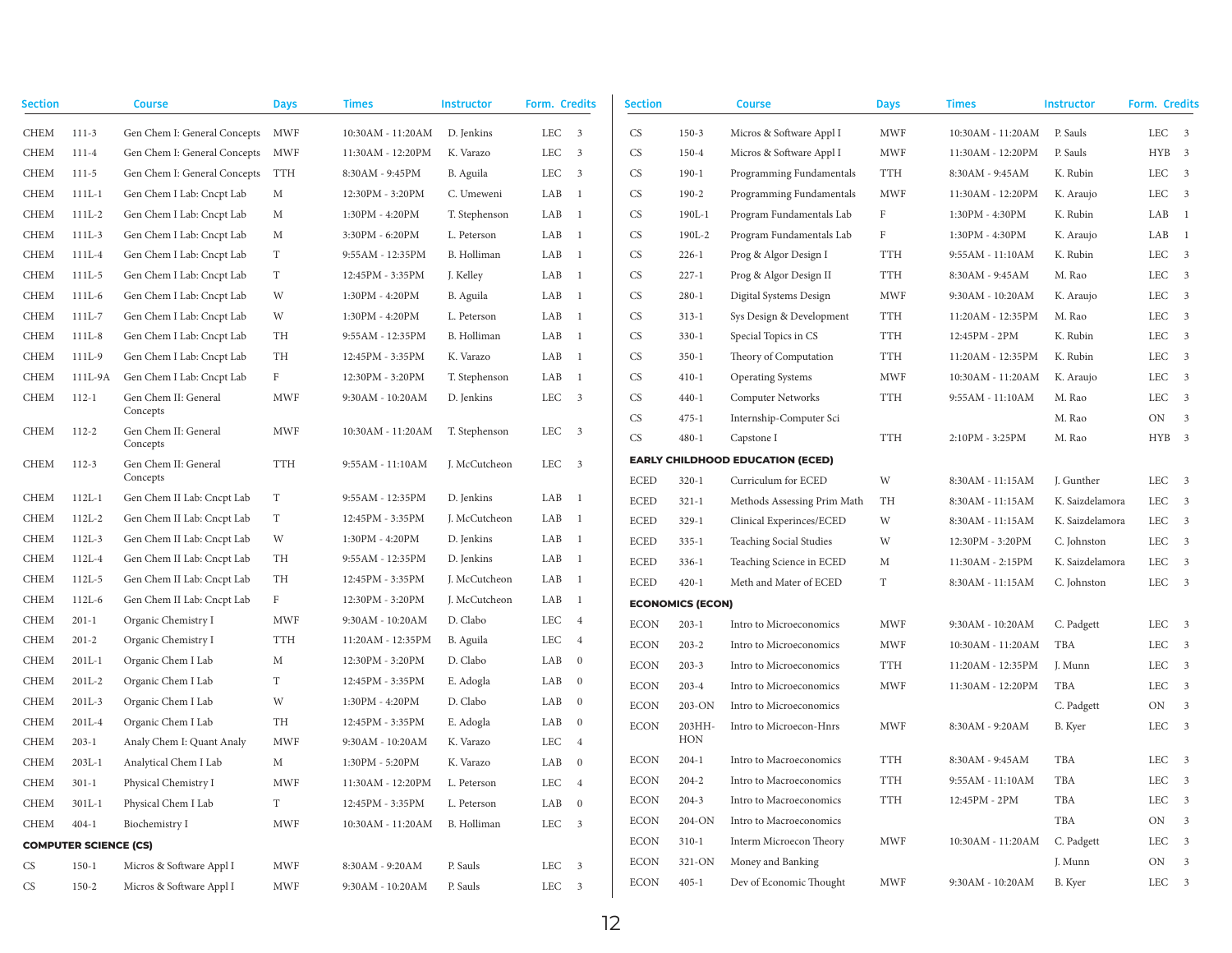| Section            |                         | <b>Course</b>             | <b>Days</b> | <b>Times</b>       | <b>Instructor</b>        | Form. Credits | Section             |                          | <b>Course</b>                                    | <b>Days</b>              | <b>Times</b>                          | <b>Instructor</b>         | Form. Credits  |  |
|--------------------|-------------------------|---------------------------|-------------|--------------------|--------------------------|---------------|---------------------|--------------------------|--------------------------------------------------|--------------------------|---------------------------------------|---------------------------|----------------|--|
|                    | <b>EDUCATION (EDUC)</b> |                           |             |                    |                          |               | EDUC                | $436 - 1$                | Teach Math Secondary Sch                         | <b>TTH</b>               | 9:55AM - 11:10AM                      | S. O'Kelley               | LEC 3          |  |
| EDUC-              | $190-1$                 | Foundations of Education  | <b>MWF</b>  | 8:30AM - 9:20AM    | TBA                      | LEC 3         | <b>EDUC</b>         | $437 - 1$                | Teach Science Second Sch                         | <b>MWF</b>               | 11:30AM - 12:20PM                     | N. Harness                | LEC 3          |  |
| $190-1$            |                         |                           |             |                    |                          |               | <b>EDUC</b>         | $487 - 1$                | Classroom Management                             | <b>MTWTHF</b>            |                                       | L. Simmons                | LEC 3          |  |
| EDUC-<br>$190 - 2$ | 190-2                   | Foundations of Education  | MWF         | 9:30AM - 10:20AM   | TBA                      | LEC 3         | <b>EDUC</b>         | $490 - 1$                | Directed Teaching                                | <b>MTWTHF</b>            |                                       | K. McCuiston              | LEC 6          |  |
| EDUC-              | $192 - 1$               | Found Curri & Instruction | TTH         | 12:45PM - 2PM      | S. Taylor                | LEC 3         | EDUC                | 490A-1                   | Directed Teaching                                | <b>MTWTHF</b>            |                                       | K. McCuiston              | LEC 6          |  |
| 192-1              |                         |                           |             |                    |                          |               |                     |                          | <b>ELEMENTARY EDUCATION (ELEM)</b>               |                          |                                       |                           |                |  |
| EDUC-<br>192-2     | 192-2                   | Found Curri & Instruction | <b>TTH</b>  | 2:10PM - 3:25PM    | S. Taylor                | LEC 3         | ELEM                | $315 - 1$                | Meth Instr Soc Studies                           | <b>TTH</b>               | 12:45PM - 2PM                         | P. Boatwright             | LEC 3          |  |
| EDUC-<br>$192 - 3$ | 192-3                   | Found Curri & Instruction | MWF         | 11:30AM - 12:20PM  | TBA                      | LEC 3         | ELEM<br>ELEM        | $316-1$<br>$317-1$       | Meth Inst Intermed Math<br>Meth Instr in Science | <b>MWF</b><br>MW         | 1:30PM - 2:20PM<br>$8:30AM - 9:45AM$  | E. Lowry<br>L. Simmons    | LEC 3<br>LEC 3 |  |
| EDUC-<br>$201 - 1$ | $201-1$                 | Politics in Education     | TTH         | 8:30AM - 9:45AM    | J. Stewart-Gins-<br>burg | LEC 3         |                     | <b>ENGLISH (ENGL)</b>    |                                                  |                          |                                       |                           |                |  |
| EDUC-              | $310-1$                 | Using Tech Effect Class   | MW          | 2:30PM - 3:45PM    | D. Kaur                  | LEC 3         | ENGL                | $101 - 1$                | Analysis and Argument                            | <b>TTH</b>               | 8:30AM - 9:45AM                       | M. Nelson                 | LEC 3          |  |
| $310-1$            |                         |                           |             |                    |                          |               | <b>ENGL</b>         | $101 - 10$               | Analysis and Argument                            | <b>MWF</b>               | 9:30AM - 10:20AM                      | K. Mann                   | LEC 3          |  |
| EDUC-              | 311-1                   | Instr.Planning/Assessmen  | <b>TTH</b>  | $9:55AM - 11:10AM$ | J. Stewart-Gins-         | LEC 3         | <b>ENGL</b>         | $101 - 11$               | Analysis and Argument                            | MWF                      | 10:30AM - 11:20AM                     | K. Mann                   | LEC 3          |  |
| $311 - 1$          |                         |                           |             |                    | burg                     |               | <b>ENGL</b>         | $101 - 12$               | Analysis and Argument                            | <b>MWF</b>               | 10:30AM - 11:20AM                     | Dr. Meredith Love         | LEC 3          |  |
| EDUC-<br>$313 - 1$ | $313-1$                 | Field Exp:Inst.Assessmen  | T           | 2:10PM - 3:50PM    | P. Boatwright            | LEC 2         | ENGL                | $101 - 13$               | Analysis and Argument                            | <b>MWF</b>               | 10:30AM - 11:20AM                     | TBA                       | LEC 3          |  |
| EDUC-              | $313 - 2$               | Field Exp:Inst.Assessmen  | <b>TTH</b>  | 2:10PM - 3:25PM    | M. Nelson                | LEC 2         | <b>ENGL</b>         | $101 - 14$               | Analysis and Argument                            | <b>TTH</b>               | 12:45PM - 2PM                         | A. Clemons                | LEC 3          |  |
| $313 - 2$          |                         |                           |             |                    |                          |               | <b>ENGL</b>         | $101 - 15$               | Analysis and Argument                            | <b>MWF</b>               | 1:30PM - 2:20PM                       | K. Mann                   | LEC 3<br>LEC 3 |  |
| EDUC-              | $322 - 1$               | Found/Instr. of Reading   | M           | 8:30AM - 11:20AM   | J. Gunther               | LEC 3         | ENGL                | $101 - 16$               | Analysis and Argument                            | <b>TTH</b>               | $9:55AM - 11:10AM$                    | A. Houle                  | LEC 3          |  |
| $322 - 1$<br>EDUC- | $322 - 2$               | Found/Instr. of Reading   | MW          | 2:30PM - 3:45PM    | L. Midcalf Car-          | LEC 3         | ENGL<br><b>ENGL</b> | $101 - 17$<br>$101 - 18$ | Analysis and Argument<br>Analysis and Argument   | <b>TTH</b><br><b>MWF</b> | 9:55AM - 11:10AM<br>11:30AM - 12:20PM | J. Marley<br>R. Flannagan | LEC 3          |  |
| $322 - 2$          |                         |                           |             |                    | penter                   |               | <b>ENGL</b>         | $101 - 19$               | Analysis and Argument                            | <b>TTH</b>               | 8:30AM - 9:45AM                       | J. Marley                 | LEC 3          |  |
| EDUC-              | $324-1$                 | Reading Assessment        | TH          | 2:10PM - 4:40PM    | L. Midcalf Car-          | LEC 3         | <b>ENGL</b>         | $101 - 2$                | Analysis and Argument                            | <b>TTH</b>               | 11:20AM - 12:35PM                     | L. Banister               | LEC 3          |  |
| $324-1$            |                         |                           |             |                    | penter                   |               | <b>ENGL</b>         | $101 - 20$               | Analysis and Argument                            | <b>MWF</b>               | 12:30PM - 1:20PM                      | TBA                       | LEC 3          |  |
| EDUC-<br>$326-1$   | $326-1$                 | Reading Instr. Prek-12    | MW          | 2:30PM - 3:45PM    | J. Gunther               | LEC 3         | <b>ENGL</b>         | $101 - 21$               | Analysis and Argument                            | <b>TTH</b>               | 11:20AM - 12:35PM                     | Rachel Spear              | LEC 3          |  |
| EDUC-              | $391-1$                 | Clinical Exper B:ECED     | F           | 11:30AM - 1:20PM   | L. Simmons               | LEC 2         | <b>ENGL</b>         | 101-22                   | Analysis and Argument                            | <b>TTH</b>               | 11:20AM - 12:35PM                     | A. Clemons                | LEC 3          |  |
| $391 - 1$          |                         |                           |             |                    |                          |               | <b>ENGL</b>         | $101 - 23$               | Analysis and Argument                            | <b>MWF</b>               | 8:30AM - 9:20AM                       | TBA                       | LEC 3          |  |
| EDUC-<br>392X-1    | 392X-1                  | Clinical Exper: ELEM      | F           | 11:30AM - 1:20PM   | L. Simmons               | LEC 2         | <b>ENGL</b>         | 101-24                   | Analysis and Argument                            | <b>TTH</b>               | 12:45PM - 2PM                         | J. Edwins                 | LEC 3          |  |
| EDUC-              | $393-1$                 | Clinical Exper:Secondary  | <b>TTH</b>  | 8:30AM - 9:45AM    | L. Fallon                | LEC 2         | ENGL                | $101 - 25$               | Analysis and Argument                            | <b>TTH</b>               | 11:20AM - 12:35PM                     | M. Woos-<br>ley-Goodman   | LEC 3          |  |
| $393-1$            | $394-1$                 | Clinical Experience Mid   | F           | 11:30AM - 1:20PM   | L. Simmons               | LEC 2         | ENGL                | $101 - 26$               | Analysis and Argument                            | <b>TTH</b>               | 2:10PM - 3:25PM                       | TBA                       | LEC 3          |  |
| EDUC-<br>394-1     |                         |                           |             |                    |                          |               | <b>ENGL</b>         | $101-3$                  | Analysis and Argument                            | <b>TTH</b>               | 11:20AM - 12:35PM                     | A. Houle                  | LEC 3          |  |
| EDUC-<br>$411 - 1$ | $411 - 1$               | Reading in Content Areas  | <b>TTH</b>  | 11:20AM - 12:35PM  | K. Haselden              | LEC 3         | <b>ENGL</b>         | $101 - 4$                | Analysis and Argument                            | MWF                      | 1:30PM - 2:20PM                       | N. Voeller                | LEC 3          |  |
| EDUC- 420-1        |                         | Intr: Exceptional Learner | TTH         | 12:45PM - 2PM      | J. Stewart-Gins-         | LEC 3         | <b>ENGL</b>         | $101 - 5$                | Analysis and Argument                            | <b>TTH</b>               | 9:55AM - 11:10AM                      | L. Banister               | LEC 3          |  |
| $420 - 1$<br>EDUC- | $425 - 1$               | Meth/Proced Learn Disab   | TTH         | 12:45PM - 2PM      | burg<br>K. Fries         | LEC 3         | ${\rm ENGL}$        | $101-6$                  | Analysis and Argument                            | TTH                      | 9:55AM - 11:10AM                      | M. Woos-<br>ley-Goodman   | $LEC$ 3        |  |
| $425 - 1$          |                         |                           |             |                    |                          |               | ENGL                | $101 - 7$                | Analysis and Argument                            | MWF                      | 9:30AM - 10:20AM                      | L. Weldy                  | LEC 3          |  |
| EDUC-              | $434-1$                 | Teach Eng Secondary Sch   | TTH         | 9:55AM - 11:10AM   | L. Fallon                | LEC 3         | <b>ENGL</b>         | $101 - 8$                | Analysis and Argument                            | <b>MWF</b>               | 1:30PM - 2:20PM                       | TBA                       | LEC 3          |  |
| 434-1              |                         |                           |             |                    |                          |               | <b>ENGL</b>         | $101-9$                  | Analysis and Argument                            | MWF                      | 9:30AM - 10:20AM                      | Dr. Meredith Love         | LEC 3          |  |
| EDUC-<br>435-1     | $435 - 1$               | Teach Soc Stu Second Sch  | M           | 3:55PM - 5:10PM    | J. Kirby                 | LEC 3         | ENGL                | $101E-1$                 | Analysis Argument W/Stud                         | MWF                      | 9:30AM - 10:20AM                      | N. Cowles                 | LEC 3          |  |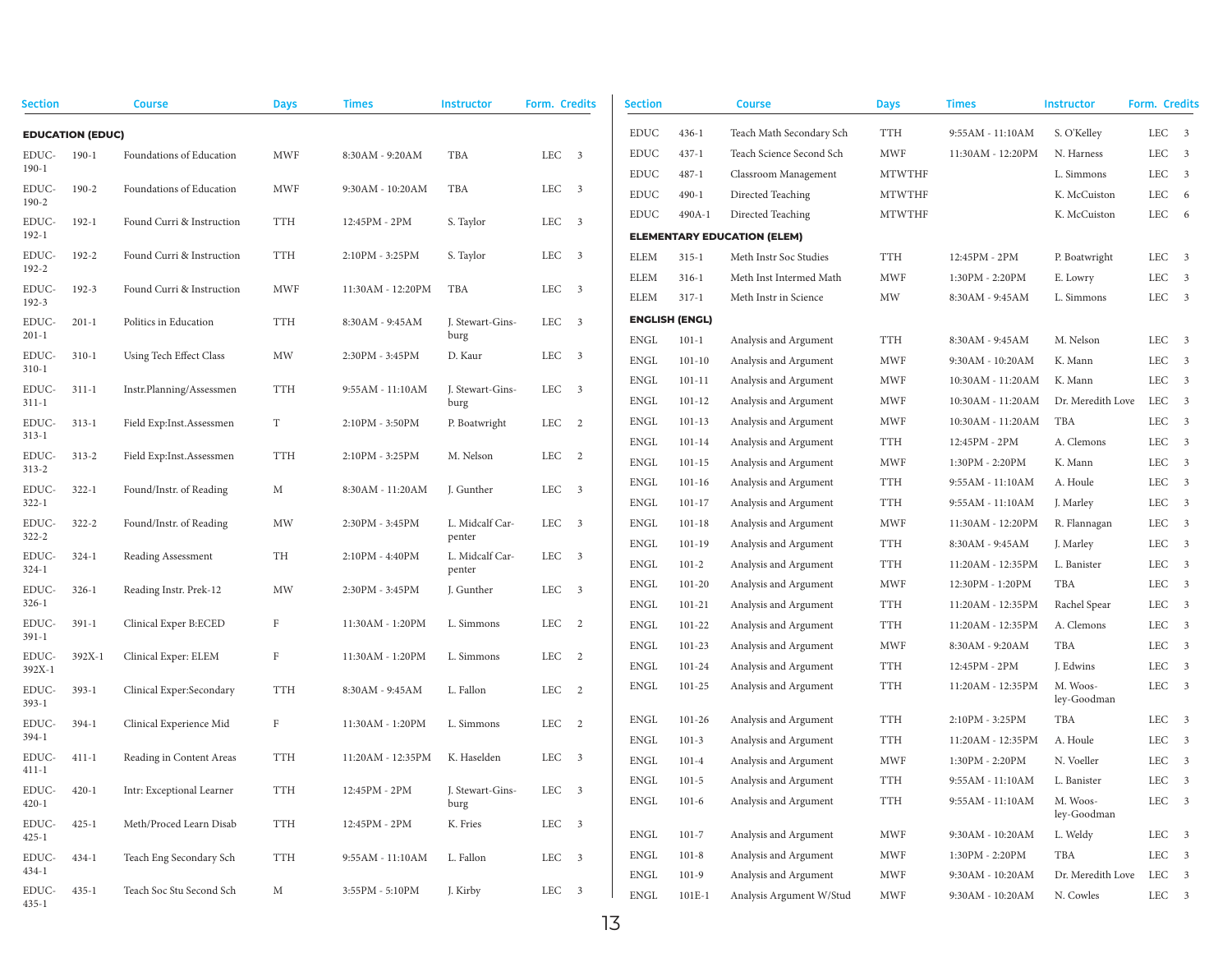| <b>Section</b> |                            | Course                         | <b>Days</b> | <b>Times</b>      | <b>Instructor</b>    | Form. Credits                 |                         | <b>Section</b> |           | Course                            | <b>Days</b> | <b>Times</b>       | <b>Instructor</b>       | Form. Credits |  |
|----------------|----------------------------|--------------------------------|-------------|-------------------|----------------------|-------------------------------|-------------------------|----------------|-----------|-----------------------------------|-------------|--------------------|-------------------------|---------------|--|
| <b>ENGL</b>    | 101E-10                    | Analysis Argument W/Stud       | TTH         | 8:30AM - 9:45AM   | M. Pritchard         | LEC 3                         |                         | <b>ENGL</b>    | $250 - 2$ | Intro.To Lit: American Lit        | <b>MWF</b>  | 9:30AM - 10:20AM   | S. Miller               | LEC 3         |  |
| <b>ENGL</b>    | 101E-2                     | Analysis Argument W/Stud       | TTH         | 11:20AM - 12:35PM | C. Wilson            | LEC                           | $\overline{\mathbf{3}}$ | <b>ENGL</b>    | $250 - 3$ | Intro.To Literature               | <b>TTH</b>  | 9:55AM - 11:10AM   | N. Zaice                | LEC 3         |  |
| <b>ENGL</b>    | 101E-3                     | Analysis Argument W/Stud       | <b>TTH</b>  | 8:30AM - 9:45AM   | C. Wilson            | LEC                           | $\overline{\mathbf{3}}$ | <b>ENGL</b>    | $250 - 4$ | Intro.To Lit: American Lit        | <b>MWF</b>  | 11:30AM - 12:20PM  | S. Miller               | LEC 3         |  |
| <b>ENGL</b>    | 101E-4                     | Analysis Argument W/Stud       | TTH         | 12:45PM - 2PM     | S. Honaker           | LEC 3                         |                         | ${\rm ENGL}$   | $250 - 5$ | Intro.To Lit: American Lit        | <b>MWF</b>  | 10:30AM - 11:20AM  | J. Edwins               | LEC 3         |  |
| <b>ENGL</b>    | 101E-5                     | Analysis Argument W/Stud       | TTH         | 9:55AM - 11:10AM  | S. Honaker           | LEC                           | $\overline{\mathbf{3}}$ | <b>ENGL</b>    | $250 - 6$ | Intro Lit Taylor Swift As Text    | <b>TTH</b>  | 12:45PM - 2PM      | C. Wilson               | LEC 3         |  |
| <b>ENGL</b>    | 101E-6                     | Analysis Argument W/Stud       | <b>MWF</b>  | 12:30PM - 1:20PM  | L. Houle             | LEC                           | $\overline{\mathbf{3}}$ | ${\rm ENGL}$   | $250 - 7$ | Intro Lit: Lit & Environment      | <b>TTH</b>  | 12:45PM - 2PM      | D. Clark                | LEC 3         |  |
| <b>ENGL</b>    | 101E-7                     | Analysis Argument W/Stud       | <b>MWF</b>  | 11:30AM - 12:20PM | N. Zaice             | LEC                           | $\overline{\mathbf{3}}$ | <b>ENGL</b>    | $250 - 8$ | Intro.To Lit; Early Brit Lit      | MW          | 2:30PM - 3:45PM    | C. Johnson              | LEC 3         |  |
| <b>ENGL</b>    | 101E-8                     | Analysis Argument W/Stud       | <b>MWF</b>  | 10:30AM - 11:20AM | N. Zaice             | LEC                           | $\overline{\mathbf{3}}$ | <b>ENGL</b>    | $250 - 9$ | Intro.To Lit: End of World Lit    | <b>TTH</b>  | 12:45PM - 2PM      | D. Washington           | LEC 3         |  |
| <b>ENGL</b>    | 101E-9                     | Analysis Argument W/Stud       | <b>MWF</b>  | 12:30PM - 1:20PM  | N. Cowles            | LEC 3                         |                         | ${\rm ENGL}$   | $250G-1$  | Int Lit:Depict of Gender          | <b>MWF</b>  | $9:30AM - 10:20AM$ | Rachel Spear            | LEC 3         |  |
| <b>ENGL</b>    | 101HH                      | Analysis & Argument-Hnrs       | TTH         | 12:45PM - 2PM     | B. Hilb              | LEC 3                         |                         | ENGL           | $251 - 1$ | Intro.To Film Studies             | <b>MWF</b>  | $9:30AM - 10:20AM$ | S. Smolen-Morton        | LEC 3         |  |
|                | HON                        |                                |             |                   |                      |                               |                         | <b>ENGL</b>    | $252 - 1$ | Read/Wri.Fict/Poetry/Dra          | <b>MWF</b>  | 10:30AM - 11:20AM  | A. Houle                | LEC 3         |  |
| <b>ENGL</b>    | $101L-1$                   | <b>Extended Studio</b>         | <b>TTH</b>  | 8:55AM - 9:45AM   | N. Cowles            | $LAB \t1$                     |                         | <b>ENGL</b>    | $300 - 1$ | Founds for Literary Stud          | MW          | 2:30PM - 3:45PM    | J. Marley               | LEC 3         |  |
| <b>ENGL</b>    | $101L-10$                  | <b>Extended Studio</b>         | MW          | 2:30PM - 3:20PM   | M. Pritchard         | LAB                           | $\overline{1}$          | <b>ENGL</b>    | $305 - 1$ | <b>Business Writing</b>           | TTH         | 8:30AM - 9:45AM    | C. Masters              | LEC 3         |  |
| <b>ENGL</b>    | $101L-2$                   | <b>Extended Studio</b>         | MW          | 9:30AM - 10:20AM  | C. Wilson            | LAB                           | $\overline{1}$          | ${\rm ENGL}$   | $305 - 2$ | <b>Business Writing</b>           | TTH         | 9:55AM - 11:10AM   | C. Masters              | LEC 3         |  |
| <b>ENGL</b>    | $101L-3$                   | <b>Extended Studio</b>         | MW          | 9:30AM - 10:20AM  | C. Wilson            | LAB                           | $\overline{1}$          | ${\rm ENGL}$   | $305 - 3$ | <b>Business Writing</b>           | MW          | 2:30PM - 3:45PM    | K. Mann                 | LEC 3         |  |
| <b>ENGL</b>    | $101L - 4$                 | <b>Extended Studio</b>         | MW          | 10:30AM - 11:20AM | S. Honaker           | LAB                           | $\overline{1}$          | <b>ENGL</b>    | 305-ON    | <b>Business Writing</b>           |             |                    | A. Clemons              | ON 3          |  |
| <b>ENGL</b>    | $101L - 5$                 | <b>Extended Studio</b>         | MW          | 10:30AM - 11:20AM | S. Honaker           | LAB                           | $\overline{1}$          | ${\rm ENGL}$   | $306 - 1$ | Devel of Modern English           | <b>MWF</b>  | 10:30AM - 11:20AM  | M. Woos-                | LEC 3         |  |
| <b>ENGL</b>    | 101L-6                     | <b>Extended Studio</b>         | <b>TTH</b>  | 12:45PM - 1:35PM  | L. Houle             | LAB                           | -1                      |                |           |                                   |             |                    | ley-Goodman             |               |  |
| <b>ENGL</b>    | $101L - 7$                 | <b>Extended Studio</b>         | <b>TTH</b>  | 11:20AM - 12:10PM | N. Zaice             | LAB                           | <sup>1</sup>            | <b>ENGL</b>    | 308N-1    | Survey of British Lit             | <b>MWF</b>  | 11:30AM - 12:20PM  | D. Cowles               | LEC 3         |  |
| <b>ENGL</b>    | $101L-8$                   | <b>Extended Studio</b>         | <b>TTH</b>  | 11:20AM - 12:10PM | N. Zaice             | LAB                           | -1                      | ${\rm ENGL}$   | $309 - 1$ | Survey of American Lit            | TTH         | 9:55AM - 11:10AM   | J. Edwins               | LEC 3         |  |
| <b>ENGL</b>    | 101L-9                     | Extended Studio                | <b>TTH</b>  | 8:55AM - 9:45AM   | N. Cowles            | LAB                           | <sup>1</sup>            | ${\rm ENGL}$   | $313 - 1$ | Lit for the Young Child           | <b>TTH</b>  | 11:20AM - 12:35PM  | L. Weldy                | LEC 3         |  |
| <b>ENGL</b>    | $102 - 1$                  | Rhetoric Genre Research        | <b>MWF</b>  | 10:30AM - 11:20AM | N. Cowles            | LEC                           | $\overline{\mathbf{3}}$ | <b>ENGL</b>    | $315 - 1$ | Lit for Children                  | TTH         | 9:55AM - 11:10AM   | L. Weldy                | LEC 3         |  |
| <b>ENGL</b>    | $102 - 10$                 | Rhetoric Genre Research        | <b>TTH</b>  | 8:30AM - 9:45AM   | C. Johnson           | LEC 3                         |                         | <b>ENGL</b>    | $318 - 1$ | Technical Communication           | TTH         | 12:45PM - 2PM      | N. Voeller              | LEC 3         |  |
| <b>ENGL</b>    | $102 - 11$                 | Rhetoric Genre Research        | <b>TTH</b>  | 12:45PM - 2PM     | D. Cowles            | LEC 3                         |                         | ${\rm ENGL}$   | $318 - 2$ | Technical Communication           | <b>TTH</b>  | 11:20AM - 12:35PM  | N. Voeller              | LEC 3         |  |
| <b>ENGL</b>    | $102 - 12$                 | Rhetoric Genre Research        | MW          | 2:30PM - 3:45PM   | S. Honaker           | LEC 3                         |                         | <b>ENGL</b>    | 318-ON    | Technical Communication           |             |                    | C. Masters              | ON 3          |  |
| <b>ENGL</b>    | $102 - 13$                 | Rhetoric Genre Research        | MW          | 4:00 PM 5:15PM    | L. Fallon            | LEC                           | $\overline{\mathbf{3}}$ | <b>ENGL</b>    | $326 - 1$ | Medieval British Lit              | <b>MWF</b>  | 11:30AM - 12:20PM  | M. Woos-                | LEC 3         |  |
| <b>ENGL</b>    | $102 - 2$                  | Rhetoric Genre Research        | TTH         | 11:20AM - 12:35PM | D. Cowles            | LEC                           | $\overline{\mathbf{3}}$ |                |           |                                   |             |                    | ley-Goodman             |               |  |
| <b>ENGL</b>    | $102 - 3$                  | Rhetoric Genre Research        | <b>MWF</b>  | 12:30PM - 1:20PM  | D. Washington        | LEC 3                         |                         | <b>ENGL</b>    | $331 - 1$ | Spec Top African Ameri<br>Rhetori | <b>TTH</b>  | 9:55AM - 11:10AM   | Dr. Meredith Love LEC 3 |               |  |
| <b>ENGL</b>    | $102 - 4$                  | Rhetoric Genre Research        | MW          | 2:30PM - 3:45PM   | L. Fallon            | LEC 3                         |                         | <b>ENGL</b>    | $332 - 1$ | The Romantics                     | <b>MWF</b>  | 1:30PM - 2:20PM    | D. Washington           | LEC 3         |  |
| <b>ENGL</b>    | $102 - 5$                  | Rhetoric Genre Research        | <b>TTH</b>  | 9:55AM - 11:10AM  | S. Miller            | LEC 3                         |                         | <b>ENGL</b>    | $340 - 1$ | Theories of Writing               | <b>TTH</b>  | 12:45PM - 2PM      | Dr. Meredith Love       | LEC 3         |  |
| <b>ENGL</b>    | $102 - 6$                  | Rhetoric Genre Research        | <b>TTH</b>  | 8:30AM - 9:45AM   | S. Smolen-Morton     | LEC                           | $\overline{\mathbf{3}}$ | ${\rm ENGL}$   | $341 - 1$ | Adv.Comp. for Teachers            | <b>TTH</b>  | 11:20AM - 12:35PM  | M. Nelson               | LEC 3         |  |
| <b>ENGL</b>    | $102 - 7$                  | Rhetoric Genre Research        | <b>TTH</b>  | 9:55AM - 11:10AM  | S. Smolen-Morton LEC |                               | $\overline{\mathbf{3}}$ | ${\rm ENGL}$   | $341 - 2$ | Adv.Comp. for Teachers            | <b>TTH</b>  | 9:55AM - 11:10AM   | M. Nelson               | LEC 3         |  |
| ENGL           | $102 - 8$                  | Rhetoric Genre Research        | <b>TTH</b>  | 11:20AM - 12:35PM | M. Pritchard         | LEC 3                         |                         | <b>ENGL</b>    | $342 - 1$ | Writing in Early America          | <b>MWF</b>  | 10:30AM - 11:20AM  | R. Flannagan            | LEC 3         |  |
| ENGL           | $102-9$                    | Rhetoric Genre Research        | TTH         | 12:45PM - 2PM     | M. Pritchard         | LEC                           | $\overline{\mathbf{3}}$ | ENGL           | $346-1$   | Modern American Lit               | TTH         | 11:20AM - 12:35PM  | S. Miller               | LEC 3         |  |
| ENGL           | $102 -$                    | Rhetoric Genre Research        |             |                   | J. Jones             | ON 3                          |                         | ENGL           | $348 - 1$ | African-American Lit              | TTH         | 12:45PM - 2PM      | J. Jones                | LEC 3         |  |
|                | ON1                        |                                |             |                   |                      |                               |                         | ENGL           | $353 - 1$ | Writing in Health Profes          | MWF         | 9:30AM - 10:20AM   | A. Clemons              | LEC 3         |  |
| ENGL           | $102 -$<br>ON <sub>2</sub> | Rhetoric Genre Research        |             |                   | J. Jones             | ON<br>$\overline{\mathbf{3}}$ |                         | ENGL           | $361 - 1$ | Shakespeare                       | <b>MWF</b>  | 9:30AM - 10:20AM   | B. Hilb                 | LEC 3         |  |
| ENGL           | $250-1$                    | Intro.To Literature            | <b>TTH</b>  | 11:20AM - 12:35PM | J. Jones             | LEC 3                         |                         | ${\rm ENGL}$   | $362 - 1$ | Mythology & Literature            | MW          | 2:30PM - 3:45PM    | D. Clark                | LEC 3         |  |
| ENGL           | $250 - 10$                 | Intro.To Lit: End of World Lit | TTH         | 9:55AM - 11:10AM  | D. Washington        | LEC 3                         |                         | ENGL           | $367-1$   | Crea Writ:Fiction Wkshop          | MW          | 2:30PM - 3:45PM    | L. Houle                | LEC 3         |  |
|                |                            |                                |             |                   |                      |                               |                         |                |           |                                   |             |                    |                         |               |  |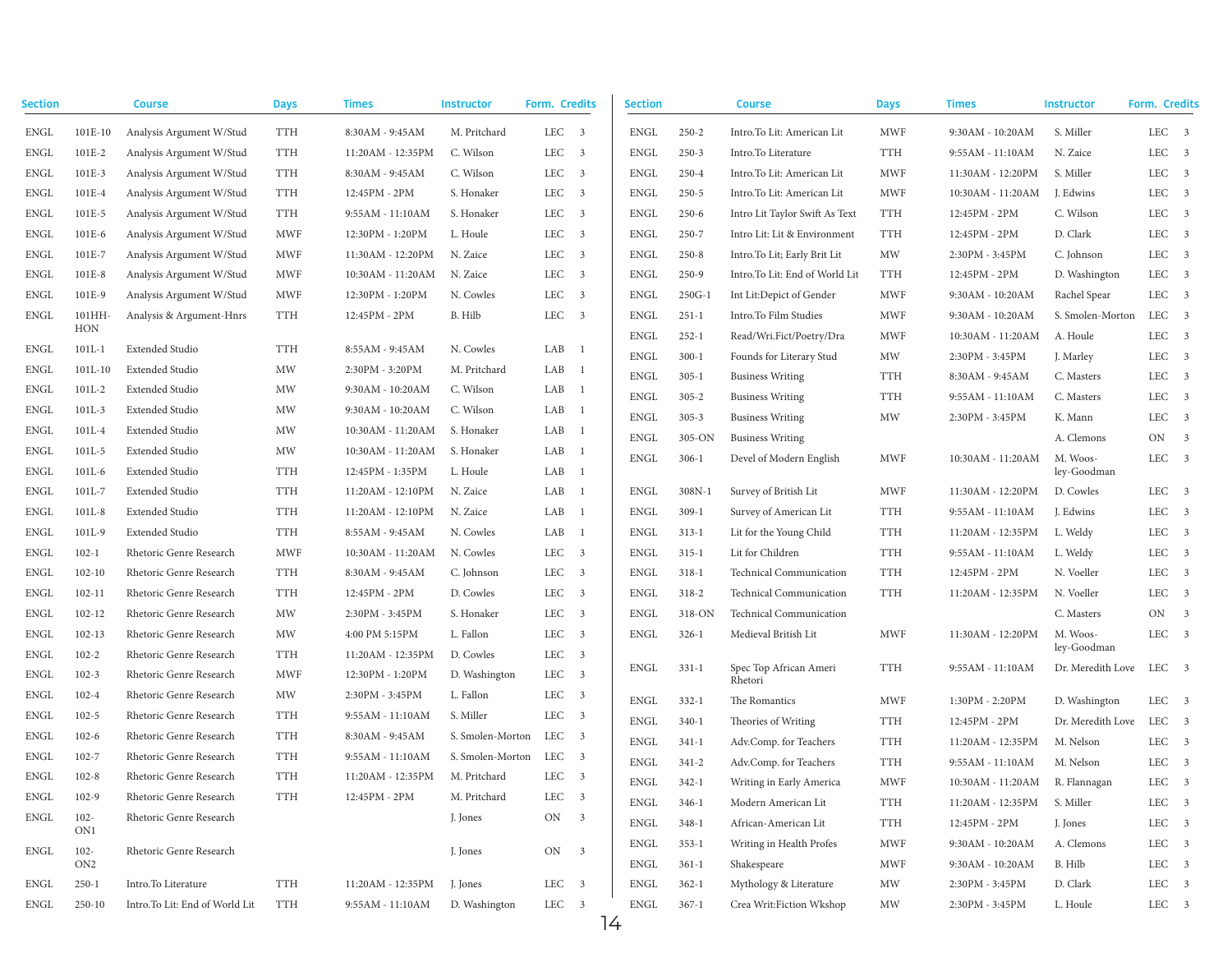| Section     |                           | <b>Course</b>                       | <b>Days</b> | <b>Times</b>      | <b>Instructor</b> | Form. Credits |                          | <b>Section</b>        |                              | <b>Course</b>              | <b>Days</b> | <b>Times</b>      | <b>Instructor</b>        | Form. Credits   |                          |
|-------------|---------------------------|-------------------------------------|-------------|-------------------|-------------------|---------------|--------------------------|-----------------------|------------------------------|----------------------------|-------------|-------------------|--------------------------|-----------------|--------------------------|
| ENGL        | $370-1$                   | Crea Writ:Poetry Workshp            | <b>MWF</b>  | 9:30AM - 10:20AM  | A. Houle          | LEC 3         |                          | FIN                   | 341-ON                       | Financial Management       |             |                   | $\mathbf M.$ Hughes      | ON <sub>3</sub> |                          |
| <b>ENGL</b> | $372 - 1$                 | Creative Writing: Playwriting       | TTH         | 8:30AM - 9:45AM   | J. Tuttle         | LEC           | $\overline{\mathbf{3}}$  | <b>FIN</b>            | $344-1$                      | Intro to Real Estate       | <b>TTH</b>  | 12:45PM - 2PM     | N. Riley                 | LEC 3           |                          |
| <b>ENGL</b> | $383 - 1$                 | Film, Genres, & Styles              | <b>MWF</b>  | 12:30PM - 1:20PM  | S. Smolen-Morton  | LEC           | $\overline{\mathbf{3}}$  | FIN                   | $347 - 1$                    | Investments I              | <b>MWF</b>  | 11:30AM - 12:20PM | J. Serrano               | LEC 3           |                          |
| ENGL        | $411 - 1$                 | Rhetoric of New Media               | <b>MWF</b>  | 10:30AM - 11:20AM | N. Voeller        | LEC 3         |                          | FIN                   | $442 - 1$                    | Adv Corporate Finance      | <b>MWF</b>  | 9:30AM - 10:20AM  | J. Serrano               | LEC 3           |                          |
| <b>ENGL</b> | $433 - 1$                 | The 19th Century Novel              | <b>MWF</b>  | 12:30PM - 1:20PM  | D. Cowles         | LEC 3         |                          | <b>FIN</b>            | $466 - 1$                    | Investments in Real Estate | <b>TTH</b>  | 11:20AM - 12:35PM | M. Hughes                | LEC 3           |                          |
| <b>ENGL</b> | $467 - 1$                 | Adv Sty Intro to Queer Studies      | <b>MWF</b>  | 10:30AM - 11:20AM | L. Weldy          | LEC 3         |                          | <b>FRENCH (FNCH)</b>  |                              |                            |             |                   |                          |                 |                          |
| <b>ENGL</b> | $496 - 1$                 | Eng Capstone Experience             |             |                   | S. Miller         | <b>LEC</b>    | $\overline{1}$           | <b>FNCH</b>           | $101 - 1$                    | Elem French I              | <b>MWF</b>  | 11:30AM - 12:20PM | E. Zahnd                 | LEC 3           |                          |
| ENGL        | $498 - 1$                 | English Internship                  |             |                   | C. Masters        | INT           | $\overline{\mathbf{3}}$  | <b>FNCH</b>           | $101$ -ON                    | Elem French I              |             |                   | E. Zahnd                 | ON 3            |                          |
|             | <b>ENGINEERING (ENGR)</b> |                                     |             |                   |                   |               |                          | <b>FNCH</b>           | $201 - 1$                    | Intermed French I          | <b>MWF</b>  | 1:30PM - 2:20PM   | E. Zahnd                 | LEC 3           |                          |
| ENGR        | $301 - 1$                 | <b>Engineering Mechanics</b>        | <b>MWF</b>  | 11:30AM - 12:20PM | M. Kanaparthi     | LEC 3         |                          | <b>FNCH</b>           | $302 - 1$                    | Conversation               | <b>TTH</b>  | 11:20AM - 12:35PM | <b>TBA</b>               | LEC 3           |                          |
| <b>ENGR</b> | $310-1$                   | Electronics & Instrumentation       | <b>TTH</b>  | 9:55AM - 11:10AM  | P. Fulmer         | <b>LEC</b>    | $\overline{4}$           |                       | <b>GENDER STUDIES (GNDR)</b> |                            |             |                   |                          |                 |                          |
| <b>ENGR</b> | 310L-1                    | Electroni/Instrument Lab            | <b>TTH</b>  | 12:45PM - 3:45PM  | P. Fulmer         | LAN 0         |                          | <b>GNDR</b>           | $200 - 1$                    | Gender Studies             | <b>TTH</b>  | 9:55AM - 11:10AM  | R. Spear                 | LEC 3           |                          |
| <b>ENGR</b> | 310L-2                    | Electroni/Instrument Lab            | W           | 1:30PM - 4:30PM   | TBA               | LAB           | $\overline{0}$           | <b>ENGL</b>           | $250G-1$                     | Int Lit:Depict of Gender   | <b>MWF</b>  | 9:30AM - 10:20AM  | R.Spear                  | LEC 3           |                          |
| <b>ENGR</b> | $320-1$                   | <b>Statistics for Engineers</b>     | <b>MWF</b>  | 8:30AM - 9:20AM   | TBA               | LEC 3         |                          | <b>HIST</b>           | $321 - 1$                    | Family-Gender/World Hist   | <b>MWF</b>  | 1:30PM - 2:20PM   | M. Nagata                | LEC 3           |                          |
| <b>ENGR</b> | $350 - 1$                 | Manufacturing Processes             | <b>TTH</b>  | 8:30AM - 9:45AM   | R. Renu           | <b>LEC</b>    | $\overline{4}$           | <b>IPHC</b>           | 303-ON                       | Understand Sexual Hlth     |             |                   | S. Kershner              | ON <sub>3</sub> |                          |
| ENGR        | 350L-1                    | Manufactu. Processes Lab            | <b>TTH</b>  | 12:45PM - 3:45PM  | R. Renu           | LAB           | $\overline{0}$           | <b>PSYC</b>           | $319-1$                      | Social Psychology          | <b>TTH</b>  | 2:10PM - 3:25PM   | Megan Haggard            | LEC 3           |                          |
| <b>ENGR</b> | $397-1$                   | Research in Engineering             |             |                   | R. Renu           | <b>LEC</b>    | <sup>1</sup>             | <b>PSYC</b>           | 327-ON                       | Psychology of Gender       |             |                   | A. Wallace               | ON 3            |                          |
| ENGR        | $397 - 2$                 | Research in Engineering             |             |                   | L. Cintron-Gon-   | LEC           | <sup>1</sup>             | <b>PSYC</b>           | $332 - 1$                    | The Psyc of Relationships  | $\mathbf T$ | 6PM - 9PM         | W. McElveen              | LEC 3           |                          |
|             |                           |                                     |             |                   | zalez             |               |                          | SOCI                  | $381 - 1$                    | Sociology of Sport         | <b>MWF</b>  | 12:30PM - 1:20PM  | R. Ward                  | LEC 3           |                          |
| <b>ENGR</b> | $397 - 3$                 | Research in Engineering             |             |                   | M. Kanaparthi     | LEC 1         |                          | SOCI                  | $382 - 1$                    | Sociology of Families      | <b>TTH</b>  | 11:20AM - 12:35PM | J. Burke                 | LEC 3           |                          |
| ENGR        | 397-4                     | Research in Engineering             |             |                   | M. Potter         | LEC           | $\overline{1}$           | SOCI                  | $419-1$                      | Population & Society       | <b>TTH</b>  | 2:10PM - 3:25PM   | L. Eargle                | LEC 3           |                          |
| <b>ENGR</b> | $401 - 1$                 | Design of Mechanisms                | <b>MWF</b>  | 10:30AM - 11:20AM | M. Potter         | <b>LEC</b>    | $\overline{\mathbf{3}}$  |                       | <b>GEOGRAPHY (GEOG)</b>      |                            |             |                   |                          |                 |                          |
| <b>ENGR</b> | $411 - 1$                 | Design Manufacturing &<br>Assembl   | <b>TTH</b>  | 9:55AM - 11:10AM  | R. Renu           | <b>LEC</b>    | $\overline{\phantom{a}}$ | <b>GEOG</b>           | $101 - 1$                    | Cultural Geography         | <b>MWF</b>  | 8:30AM - 9:20AM   | S. Brown                 | LEC 3           |                          |
| ENGR        | $420 - 1$                 | Human Factors Engineer.             | <b>TTH</b>  | 9:55AM - 11:10AM  | L. Cintron-Gon-   | LEC 3         |                          | GEOG                  | $101 - 2$                    | Cultural Geography         | <b>TTH</b>  | 12:45PM - 2PM     | R. Doughty               | LEC 3           |                          |
|             |                           |                                     |             |                   | zalez             |               |                          | <b>GEOG</b>           | $101 - 3$                    | Cultural Geography         | <b>TTH</b>  | 2:10PM - 3:25PM   | R. Doughty               | LEC 3           |                          |
| ENGR        | $467 - 1$                 | Supply Chain Design                 | <b>MWF</b>  | 10:30AM - 11:20AM | TBA               | <b>LEC</b>    | $\overline{\mathbf{3}}$  | <b>GEOG</b>           | $101 - 4$                    | Cultural Geography         | <b>MWF</b>  | 10:30AM - 11:20AM | S. Brown                 | LEC 3           |                          |
| <b>ENGR</b> | $468 - 1$                 | Production Planning                 | <b>MWF</b>  | 9:30AM - 10:20AM  | L. Cintron-Gon-   | <b>LEC</b>    | $\overline{\mathbf{3}}$  | <b>GEOG</b>           | $102 - 1$                    | World Regional Geog        | <b>MWF</b>  | 9:30AM - 10:20AM  | J. Titanski-Hooper       | LEC 3           |                          |
|             |                           |                                     |             |                   | zalez             |               |                          | GEOG                  | 102-ON                       | World Regional Geog        |             |                   | J. Titanski-Hooper       | ON              | $\overline{\phantom{a}}$ |
|             |                           | <b>ENVIRONMENTAL SCIENCE (ENVR)</b> |             |                   |                   |               |                          | <b>GEOG</b>           | $204-1$                      | Political Geography        | <b>TTH</b>  | 9:55AM - 11:10AM  | J. Titanski-Hooper LEC 3 |                 |                          |
| ENVR        | $101 - 1$                 | Intro to Environmental Science      | MWF         | 9:30AM - 10:20AM  | TBA               | LEC           | $\overline{4}$           | GEOG                  | $215 - 1$                    | Intro to Mapping & Gis     | <b>TTH</b>  | 8:30AM - 9:45AM   | J. Titanski-Hooper       | LEC 3           |                          |
| <b>ENVR</b> | $101L-1$                  | Intro to Environ Science Lab        | M           | 12:30PM - 3:20PM  | L. Pike           | LAB           | $\overline{0}$           | GEOG                  | $306 - 1$                    | Geog Subsaharan Africa     | <b>TTH</b>  | 11:20AM - 12:35PM | S. Brown                 | LEC 3           |                          |
| <b>ENVR</b> | $101L-2$                  | Intro to Environ Science Lab        | <b>TTH</b>  | 12:45PM - 3:35PM  | TBA               | LAB           | $\overline{0}$           | <b>HISTORY (HIST)</b> |                              |                            |             |                   |                          |                 |                          |
| <b>ENVR</b> | $101L-3$                  | Intro to Environ Science Lab        | W           | 12:30PM - 3:20PM  | L. Pike           | LAB           | $\overline{0}$           | <b>HIST</b>           | $101 - 1$                    | U S History to 1877        | <b>MWF</b>  | 8:30AM - 9:20AM   | C. Barton                | LEC 3           |                          |
|             | <b>FINANCE (FIN)</b>      |                                     |             |                   |                   |               |                          | <b>HIST</b>           | $101 - 2$                    | U S History to 1877        | <b>MWF</b>  | 9:30AM - 10:20AM  | C. Barton                | LEC 3           |                          |
| FIN         | $301 - 1$                 | Finance Fundamentals                | <b>TTH</b>  | 11:20AM - 12:35PM | N. Riley          | LEC 3         |                          | <b>HIST</b>           | $101 - 3$                    | U S History to 1877        | <b>MWF</b>  | 8:30AM - 9:20AM   | W. Bolt                  | LEC 3           |                          |
| FIN         | $341 - 1$                 | Financial Management                | <b>TTH</b>  | 8:30AM - 9:45AM   | M. Hughes         | LEC 3         |                          | <b>HIST</b>           | $101 - 4$                    | U S History to 1877        | <b>MWF</b>  | 11:30AM - 12:20PM | W. Bolt                  | LEC 3           |                          |
| <b>FIN</b>  | $341 - 2$                 | Financial Management                | <b>MWF</b>  | 12:30PM - 1:20PM  | J. Serrano        | LEC 3         |                          | <b>HIST</b>           | $101$ -ON                    | U S History to 1877        |             |                   | C. Barton                | ON 3            |                          |
|             |                           |                                     |             |                   |                   |               |                          |                       |                              |                            |             |                   |                          |                 |                          |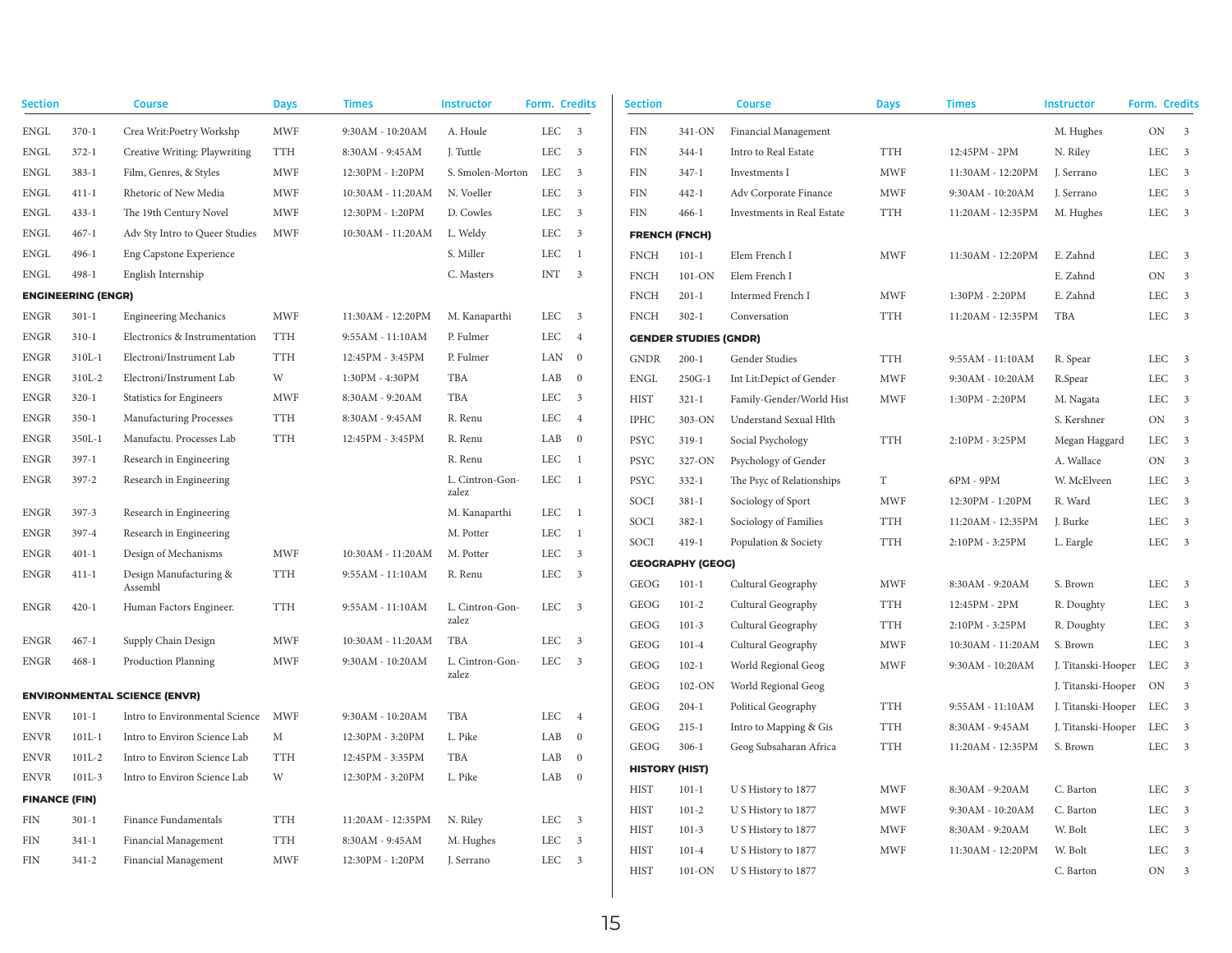| Section              |               | <b>Course</b>                       | <b>Days</b> | <b>Times</b>      | <b>Instructor</b>        | Form. Credits |                         | <b>Section</b>             |                            | <b>Course</b>                                    | <b>Days</b> | Times             | <b>Instructor</b>         | Form. Credits |               |
|----------------------|---------------|-------------------------------------|-------------|-------------------|--------------------------|---------------|-------------------------|----------------------------|----------------------------|--------------------------------------------------|-------------|-------------------|---------------------------|---------------|---------------|
| <b>HIST</b>          | $102 - 1$     | U S History Since 1877              | TTH         | 11:20AM - 12:35PM | L. Venters               | LEC           | $\overline{\mathbf{3}}$ | <b>HNRS</b>                | 268HH                      | Intl Horror/ Unbelieved                          | MWF         | 9:30AM - 10:20AM  | K. Kiely                  |               | LEC 3         |
| HIST                 | $102 - 2$     | U S History Since 1877              | TTH         |                   | L. Venters               | ON            | $\overline{\mathbf{3}}$ |                            | HON                        | Woman                                            |             |                   |                           |               |               |
| <b>HIST</b>          | $102 - 3$     | U S History Since 1877              | <b>TTH</b>  | 9:55AM - 11:10AM  | J. Kirby                 | LEC 3         |                         | <b>HNRS</b>                | 269HH<br>HON               | Hnr: Skill Hands Think Minds                     | TTH         | 9:55AM - 11:10AM  | C. Johnson                |               | LEC 3         |
| HIST                 | $102 - 4$     | U S History Since 1877              | <b>TTH</b>  | 12:45PM - 2PM     | J. Kirby                 | LEC 3         |                         | <b>HNRS</b>                | 280HH                      | Hnr Sp Top: Biology of Cancer                    | MWF         | 11:30AM - 12:20PM | L. Turner, E. Jones       |               | LEC 4         |
| <b>HIST</b>          | $102 - 5$     | U S History Since 1877              | <b>TTH</b>  | 11:20AM - 12:35PM | V. Kaufman               | LEC 3         |                         |                            | HON                        |                                                  |             |                   |                           |               |               |
| HIST                 | $102 - 6$     | U S History Since 1877              | TTH         | 9:55AM - 11:10AM  | W. Bolt                  | LEC           | $\overline{\mathbf{3}}$ | <b>HNRS</b>                | 391HH                      | Hnr Indep Study Workshop                         | M           | 2:30PM - 3:20PM   | J. Tuttle                 |               | $LEC$ 1       |
| HIST                 | $103 - 1$     | Euro Hist to Fnch Revol             | <b>TTH</b>  | 9:55AM - 11:10AM  | E. Edwards               | LEC 3         |                         |                            | HON                        |                                                  |             |                   |                           |               |               |
| HIST                 | $103 - 2$     | Euro Hist to Fnch Revol             | <b>TTH</b>  | 8:30AM - 9:45AM   | C. Kennedy               | LEC 3         |                         | <b>HNRS</b>                | 397HH·<br>HON              | Hnrs Col: Brain and Mind                         | MWF         | 12:30PM - 1:20PM  | S. Wrighten               |               | LEC 3         |
| <b>HIST</b>          | 103-ON        | Euro Hist to Fnch Revol             |             |                   | E. Edwards               | ON            | $\overline{\mathbf{3}}$ | <b>HNRS</b>                | 491HH                      | Hnr: Independent Study                           |             |                   | J. Tuttle                 |               | LEC 3         |
| <b>HIST</b>          | $104 - 1$     | Euro Hist Since Fnch Rev            | <b>TTH</b>  | 11:20AM - 12:35PM | A. Eskridge-Kos-<br>mach | LEC 3         |                         |                            | HON                        | <b>INTERPROFESSIONAL HEALTHCARE (IPHC)</b>       |             |                   |                           |               |               |
| HIST                 | $104 - 2$     | Euro Hist Since Fnch Rev            | <b>TTH</b>  | 9:55AM - 11:10AM  | A. Eskridge-Kos-         | LEC 3         |                         | <b>IPHC</b>                | $301 -$                    | Professional Role and Practice                   |             |                   | G. Scott                  |               | ON 3          |
|                      |               |                                     |             |                   | mach                     |               |                         |                            | ON1                        |                                                  |             |                   |                           |               |               |
| HIST                 | $105 - 1$     | Intro Modern World Hist             | MWF         | 8:30AM - 9:20AM   | M. Nagata                | LEC 3         |                         | <b>IPHC</b>                | $301 -$                    | Professional Role and Practice                   |             |                   | TBA                       |               | ON 3          |
| <b>HIST</b>          | $105 - 2$     | Intro Modern World Hist             | <b>MWF</b>  | 9:30AM - 10:20AM  | M. Nagata                | LEC           | $\overline{\mathbf{3}}$ |                            | ON <sub>2</sub>            |                                                  |             |                   |                           |               |               |
| HIST                 | $105 - 3$     | Intro Modern World Hist             | <b>MWF</b>  | 10:30AM - 11:20AM | M. Nagata                | LEC 3         |                         | <b>IPHC</b>                | 303-ON                     | Understand Sexual Hlth                           |             |                   | S. Kershner               |               | $ON \quad 3$  |
| <b>HIST</b>          | $210-1$       | Intro to Archaeology                | <b>MWF</b>  | 10:30AM - 11:20AM | C. Barton                | LEC 3         |                         | <b>IPHC</b>                | $334-$<br>ON1              | Research in Practice                             |             |                   | A. Munn                   |               | ON 3          |
| HIST                 | $299-1$       | The Historian's Craft               | TTH         | 2:10PM - 3:25PM   | E. Edwards               | LEC 3         |                         | <b>IPHC</b>                | $334-$                     | Research in Practice                             |             |                   | C. Umeweni                |               | ON 3          |
| HIST                 | $302 - 1$     | Native American History             | TTH         | 12:45PM - 2PM     | E. Edwards               | LEC 3         |                         |                            | ON <sub>2</sub>            |                                                  |             |                   |                           |               |               |
| <b>HIST</b>          | $303 - 1$     | US: Colonial/Revolution             | <b>MWF</b>  | 9:30AM - 10:20AM  | W. Bolt                  | LEC           | $\overline{\mathbf{3}}$ | <b>IPHC</b>                | 380-                       | Intro to Public Health                           |             |                   | S. Kershner               |               | ON 3          |
| HIST                 | $313-1$       | American Civil Rights Move-<br>ment | MW          | 2:30PM - 3:45PM   | J. Kirby                 | LEC           | $\overline{\mathbf{3}}$ | <b>IPHC</b>                | ON1<br>380-                | Intro to Public Health                           |             |                   | S. Kershner               |               | ON 3          |
| HIST                 | $316-1$       | South Carolina History              | TTH         | 2:10PM - 3:25PM   | L. Venters               | LEC 3         |                         |                            | ON <sub>2</sub>            |                                                  |             |                   |                           |               |               |
| <b>HIST</b>          | $318-1$       | Hist Focus the Third Reich          | <b>MWF</b>  | 10:30AM - 11:20AM | A. Eskridge-Kos-<br>mach | LEC 3         |                         | <b>IPHC</b><br><b>IPHC</b> | 400-ON<br>$445 -$          | Healthcare Internship<br>Population-Focused Care |             |                   | S. Kershner<br>C. Umeweni |               | INT 3<br>ON 3 |
| <b>HIST</b>          | $318 - 2$     | Hist Focus Victorian England        | TTH         | 8:30AM - 9:45AM   | E. De Montluzin          | LEC 3         |                         |                            | ON1                        |                                                  |             |                   |                           |               |               |
| HIST                 | $319-1$       | The Vietnam War                     | <b>MWF</b>  | 8:30AM - 9:20AM   | V. Kaufman               | LEC 3         |                         | <b>IPHC</b>                | $445 -$<br>ON <sub>2</sub> | Population-Focused Care                          |             |                   | C. Umeweni                |               | ON 3          |
| <b>HIST</b>          | $321 - 1$     | Family-Gender/World Hist            | <b>MWF</b>  | 1:30PM - 2:20PM   | M. Nagata                | LEC           | $\overline{\mathbf{3}}$ | <b>IPHC</b>                | $448 -$                    | Healthcare Policy                                |             |                   | TBA                       |               | ON 3          |
| HIST                 | $330-1$       | Eur & World Since 1945              | <b>MWF</b>  | 11:30AM - 12:20PM | A. Eskridge-Kos-         | LEC 3         |                         |                            | ON1                        | Development                                      |             |                   |                           |               |               |
| <b>HIST</b>          | $340-1$       | Hist of Modern Mexico               | TTH         | 11:20AM - 12:35PM | mach<br>J. Britton       | LEC 3         |                         | <b>IPHC</b>                | $448 -$<br>ON <sub>2</sub> | Healthcare Policy<br>Development                 |             |                   | M. Wayne                  |               | ON 3          |
| <b>HIST</b>          | $487 - 1$     | The History Internship              |             |                   | L. Venters               | <b>INT</b>    | $\overline{\mathbf{3}}$ | <b>IPHC</b>                | 451-ON                     | Healthcare Finance                               |             |                   | N. Riley                  |               | $ON \quad 3$  |
| <b>HONORS (HNRS)</b> |               |                                     |             |                   |                          |               |                         | <b>IPHC</b>                | 456-                       | Leadership Hlthcare Envi                         |             |                   | B. Cole                   |               | ON 3          |
| HNRS                 | 200HH-<br>HON | Hnr Science Symposium               | T           | 2:10PM - 3:25PM   | M. Kanaparthi            | LEC 1         |                         | <b>IPHC</b>                | ON1<br>$456 -$             | Leadership Hlthcare Envi                         |             |                   | B. Cole                   |               | ON 3          |
| <b>HNRS</b>          | 201HH-<br>HON | Hnrs Humani/Soc Sci Symp            | TH          | 2:10PM - 3:25PM   | B. Goff                  | LEC 1         |                         | <b>IPHC</b>                | ON <sub>2</sub><br>$457 -$ | Professional Capstone Co                         |             |                   | S. Kershner               |               | ON 3          |
| <b>HNRS</b>          | 254HH-<br>HON | Spec Top: Do You Speak<br>America   | MWF         | 1:30PM - 2:20PM   | C. Clayton               | LEC 3         |                         | <b>IPHC</b>                | ON1<br>$457 -$             | Professional Capstone Co                         |             |                   | A. Townsend               |               | ON 3          |
| <b>HNRS</b>          | 259HH-<br>HON | Spec Top: Adulting                  | MW          | 2:30PM - 3:45PM   | M. Dittman               | LEC 3         |                         | <b>IPHC</b>                | ON <sub>2</sub><br>500L-1  | Rural Healthcare Lab                             |             |                   | C. Umeweni                |               | LAB 0         |
| <b>HNRS</b>          | 260HH-<br>HON | Hnr Spec Top: Video Games<br>& Lit  | TTH         | 11:20AM - 12:35PM | J. Marley                | LEC 3         |                         |                            |                            |                                                  |             |                   |                           |               |               |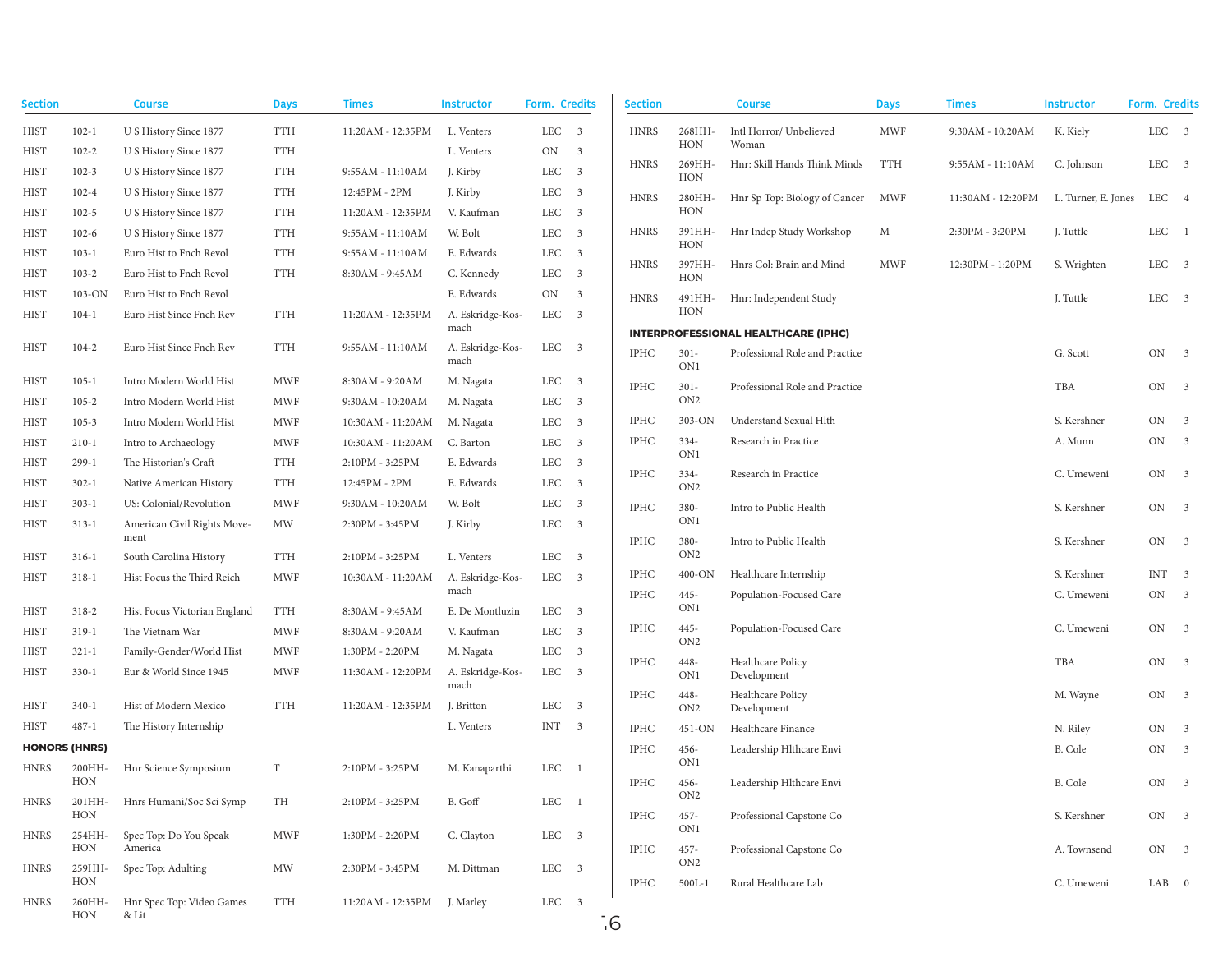| <b>Section</b> |                         | <b>Course</b>                               | <b>Days</b>   | Times             | <b>Instructor</b> | Form. Credits |                         | <b>Section</b>        |            | <b>Course</b>                | <b>Days</b>          | Times             | <b>Instructor</b> | Form. Credits |
|----------------|-------------------------|---------------------------------------------|---------------|-------------------|-------------------|---------------|-------------------------|-----------------------|------------|------------------------------|----------------------|-------------------|-------------------|---------------|
| IPHC           | 500U-                   | Rural Healthcare                            |               |                   | C. Umeweni        | ON 3          |                         | <b>MCOM</b>           | $430 - 1$  | Critical Issues in MCOM      | <b>TTH</b>           | 9:55AM - 11:10AM  | L. Diop           | LEC 3         |
|                | $\mbox{ON}$             |                                             |               |                   |                   |               |                         | <b>MCOM</b>           | $451 - 1$  | Media Law                    | $\operatorname{MWF}$ | 11:30AM - 12:20PM | S. Diel           | LEC 3         |
|                | <b>MANAGEMENT (MGT)</b> |                                             |               |                   |                   |               |                         | <b>MATH (MATH)</b>    |            |                              |                      |                   |                   |               |
| MGT            | $351 - 1$               | Mgt of Organizations                        | <b>MWF</b>    | 10:30AM - 11:20AM | J. Aniello        | LEC 3         |                         | MATH                  | $105 - 1$  | College Algebra I            | <b>MWF</b>           | 8:30AM - 9:20AM   | J. Phillips       | LEC 3         |
| MGT            | $351 - 2$               | Mgt of Organizations                        | <b>TTH</b>    | 8:30AM - 9:45AM   | TBA               | LEC 3         |                         | MATH                  | $105 - 2$  | College Algebra I            | <b>MWF</b>           | 9:30AM - 10:20AM  | J. Phillips       | LEC 3         |
| MGT            | 351-ON                  | Mgt of Organizations                        |               |                   | J. Aniello        | ON            | $\overline{\mathbf{3}}$ | MATH                  | $105 - 3$  | College Algebra I            | MWF                  | 11:30AM - 12:20PM | D. Sears          | LEC 3         |
| <b>MGT</b>     | $352 - 1$               | Organization Behavior                       | <b>MWF</b>    | 11:30AM - 12:20PM | J. Aniello        | LEC 3         |                         | MATH                  | $105 - 4$  | College Algebra I            | MWF                  | 11:30AM - 12:20PM | J. Phillips       | LEC 3         |
| <b>MGT</b>     | $353 - 1$               | Human Resource Management                   | <b>TTH</b>    | 12:45PM - 2PM     | A. Iglesias       | LEC 3         |                         | MATH                  | $105 - 5$  | College Algebra I            | <b>MWF</b>           | 12:30PM - 1:20PM  | D. Sears          | LEC 3         |
| MGT            | $355 - 1$               | Prod & Oper Management                      | $\text{MW}{}$ | 2:30PM - 3:45PM   | H. Setzler        | $LEC$ 3       |                         | MATH                  | $105 - 6$  | College Algebra I            | <b>MWF</b>           | 1:30PM - 2:20PM   | D. Sears          | LEC 3         |
| MGT            | $355 - 2$               | Prod & Oper Management                      | <b>TTH</b>    | 8:30AM - 9:45AM   | E. Sharer         | LEC 3         |                         | <b>MATH</b>           | $105 - 7$  | College Algebra I            | <b>TTH</b>           | 4:30PM - 5:45PM   | M. Greene         | LEC 3         |
| MGT            | $359-1$                 | Employment Law/Labor Rel                    | <b>TTH</b>    | 8:30AM - 9:45AM   | E. Belk           | <b>LEC</b>    | $\overline{\mathbf{3}}$ | <b>MATH</b>           | $105 - 8$  | College Algebra I            | <b>TTH</b>           | 6PM - 7:15PM      | M. Greene         | LEC 3         |
| <b>MGT</b>     | $452 - 1$               | Adv Human Resource Mgt                      | MW            | $8 - 9:15AM$      | R. Yanson         | <b>LEC</b>    | $\overline{\mathbf{3}}$ | $\operatorname{MATH}$ | $105 -$    | College Algebra I            |                      |                   | J. Phillips       | ON 3          |
| MGT            | $460 - 1$               | <b>International Management</b>             | MW            | 2:30PM - 3:45PM   | R. Yanson         | LEC 3         |                         |                       | ON1        |                              |                      |                   |                   |               |
| MGT            | $467 - 1$               | Supply Chain Management                     | <b>TTH</b>    | 8:30AM - 9:45AM   | H. Rajagopalan    | LEC 3         |                         | <b>MATH</b>           | 105E-1     | College Algebra I w/Extended | <b>MWF</b>           | 8:30AM - 9:20AM   | M. Dowdy          | LEC 3         |
| MGT            | $468 - 1$               | Prod. Planning & Control                    | <b>TTH</b>    | 11:20AM - 12:35PM | E. Sharer         | LEC 3         |                         | <b>MATH</b>           | 105E-2     | College Algebra I w/Extended | <b>MWF</b>           | 8:30AM - 9:20AM   | J. Gibson         | LEC 3         |
|                |                         | <b>MANAGEMENT INFORMATION SYSTEMS (MIS)</b> |               |                   |                   |               |                         | <b>MATH</b>           | 105E-3     | College Algebra I w/Extended | <b>MWF</b>           | 9:30AM - 10:20AM  | A. Dowdy          | LEC 3         |
| MIS            | $225 - 1$               | Modern Programming                          | <b>MWF</b>    | 10:30AM - 11:20AM | TBA               | LEC 3         |                         | <b>MATH</b>           | 105E-4     | College Algebra I w/Extended | <b>MWF</b>           | 9:30AM - 10:20AM  | TBA               | LEC 3         |
| MIS            | $327 - 1$               | Info Systems Fundamental                    | <b>MWF</b>    | 9:30AM - 10:20AM  | Y. Shin           | <b>LEC</b>    | $\overline{\mathbf{3}}$ | <b>MATH</b>           | 105E-5     | College Algebra I w/Extended | $\operatorname{MWF}$ | 10:30AM - 11:20AM | M. Dowdy          | LEC 3         |
| MIS            | $327 - 2$               | Info Systems Fundamental                    | <b>MWF</b>    | 11:30AM - 12:20PM | TBA               | ${\rm LEC}$   | $\overline{\mathbf{3}}$ | <b>MATH</b>           | 105E-6     | College Algebra I w/Extended | <b>MWF</b>           | 10:30AM - 11:20AM | J. Gibson         | LEC 3         |
| MIS            | 327-ON                  | Info Systems Fundamental                    |               |                   | Y. Shin           | ON            | $\overline{\mathbf{3}}$ | <b>MATH</b>           | 105E-7     | College Algebra I w/Extended | <b>MWF</b>           | 11:30AM - 12:20PM | A. Dowdy          | LEC 3         |
| MIS            | $337 - 1$               | Busi Systems Analysis/Design                | <b>TTH</b>    | 8:30AM - 9:45AM   | S. Cumbia         | <b>LEC</b>    | $\overline{\mathbf{3}}$ | <b>MATH</b>           | 105E-8     | College Algebra I w/Extended | <b>MWF</b>           | 11:30AM - 12:20PM | <b>TBA</b>        | LEC 3         |
| MIS            | $447 - 1$               | Data Base Management                        | <b>MWF</b>    | 8:30AM - 9:20AM   | TBA               | <b>LEC</b>    | $\overline{\mathbf{3}}$ | <b>MATH</b>           | 105E-9     | College Algebra I w/Extended | $\operatorname{MWF}$ | 8:30AM - 9:20AM   | TBA               | LEC 3         |
| MIS            | $467 - 1$               | Ecomm-Data Driven Web Ap                    | <b>MWF</b>    | 11:30AM - 12:20PM | Y. Shin           | LEC           | $\overline{\mathbf{3}}$ | <b>MATH</b>           | $105L-1$   | Extended Studio              | TTH                  | 9:55AM - 11:10AM  | M. Dowdy          | LAB 1         |
|                | <b>MARKETING (MKT)</b>  |                                             |               |                   |                   |               |                         | <b>MATH</b>           | $105L-2$   | Extended Studio              | <b>TTH</b>           | 9:55AM - 11:10AM  | J. Gibson         | $LAB$ 1       |
| <b>MKT</b>     | $331 - 1$               | Principles of Marketing                     | <b>TTH</b>    | 9:55AM - 11:10AM  | B. McLeod         | LEC 3         |                         | <b>MATH</b>           | $105L-3$   | Extended Studio              | <b>TTH</b>           | 8:30AM - 9:45AM   | A. Dowdy          | $LAB$ 1       |
| <b>MKT</b>     | $331 - 2$               | Principles of Marketing                     | <b>MWF</b>    | 10:30AM - 11:20AM | M. Devincenzo     | LEC 3         |                         | <b>MATH</b>           | 105L-4     | Extended Studio              | <b>TTH</b>           | 8:30AM - 9:45AM   | TBA               | LAB 1         |
| <b>MKT</b>     | 331-ON                  | Principles of Marketing                     |               |                   | M. Devincenzo     | ON            | $\overline{3}$          | <b>MATH</b>           | $105L - 5$ | <b>Extended Studio</b>       | <b>TTH</b>           | 12:45PM - 2PM     | M. Dowdy          | $LAB$ 1       |
| <b>MKT</b>     | $333 - 1$               | Marketing Research                          | <b>MWF</b>    | 11:30AM - 12:20PM | M. Devincenzo     | <b>LEC</b>    | $\overline{\mathbf{3}}$ | <b>MATH</b>           | $105L-6$   | <b>Extended Studio</b>       | <b>TTH</b>           | 12:45PM - 2PM     | J. Gibson         | $LAB$ 1       |
| MKT            | $334-1$                 | Consumer Behavior                           | <b>TTH</b>    | 9:55AM - 11:10AM  | K. Belanger       | LEC 3         |                         | <b>MATH</b>           | 105L-7     | Extended Studio              | <b>TTH</b>           | 11:20AM - 12:35PM | A. Dowdy          | $LAB$ 1       |
| МKТ            | $336 - 1$               | Digital Marketing                           | <b>TTH</b>    | 2:10PM - 3:25PM   | B. McLeod         | LEC 3         |                         | MATH                  | $105L - 8$ | Extended Studio              | <b>TTH</b>           | 11:20AM - 12:35PM | TBA               | LAB 1         |
| <b>MKT</b>     | $339-1$                 | Marketing Communications                    | <b>TTH</b>    | 11:20AM - 12:35PM | B. McLeod         | <b>LEC</b>    | $\overline{\mathbf{3}}$ | <b>MATH</b>           | 105L-9     | Extended Studio              | <b>TTH</b>           | 12:45PM - 2PM     | TBA               | LAB 1         |
| MKT            | $432 - 1$               | Marketing Management                        | <b>TTH</b>    | 12:45PM - 2PM     | K. Belanger       | LEC 3         |                         | <b>MATH</b>           | $111 - 1$  | College Algebra II           | <b>MWF</b>           | 9:30AM - 10:20AM  | TBA               | LEC 3         |
|                |                         | <b>MASS COMMUNICATION (MCOM)</b>            |               |                   |                   |               |                         | <b>MATH</b>           | $111 - 10$ | College Algebra II           | <b>MWF</b>           | 11:30AM - 12:20PM | K. Brauss         | LEC 3         |
| MCOM           | $221 - 1$               | Intro Broadcast Journal                     | <b>MWF</b>    | 9:30AM - 10:20AM  | L. Diop           | LEC 3         |                         | <b>MATH</b>           | $111 - 11$ | College Algebra II           | <b>MWF</b>           | 8:30AM - 9:20AM   | M. Brauss         | LEC 3         |
| MCOM           | $301 - 1$               | Reporting Public Affairs                    | <b>TTH</b>    | 11:20AM - 12:35PM | T. Hanson         | LEC 3         |                         | MATH                  | $111 - 12$ | College Algebra II           | MWF                  | 1:30PM - 2:20PM   | D. Scott          | LEC 3         |
| MCOM           | $306-1$                 | News Editing and Design                     | <b>TTH</b>    | 9:55AM - 11:10AM  | K. Packett        | LEC 3         |                         | <b>MATH</b>           | $111 - 2$  | College Algebra II           | <b>MWF</b>           | 12:30PM - 1:20PM  | K. Brauss         | LEC 3         |
| MCOM           | $321 - 1$               | Broadcast Fld Prod/Repor                    | <b>MWF</b>    | 10:30AM - 11:20AM | L. Diop           | LEC 3         |                         | <b>MATH</b>           | $111-3$    | College Algebra II           | <b>MWF</b>           | 11:30AM - 12:20PM | D. Scott          | LEC 3         |
| MCOM           | $420-1$                 | Contemp Issue Pub Relat                     | <b>TTH</b>    | 12:45PM - 2PM     | K. Packett        | LEC 3         |                         | MATH                  | $111-4$    | College Algebra II           | <b>MWF</b>           | 11:30AM - 12:20PM | F. Arroyo         | LEC 3         |
|                |                         |                                             |               |                   |                   |               |                         |                       |            |                              |                      |                   |                   |               |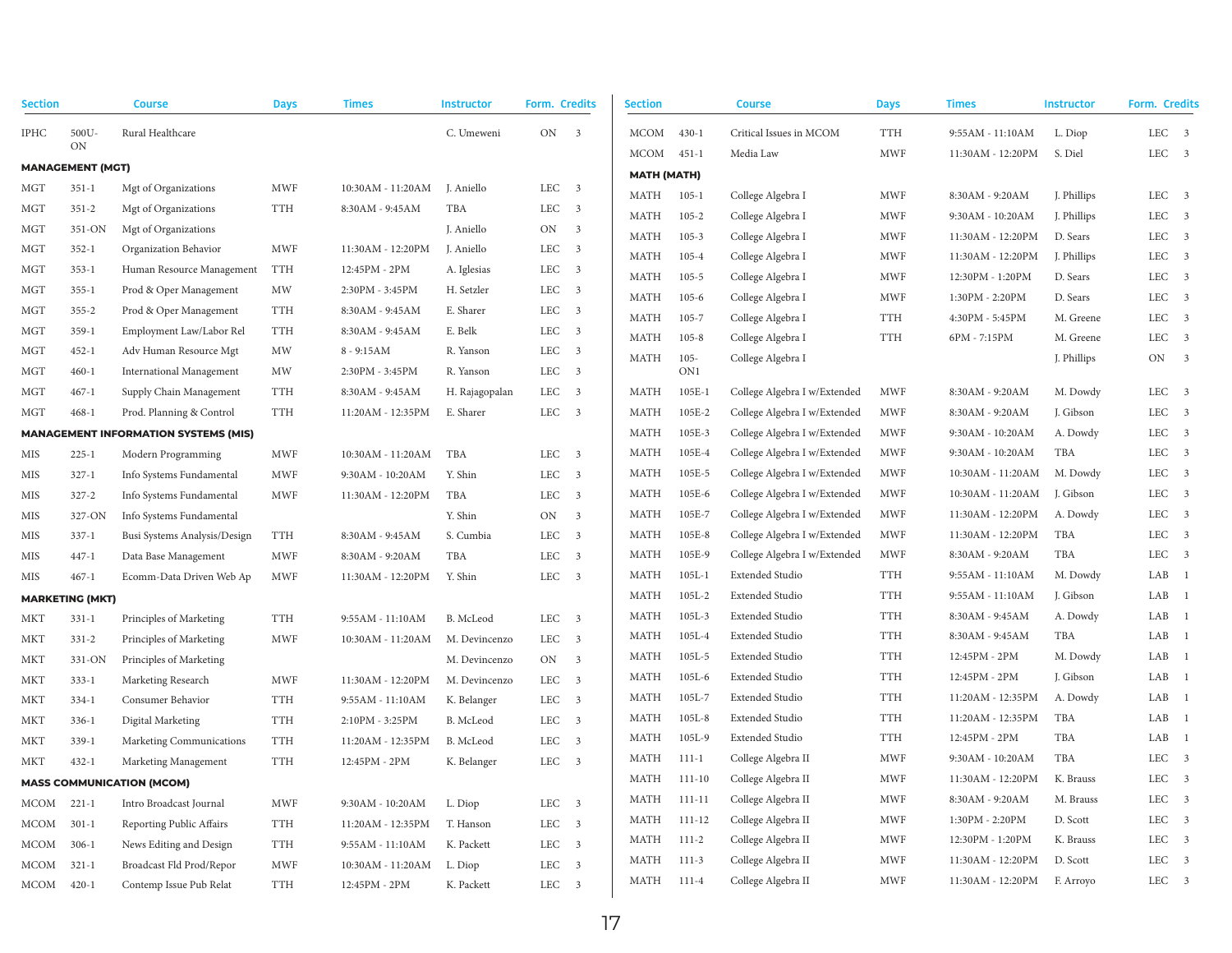| Section     |           | <b>Course</b>                 | <b>Days</b> | <b>Times</b>       | <b>Instructor</b> | Form. Credits                         | <b>Section</b>      |                                | <b>Course</b>             | <b>Days</b>               | <b>Times</b>      | <b>Instructor</b> | Form. Credits |
|-------------|-----------|-------------------------------|-------------|--------------------|-------------------|---------------------------------------|---------------------|--------------------------------|---------------------------|---------------------------|-------------------|-------------------|---------------|
| MATH        | $111 - 5$ | College Algebra II            | <b>MWF</b>  | 12:30PM - 1:20PM   | D. Scofield       | LEC 3                                 | MATH                | $312 - 1$                      | Probability/Stats Sci/Ma  | <b>MWF</b>                | 12:30PM - 1:20PM  | N. Panza          | LEC 3         |
| MATH        | $111-6$   | College Algebra II            | <b>MWF</b>  | 10:30AM - 11:20AM  | D. Scofield       | LEC 3                                 | <b>MATH</b>         | $330-1$                        | Special Topics            | <b>MWF</b>                | 1:30PM - 2:20PM   | K. LoPresto       | LEC 3         |
| MATH        | $111 - 7$ | College Algebra II            | <b>MWF</b>  | 8:30AM - 9:20AM    | D. Scott          | LEC 3                                 | <b>MATH</b>         | $345 - 1$                      | Plane Geometry            | <b>MWF</b>                | 11:30AM - 12:20PM | S. O'Kelley       | LEC 3         |
| MATH        | $111 - 8$ | College Algebra II            | <b>MWF</b>  | 10:30AM - 11:20AM  | S. Waymyers       | LEC<br>$\overline{\mathbf{3}}$        | <b>MATH</b>         | $370-1$                        | <b>Intuitive Geometry</b> | <b>MWF</b>                | 8:30AM - 9:20AM   | K. LoPresto       | LEC 3         |
| MATH        | $111-9$   | College Algebra II            | <b>MWF</b>  | 9:30AM - 10:20AM   | S. Waymyers       | LEC<br>$\overline{\mathbf{3}}$        | <b>MATH</b>         | $405 - 1$                      | Abstract Algebra          | <b>TTH</b>                | 11:20AM - 12:35PM | G. Schnibben      | LEC 3         |
| MATH        | $111 -$   | College Algebra II            |             |                    | K. McCoy          | ON<br>$\overline{\mathbf{3}}$         | <b>MATH</b>         | $425 - 1$                      | Numerical Analysis        | <b>TTH</b>                | 8:30AM - 9:45AM   | N. Panza          | LEC 3         |
|             | ON1       |                               |             |                    |                   |                                       | <b>STAT</b>         | $220-1$                        | Statistical Methods I     | <b>TTH</b>                | 9:55AM - 11:10AM  | S. Waymyers       | LEC 3         |
| MATH        | $111E-1$  | Col Algebra II W/Extd Studio  | <b>MWF</b>  | 9:30AM - 10:20AM   | K. McCoy          | HYB 3                                 |                     | <b>MILITARY SCIENCE (MILI)</b> |                           |                           |                   |                   |               |
| MATH        | $111L-1$  | Extended Studio II            | <b>TTH</b>  | $9:55AM - 11:10AM$ | K. McCoy          | LEC<br>$\overline{1}$                 | MILI                | $101 - 1$                      | Funds.Of Military Sci.    | W                         | 1:30PM - 2:20PM   | J. Thompson       | LEC 2         |
| MATH        | $131 - 1$ | Math Model Prob Solving       | <b>TTH</b>  | 8:30AM - 9:45AM    | K. Brauss         | LEC 3                                 | MILI                | $101L-1$                       | Leadership Lab            | TH                        | $4PM - 6PM$       | J. Thompson       | LAB 0         |
| MATH        | $132 - 1$ | Trig W/ Analytic Geom         | <b>TTH</b>  | 11:20AM - 12:35PM  | T. Schnibben      | LEC 3                                 | MILI                | $201-1$                        | Fundamentals of Military  | T                         | 9:55AM - 11:10AM  | J. Thompson       | LEC 3         |
| MATH        | 132-2     | Trig W/ Analytic Geom         | <b>TTH</b>  | 8:30AM - 9:45AM    | T. Fitzkee        | LEC 3                                 |                     |                                | Ldrsp                     |                           |                   |                   |               |
| <b>MATH</b> | $132 - 3$ | Trig W/ Analytic Geom         | <b>TTH</b>  | 12:45PM - 2PM      | G. Schnibben      | LEC 3                                 | MILI                | $201L-1$                       | Leadership Lab            | TH                        | $4PM - 6PM$       | J. Thompson       | LAB 0         |
| MATH        | $134-1$   | Probability & Statistics      | <b>TTH</b>  | 8:30AM - 9:45AM    | G. Dungan         | LEC<br>$\overline{\mathbf{3}}$        | MILI                | $301 - 1$                      | Adv.Mil.Decision Making   | $\ensuremath{\mathrm{T}}$ | 11:20AM - 12:35PM | J. Thompson       | LEC 4         |
| MATH        | 134-2     | Probability & Statistics      | <b>TTH</b>  | 8:30AM - 9:45AM    | G. Dungan         | LEC<br>$\overline{\mathbf{3}}$        | MILI                | $301L - 1$                     | Leadership Lab            | TH                        | $4PM - 6PM$       | J. Thompson       | LAB 0         |
| MATH        | 134-3     | Probability & Statistics      | <b>TTH</b>  | 9:55AM - 11:10AM   | G. Dungan         | LEC 3                                 | MILI                | $401 - 1$                      | Management Seminar I      | T                         | 12:45PM - 2PM     | J. Thompson       | LEC 4         |
| MATH        | 134-4     | Probability & Statistics      | <b>TTH</b>  | 9:55AM - 11:10AM   | P. Narayan        | LEC 3                                 | MILI                | $401L - 1$                     | Leadership Lab            | TH                        | $4PM - 6PM$       | J. Thompson       | LAB 0         |
| MATH        | 134-5     | Probability & Statistics      | <b>TTH</b>  | 11:20AM - 12:35PM  | P. Narayan        | LEC 3                                 | <b>MUSIC (MUSI)</b> |                                |                           |                           |                   |                   |               |
| MATH        | 134-6     | Probability & Statistics      | <b>TTH</b>  | 12:45PM - 2PM      | G. Dungan         | LEC 3                                 | MUSI                | $100-1$                        | Chorus                    | <b>TTH</b>                | 2:10PM - 3:25PM   | M. Coleman        | $LEC$ 1       |
| MATH        | 134-7     | Probability & Statistics      | <b>MWF</b>  | 10:30AM - 11:20AM  | G. Schnibben      | LEC<br>$\overline{\mathbf{3}}$        | MUSI                | $101 - 1$                      | Intro to Music            | <b>MWF</b>                | 9:30AM - 10:20AM  | W. Davis          | LEC 3         |
| MATH        | 134-8     | Probability & Statistics      | <b>MWF</b>  | 11:30AM - 12:20PM  | G. Schnibben      | LEC 3                                 | MUSI                | $101 - 2$                      | Intro to Music            | <b>TTH</b>                | 9:55AM - 11:10AM  | R. Hunter         | LEC 3         |
| MATH        | 134-9     | Probability & Statistics      | <b>TTH</b>  | 12:45PM - 2PM      | TBA               | LEC 3                                 | MUSI                | $101 - 3$                      | Intro to Music            | <b>TTH</b>                | 11:20AM - 12:35PM | R. Hunter         | LEC 3         |
| MATH        | 134-ON    | Probability & Statistics      |             |                    | F. Arroyo         | ON<br>$\overline{\mathbf{3}}$         | MUSI                | $101 - 4$                      | Intro to Music            | <b>TTH</b>                | 12:45PM - 2PM     | R. Hunter         | LEC 3         |
| MATH        | $137 - 1$ | Pre-Calculus                  | <b>TTH</b>  | 9:55AM - 11:10AM   | K. LoPresto       | LEC 3                                 | MUSI                | $101 - 5$                      | Intro to Music            | <b>MWF</b>                | 11:30AM - 12:20PM | W. Davis          | LEC 3         |
| MATH        | 137-2     | Pre-Calculus                  | <b>TTH</b>  | 8:30AM - 9:45AM    | K. LoPresto       | LEC<br>$\overline{\mathbf{3}}$        | MUSI                | $101 -$                        | Intro to Music            |                           |                   | R. Reeves         | ON 3          |
| MATH        | $170-1$   | Sur/Math/Early & Elem I       | <b>TTH</b>  | 8:30AM - 9:45AM    | S. O'Kelley       | LEC<br>$\overline{\mathbf{3}}$        |                     | ON1                            |                           |                           |                   |                   |               |
| MATH        | $170 - 2$ | Sur/Math/Early & Elem I       | <b>TTH</b>  | 9:55AM - 11:10AM   | S. O'Kelley       | LEC 3                                 | MUSI                | $101 -$<br>ON <sub>2</sub>     | Intro to Music            |                           |                   | W. Davis          | ON 3          |
| MATH        | $201 - 1$ | Calculus I                    | <b>MWF</b>  | 8:30AM - 9:20AM    | N. Panza          | LEC 3                                 | MUSI                | $101 -$                        | Intro to Music            |                           |                   | R. Hunter         | ON 3          |
| MATH        | $201 - 2$ | Calculus I                    | <b>MWF</b>  | 9:30AM - 10:20AM   | N. Panza          | LEC 3                                 |                     | ON3                            |                           |                           |                   |                   |               |
| MATH        | $201 - 3$ | Calculus I                    | <b>MWF</b>  | 12:30PM - 1:20PM   | TBA               | <b>LEC</b><br>$\overline{\mathbf{3}}$ | MUSI                | $102 - 1$                      | Recital Attendance        | M                         | 2:30PM - 3:20PM   | T. Roberts        | $LEC \t 0$    |
| MATH        | $202 - 1$ | Calculus II                   | <b>MWF</b>  | 8:30AM - 9:20AM    | TBA               | LEC<br>$\overline{\mathbf{3}}$        | MUSI                | $115 - 1$                      | Intro to Music Theory     | <b>MWF</b>                | 10:30AM -11:20AM  | J. Ware           | LEC 3         |
| MATH        | $202 - 2$ | Calculus II                   | MWF         | 12:30PM - 1:20PM   | S. O'Kelley       | LEC<br>$\overline{\mathbf{3}}$        | MUSI                | $116-1$                        | Aural Skills I            | <b>MWF</b>                | 9:30AM - 10:20AM  | P. Gualdi         | $LEC$ 1       |
| MATH        | $203 - 1$ | Calculus III                  | <b>MWF</b>  | 12:30PM - 1:20PM   | F. Arroyo         | LEC 3                                 | MUSI                | $120 - 1$                      | Select Vocal Ensemble     | <b>TTH</b>                | 3:35PM - 4:50PM   | M. Coleman        | $LEC$ 1       |
| MATH 213-1  |           | Scientific Programm in Python | MWF         | 9:30AM - 10:20AM   | K. Brauss         | LEC 3                                 | MUSI                | $121 - 1$                      | Voice                     |                           |                   | M. Coleman        | LEC 1         |
| MATH        | $270-1$   | Sur/Math/Early & Elem II      | MWF         | 10:30AM - 11:20AM  | K. LoPresto       | LEC 3                                 | MUSI                | $121 - 2$                      | Voice                     |                           |                   | W. Davis          | $LEC = 1$     |
| MATH        | $301 - 1$ | Ordinary Differ Equation      | <b>TTH</b>  | 11:20AM - 12:35PM  | S. Waymyers       | LEC 3                                 | MUSI                | $126 - 1$                      | Group Voice               | $_{\rm M}$                | 12:30PM - 2:20PM  | M. Coleman        | $LEC$ 1       |
| MATH        | $304-1$   | Linear Algebra                | MWF         | 9:30AM - 10:20AM   | D. Scofield       | LEC 3                                 | MUSI                | $130-1$                        | String Ensemble           | W                         | 2:30PM - 4:20PM   | T. Roberts        | $LEC = 1$     |
| MATH        | $306-1$   | Multivariable Calculus        | MWF         | 10:30AM - 11:20AM  | G. Dungan         | LEC 3                                 | MUSI                | $131 - 1$                      | Piano                     |                           |                   | P. Gualdi         | $LEC = 1$     |
| MATH 311-1  |           | Transition to High Math       | TTH         | 9:55AM - 11:10AM   | T. Fitzkee        | LEC 3                                 | MUSI                | $131 - 2$                      | Piano                     |                           |                   | D. Grice          | $LEC = 1$     |
|             |           |                               |             |                    |                   |                                       |                     |                                |                           |                           |                   |                   |               |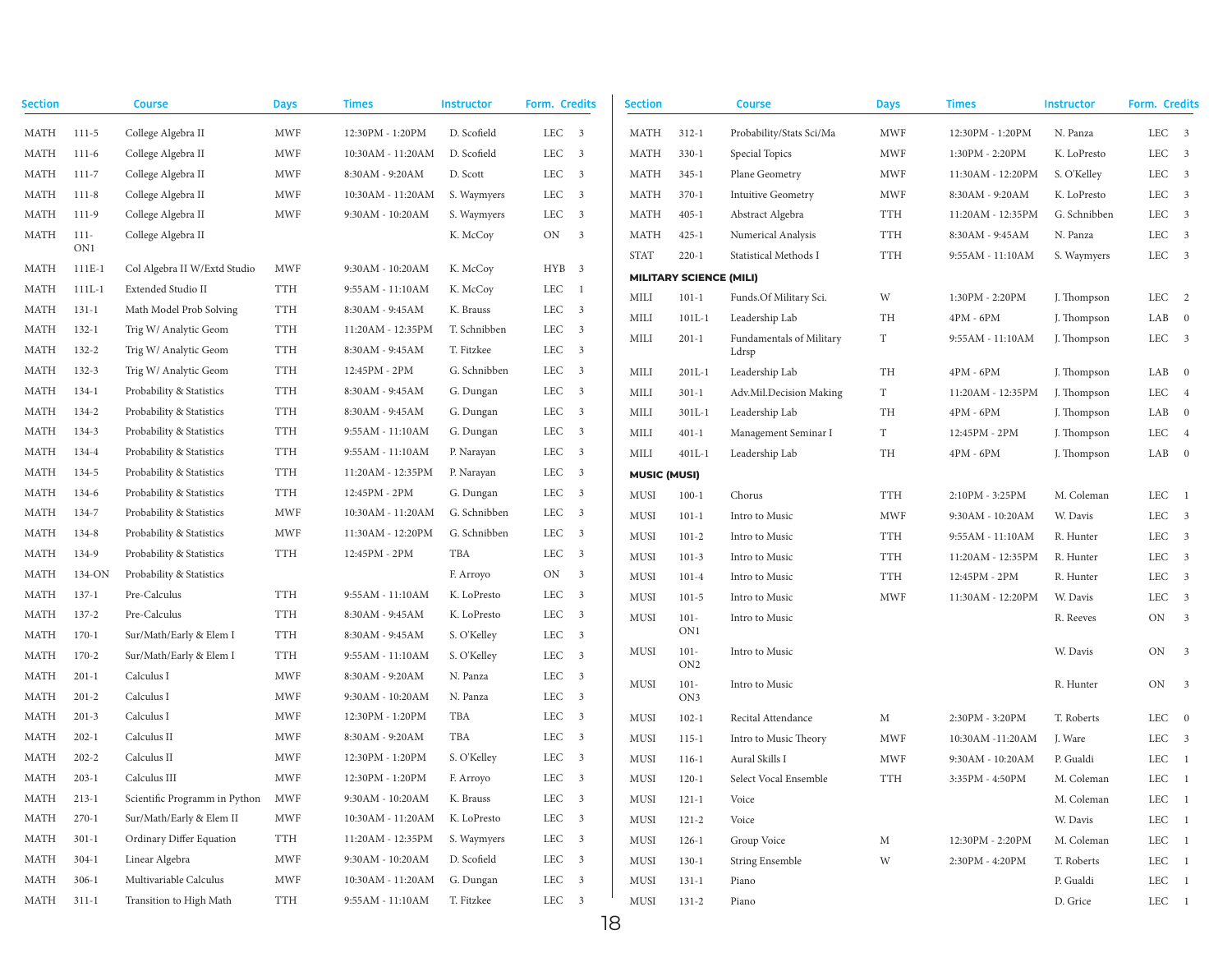| <b>Section</b> |                       | <b>Course</b>                  | <b>Days</b>               | <b>Times</b>      | <b>Instructor</b> | Form. Credits             |                         | <b>Section</b>       |                                | <b>Course</b>                        | <b>Days</b>   | <b>Times</b>      | <b>Instructor</b>        | Form. Credits   |  |
|----------------|-----------------------|--------------------------------|---------------------------|-------------------|-------------------|---------------------------|-------------------------|----------------------|--------------------------------|--------------------------------------|---------------|-------------------|--------------------------|-----------------|--|
| MUSI           | $132 - 1$             | <b>Applied Strings</b>         |                           |                   | T. Roberts        | <b>LEC</b>                | $\overline{1}$          | <b>NURS</b>          | $411L-1$                       | Ad Hl III Nurs Pract Lab             | $\rm F$       |                   | <b>TBA</b>               | $LAB$ 0         |  |
| MUSI           | $140-1$               | Concert Band                   | $\ensuremath{\mathrm{T}}$ | 7PM - 10PM        | T. Roberts        | <b>LEC</b>                | $\overline{1}$          | <b>NURS</b>          | $416 - 1$                      | Nursing Care Child Family            | TH            | 8:30AM - 11:30AM  | A. Munn                  | LEC 5           |  |
| MUSI           | $141 - 1$             | Applied Woodwind               |                           |                   | J. Gardner        | LEC                       | $\overline{1}$          | <b>NURS</b>          | $416L - 1$                     | Nurs Care Child Family Lab           | W             |                   | A. Munn                  | $LAB$ 0         |  |
| MUSI           | $142 - 1$             | <b>Applied Brass</b>           |                           |                   | T. Roberts        | LEC 1                     |                         | <b>NURS</b>          | $417 - 1$                      | Women's Health Nursing               | $\mathbf T$   | 8:30AM - 11:30AM  | A. Townsend              | LEC 4           |  |
| MUSI           | $143 - 1$             | Applied Percussion             |                           |                   | R. Reeves         | LEC                       | $\overline{1}$          | <b>NURS</b>          | 417L-1                         | Women's Health Nursing Lab           |               |                   | A. Townsend              | $LAB$ 0         |  |
| MUSI           | $144 - 1$             | <b>Applied Guitar</b>          |                           |                   | J. Ware           | LEC                       | <sup>1</sup>            | <b>NURS</b>          | $418 - 1$                      | Pop-Focused Nurs Hlthcare            | TH            | 8:30AM - 12:20PM  | J. Hucks                 | LEC 5           |  |
| MUSI           | $146 - 1$             | Group Guitar                   | M                         | 12:30PM - 1:20PM  | J. Ware           | LEC                       | $\overline{1}$          |                      |                                | Pol                                  |               |                   |                          |                 |  |
| MUSI           | $150 - 1$             | Music Industry Ensemble        | W                         | 2:30PM - 5:30PM   | B. Goff           | <b>LEC</b>                | $\overline{1}$          | <b>NURS</b>          | $418L - 1$                     | Pop Focused Nurs Lab                 | M             |                   | J. Hucks                 | $LAB$ 0         |  |
| MUSI           | 156-1                 | Group Piano I                  | MW                        | 11:30AM - 12:20PM | P. Gualdi         | LEC                       | $\overline{1}$          | <b>NURS</b>          | $419 - 1$                      | Leadership, Mngt, Professional       | TH            | 12:30PM - 3:30PM  | K. Middleton             | LEC 3           |  |
| MUSI           | $160 - 1$             | Chamber Jazz Ensemble          | $\mathbf T$               | 3:30PM - 6:30PM   | P. Gualdi         | LEC                       | $\overline{1}$          | <b>NURS</b>          | $420 - 1$                      | Clin Decision-Making<br>for Nurse    | $\mathbf T$   | 12:30PM - 3:30PM  | N. Russell               | $LEC$ 1         |  |
| MUSI           | $172 - 1$             | Music Commerce I               | <b>TTH</b>                | 11:20AM - 12:35PM | B. Goff           | LEC 3                     |                         |                      | <b>NURSING RN-BSN (NRN)</b>    |                                      |               |                   |                          |                 |  |
| MUSI           | $180 - 1$             | Percussion Ensemble            | <b>MTH</b>                | 4PM - 5PM         | R. Reeves         | $LEC = 1$                 |                         | $\operatorname{NRN}$ | 333-ON                         | Health Assessment & Prom             |               |                   | N. Russell               | ON 5            |  |
| MUSI           | $211-1$               | Sound Rec.And Reinforcem       | <b>TTH</b>                | 9:55AM - 11:10AM  | B. Goff           | LEC 3                     |                         | $\rm NRN$            | 333L-1                         | Health Assessment Lab                |               |                   | N. Russell               | LAB 0           |  |
| MUSI           | $301 - 1$             | Music History I                | <b>TTH</b>                | 11:20AM - 12:35PM | R. Reeves         | LEC                       | $\overline{\mathbf{3}}$ | $\operatorname{NRN}$ | 334-ON                         | Research in Practice                 |               |                   | J. Hucks                 | ON <sub>3</sub> |  |
| MUSI           | $315 - 1$             | Advanced Music Theory          | <b>MWF</b>                | 11:30AM - 12:20PM | J. Ware           | LEC 3                     |                         | $\operatorname{NRN}$ | 445-ON                         | Population Focus Nurs Ca             |               |                   | R. Brogdon               | ON 5            |  |
| MUSI           | $316-1$               | Aural Skills III               | MW                        | 10:30AM - 11:20AM | P. Gualdi         | <b>LEC</b>                | $\overline{1}$          | $\rm NRN$            | 445L-1                         | Populat Foc Nurs Care Lab            |               |                   | R. Brogdon               | $LAB$ 0         |  |
| MUSI           | $372 - 1$             | Principles Songwriting         | <b>TTH</b>                | 9:55AM - 11:10AM  |                   | LEC                       | $\overline{\mathbf{3}}$ |                      |                                |                                      |               |                   |                          |                 |  |
| MUSI           | $498 - 1$             | Music Indust Internship        |                           |                   | T. Roberts        | $\ensuremath{\text{INT}}$ | 6                       |                      |                                | PHILOSOPHY & RELIGIOUS STUDIES (PRS) | <b>MWF</b>    |                   |                          |                 |  |
| MUSI           | 499-1                 | Music Industry Seminar         |                           |                   | T. Roberts        | LEC                       | 6                       | PRS                  | $201 - 1$                      | Intro to Philosophy                  |               | 12:30PM - 1:20PM  | M. Turner                | LEC 3           |  |
|                | <b>NURSING (NURS)</b> |                                |                           |                   |                   |                           |                         | PRS                  | $202 - 1$                      | Intro Study of Religion              | <b>TTH</b>    | 9:55AM - 11:10AM  | J. Blackwell             | LEC 3           |  |
| <b>NURS</b>    | 211-ON                | Health Care Terminology        |                           |                   | T. Phillips       | ON                        | $\overline{1}$          | PRS                  | $203 - 1$                      | Symbolic Logic                       | <b>TTH</b>    | 11:20AM - 12:35PM | M. Turner                | LEC 3           |  |
| ${\rm NURS}$   | $301 - 1$             | Health Assessment              | $\mathbf T$               | 12:30PM - 3:30PM  | T. George         | <b>LEC</b>                | $\overline{4}$          | PRS                  | $204-1$                        | Old Testament                        | <b>TTH</b>    | 11:20AM - 12:35PM | J. Blackwell             | LEC 3           |  |
| <b>NURS</b>    | $301L - 1$            | Health Assessment Lab          | W                         | 8:30AM - 3:30PM   | T. George         | LAB                       | $\overline{0}$          | PRS                  | $300 - 1$                      | Religions of the East                | $\text{MW}{}$ | 2:10PM - 3:25PM   | J. Blackwell             | LEC 3           |  |
| <b>NURS</b>    | $306 -$               | Nursing Research in Practice   |                           |                   | A. Munn           | ON                        | $\overline{\mathbf{3}}$ | PRS                  | $301 - 1$                      | Ancient Phil:the Greeks              | <b>MWF</b>    | 11:30AM - 12:20PM | M. Turner                | LEC 3           |  |
|                | ON1                   |                                |                           |                   |                   |                           |                         |                      |                                | <b>PHYSICAL EDUCATION (PE)</b>       |               |                   |                          |                 |  |
| <b>NURS</b>    | $306 -$               | Nursing Research in Practice   |                           |                   | A. Munn           | ON                        | $\overline{\mathbf{3}}$ | $\rm PE$             | $104-1$                        | Racquetball                          | MW            | 11:30AM - 12:20PM | C. Parker                | $LEC$ 1         |  |
|                | ON <sub>2</sub>       |                                |                           |                   |                   |                           |                         | PE                   | $104 - 2$                      | Racquetball                          | MW            | 9:30AM - 10:20AM  | J. Zehnder               | $LEC$ 1         |  |
| <b>NURS</b>    | $307-1$               | Psychiatric/Mental Hlth Nurs   | T                         | 8:30AM - 11:30AM  | T. Pressley       | <b>LEC</b>                | $\overline{4}$          | PE                   | $107 - 1$                      | Volleyball                           | <b>TTH</b>    | 11:20AM - 12:10PM | L. Baufield-Ed-<br>wards | $LEC$ 1         |  |
| <b>NURS</b>    | $307L - 1$            | Psych. Mental Nurs.:Lab        |                           |                   | T. Pressley       | LAB                       | $\overline{0}$          | PE                   | $108 - 1$                      | <b>Beginning Tennis</b>              | MW            | 10:30AM - 11:20AM | J. Evans                 | $LEC$ 1         |  |
| <b>NURS</b>    | $309-1$               | <b>Fundamentals of Nursing</b> | $\mathbf T$               | 8:30AM - 11:30AM  | K. Middleton      | LEC                       | 6                       | PE                   | $112 - 1$                      | Golf                                 | <b>TTH</b>    | 11:20AM - 12:10PM | M. Gaynor                | $LEC$ 1         |  |
| <b>NURS</b>    | 309L-1                | Fundamentals of Nurs Lab       |                           |                   | K. Middleton      | LAB                       | $\overline{0}$          | PE                   | $115 - 1$                      | Weight Control & Fitness             | MW            | 11:30AM - 12:20PM | W. Henley                | $LEC = 1$       |  |
| <b>NURS</b>    | $317-1$               | Pharmacology I                 | $\ensuremath{\mathrm{T}}$ | 8:30AM - 10:30AM  | D. Weaver         | <b>LEC</b>                | 2                       |                      | <b>PHYSICAL SCIENCE (PSCI)</b> |                                      |               |                   |                          |                 |  |
| <b>NURS</b>    | $318-1$               | Nursing Pharmacology II        | T                         | 1:30PM - 3:30PM   | D. Weaver         | <b>LEC</b>                | 2                       | <b>PSCI</b>          | $101 - 1$                      | Physical Science I                   | <b>MWF</b>    | 9:30AM - 10:20AM  | L. Manglass              | LEC 4           |  |
| <b>NURS</b>    | $320 - 1$             | Prin Pathophy & Clinical Nutri | TH                        | 12:30PM - 4:30PM  | T. Phillips       | ${\rm LEC}$               | $\overline{4}$          | <b>PSCI</b>          |                                |                                      | TTH           | 8:30AM - 9:45AM   | <b>B.</b> Baker          | LEC 4           |  |
| <b>NURS</b>    | $321 - 1$             | Adult Health I                 | TH                        | 8:30AM - 11:30AM  | G. Scott          | <b>LEC</b>                | 6                       |                      | $101 - 2$                      | Physical Science I                   |               |                   |                          |                 |  |
| <b>NURS</b>    | $321L-1$              | Adult Health I Lab             | $\rm F$                   |                   | G. Scott          | <b>LEC</b>                | $\overline{0}$          | <b>PSCI</b>          | $101 - 3$                      | Physical Science I                   | <b>MWF</b>    | 10:30AM - 11:20AM | L. Cintron-Gon-<br>zalez | LEC 4           |  |
| <b>NURS</b>    | $407 - 1$             | Adult Health II                | T                         | 12:30PM - 3:30PM  | M. Wayne          | LEC                       | 6                       | <b>PSCI</b>          | $101L-1$                       | Physical Science I Lab               | M             | 1:30PM - 4:30PM   | D. Woods                 | LAB 0           |  |
| ${\rm NURS}$   | $407L - 1$            | Adult Health II Lab            | $\rm F$                   |                   | M. Wayne          | LAB                       | $\overline{0}$          | <b>PSCI</b>          | $101L-2$                       | Physical Science I Lab               | $\mathbf T$   | 12:45PM - 3:45PM  | D. Woods                 | LAB 0           |  |
| <b>NURS</b>    | $411 - 1$             | Adult Hlt III Nurs Pract       | $\mathbf T$               | 8:30AM - 11:30AM  | <b>TBA</b>        | <b>LEC</b>                | 6                       |                      |                                |                                      |               |                   |                          |                 |  |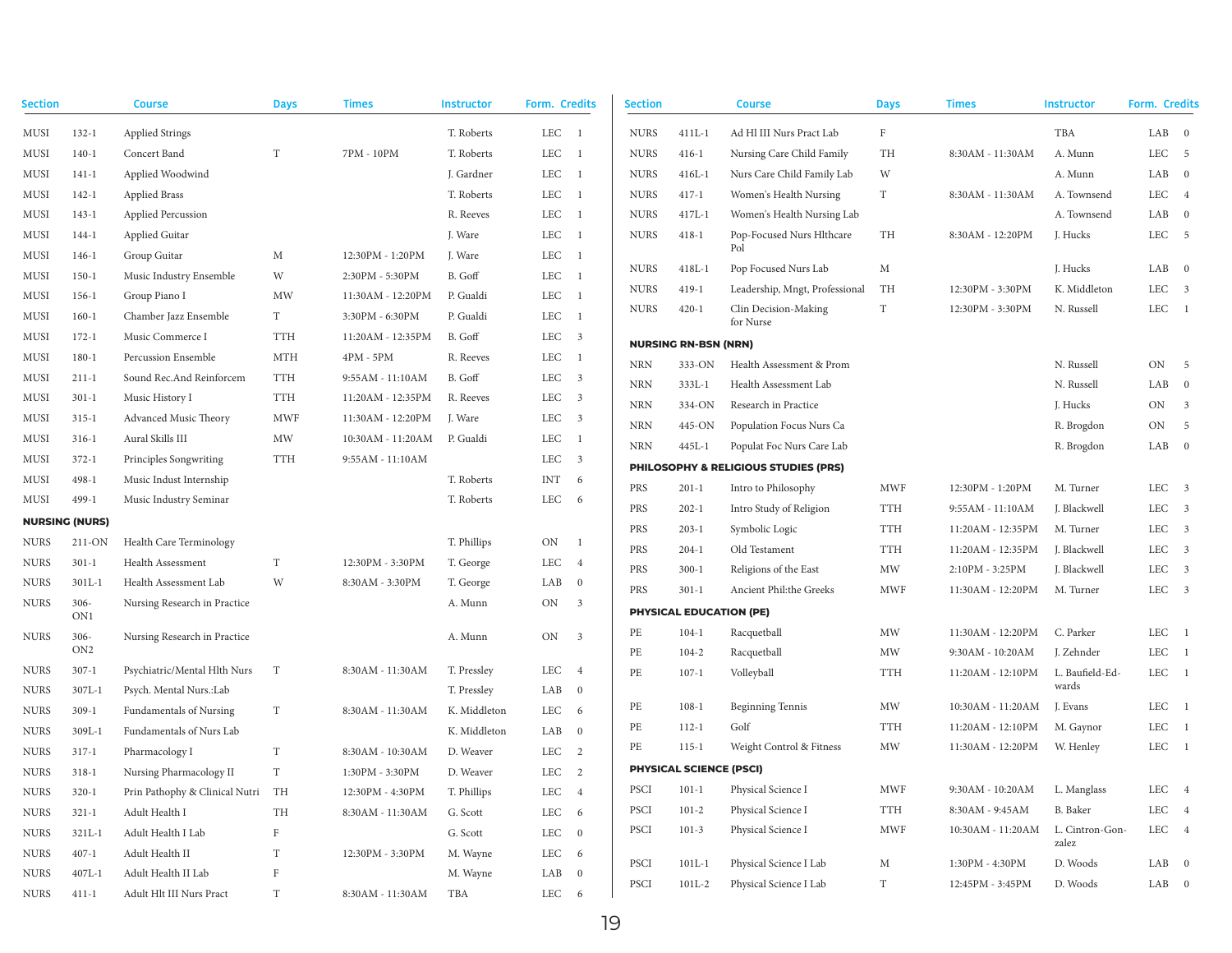| LAB<br>$101L-3$<br>Physical Science I Lab<br>4PM - 7PM<br>D. Woods<br>$\overline{0}$<br>T<br><b>PSCI</b><br>PHYS<br>$419-1$<br>Sr Seminar in Physics<br>W<br>12:30PM - 1:20PM<br>L. Engelhardt<br>LEC 1<br><b>PSCI</b><br>$101L - 4$<br>Physical Science I Lab<br>W<br>1:30PM - 4:30PM<br>D. Woods<br>LAB<br>$\overline{0}$<br><b>POLITICAL SCIENCE (POLI)</b><br>PSCI<br>$101L-5$<br>TH<br>LAB<br>Physical Science I Lab<br>12:45PM - 3:45PM<br>M. Kanaparthi<br>$\overline{\mathbf{0}}$<br>LEC 3<br>POLI<br>$101 - 1$<br>U S Government<br><b>MWF</b><br>8:30AM - 9:20AM<br>K. Morgan<br>$150 - 1$<br>$\operatorname{MWF}$<br>LEC<br><b>PSCI</b><br>Phys Science for Teacher<br>8:30AM - 9:20AM<br>G. Bryngelson<br>$\overline{4}$<br>POLI<br>LEC 3<br>$101 - 2$<br><b>MWF</b><br>9:30AM - 10:20AM<br>D. White<br>U S Government<br>$\operatorname{MWF}$<br>LAB<br>$150L-1$<br>Phys Sci Teachers Lab<br>9:30AM - 10:20AM<br>G. Bryngelson<br><b>PSCI</b><br>$\overline{0}$<br>POLI<br><b>MWF</b><br>LEC 3<br>$101 - 3$<br>U S Government<br>K. Lasher<br>10:30AM - 11:20AM<br><b>PHYSICS (PHYS)</b><br>LEC 3<br>POLI<br>$101 - 4$<br>U S Government<br><b>MWF</b><br>12:30PM - 1:20PM<br>K. Lasher<br>Technical Physics I<br><b>MWF</b><br>G. Bryngelson<br><b>LEC</b><br>PHYS<br>$200-1$<br>11:30AM - 12:20PM<br>$\overline{4}$<br>LEC 3<br>POLI<br>$101 - 5$<br><b>MWF</b><br>K. Morgan<br>U S Government<br>11:30AM - 12:20PM<br><b>LEC</b><br><b>PHYS</b><br>$200 - 2$<br>Technical Physics I<br><b>MWF</b><br>L. Engelhardt<br>10:30AM - 11:20AM<br>$\overline{4}$<br>LEC 3<br>POLI<br>$101 - 6$<br><b>MWF</b><br>1:30PM - 2:20PM<br>R. Almeida<br>U S Government<br>$200L-1$<br>PHYS<br>Technical Physics I-Lab<br>T<br>12:45PM - 3:45PM<br>M. Potter<br>LAB<br>$\overline{0}$<br>POLI<br>$101 - 7$<br><b>MWF</b><br>D. White<br>LEC 3<br><b>U S Government</b><br>8:30AM - 9:20AM<br>$200L-2$<br>1:30PM - 4:30PM<br>R. Smith<br>PHYS<br>Technical Physics I-Lab<br>W<br>LAB<br>$\overline{0}$<br>POLI<br>101-ON<br>ON 3<br>U S Government<br>R. Almeida<br>PHYS<br>$200L-3$<br>Technical Physics I-Lab<br>1:30PM - 4:30PM<br>L. Engelhardt<br>LAB<br>$\mathbf M$<br>$\overline{0}$<br>POLI<br>$103 - 1$<br>LEC 3<br>Intro to Pol Science<br><b>MWF</b><br>12:30PM - 1:20PM<br>D. Tatum<br>$202 - 1$<br>Tech Physics III<br><b>PHYS</b><br><b>MWF</b><br>8:30AM - 9:20AM<br>B. Baker<br>LEC<br>$\overline{4}$<br>POLI<br>$103 - 2$<br><b>TTH</b><br>LEC 3<br>Intro to Pol Science<br>11:20AM - 12:35PM<br>Dr. Lauren Perez<br>PHYS<br>$202L - 1$<br>TH<br>Tech Physics III Lab<br>12:45PM - 3:45PM<br>L. Engelhardt<br>LAB<br>$\overline{0}$<br>LEC 3<br>POLI<br>$103 - 3$<br>Intro to Pol Science<br>$\text{MW}{}$<br>2:30PM - 3:45PM<br>R. Doughty<br><b>PHYS</b><br>$202L-2$<br>Tech Physics III Lab<br>$_{\rm F}$<br>1:30PM - 4:30PM<br>B. Baker<br>LAB<br>$\overline{0}$<br>POLI<br>LEC 3<br>$103 - 4$<br>MW<br>Intro to Pol Science<br>4PM - 5:15PM<br>R. Doughty<br>$\operatorname{MWF}$<br>PHYS<br>$215 - 1$<br>Gen Physics I<br>D. Jokisch<br>LEC<br>LEC 3<br>9:30AM - 10:20AM<br>$\overline{4}$<br>POLI<br>$103 - 5$<br>Intro to Pol Science<br><b>TTH</b><br>9:55AM - 11:10AM<br>Dr. Lauren Perez<br>PHYS<br>$215 - 2$<br>Gen Physics I<br><b>TTH</b><br>R. Smith<br>LEC<br>9:55AM - 11:10AM<br>$\overline{4}$<br>POLI<br>103-ON<br>D. Tatum<br>ON 3<br>Intro to Pol Science<br>$215L-1$<br>1:30PM - 4:30PM<br>PHYS<br>Gen Physics I Lab<br>$\mathbf M$<br>M. Potter<br>LAB<br>$\overline{0}$<br>LEC 3<br>POLI<br>$202 - 1$<br>State & Local Gov't<br><b>MWF</b><br>12:30PM - 1:20PM<br>R. Almeida<br>215L-2<br>$\mathbf T$<br><b>PHYS</b><br>Gen Physics I Lab<br>12:45PM - 3:45PM<br>R. Smith<br>LAB<br>$\overline{0}$<br>POLI<br>$203 - 1$<br><b>TTH</b><br>LEC 3<br>D. Tatum<br>Internat'l Relations<br>8:30AM - 9:45AM<br>PHYS<br>215L-3<br>W<br>Gen Physics I Lab<br>1:30PM - 4:30PM<br>M. Kanaparthi<br>LAB<br>$\overline{\mathbf{0}}$<br>POLI<br>$204 - 1$<br><b>TTH</b><br>LEC 3<br>Political Geography<br>9:55AM - 11:10AM<br>J. Titanski-Hooper<br>PHYS<br>215L-4<br>Gen Physics I Lab<br>TH<br>12:45PM - 3:45PM<br>B. Baker<br>LAB<br>$\overline{\mathbf{0}}$<br>POLI<br>$215 -$<br>ON 3<br>Intro to Public Admin<br>J. Dukes<br>ON1<br>PHYS<br>$220 - 1$<br><b>TTH</b><br>H. Sims<br>LEC<br>Computational Methods<br>8:30AM - 9:45AM<br>$\overline{\mathbf{3}}$<br>POLI<br>$215 -$<br>Intro to Public Admin<br>M. Brunson<br>ON 3<br>$220 - 2$<br>$\operatorname{MWF}$<br>L. Engelhardt<br>LEC 3<br>PHYS<br>Computational Methods<br>9:30AM - 10:20AM<br>ON <sub>2</sub><br><b>TTH</b><br><b>LEC</b><br><b>PHYS</b><br>$301 - 1$<br>Classical Mechanics<br>8:30AM - 9:45AM<br>R. Smith<br>$\overline{\mathbf{3}}$<br>POLI<br>$295-1$<br><b>MWF</b><br>LEC 3<br>Methods of Pol Science<br>10:30AM - 11:20AM<br>Dr. Lauren Perez<br><b>TTH</b><br>P. Fulmer<br><b>LEC</b><br>PHYS<br>$316 - 1$<br>Nuclear Physics<br>8:30AM - 9:45AM<br>$\overline{4}$<br>POLI<br>$305 - 1$<br>LEC 3<br>Pol Parties & Organizati<br><b>TTH</b><br>9:55AM - 11:10AM<br>R. Almeida<br><b>PHYS</b><br>316L-1<br>Nuclear Physics Lab<br>TH<br>P. Fulmer<br>LAB<br>12:45PM - 3:45PM<br>$\overline{\mathbf{0}}$<br>POLI<br>$311 - 1$<br>D. White<br>LEC 3<br>Southern Politics<br><b>MWF</b><br>11:30AM - 12:20PM<br>$397 - 1$<br>PHYS<br>G. Bryngelson<br>LEC<br>$\overline{1}$<br>Research in Physics<br>POLI<br>ON 3<br>314-ON<br>K. Lasher<br>U S Foreign Policy<br>397-2<br>L. Engelhardt<br>${\rm LEC}$<br>$\overline{1}$<br>PHYS<br>Research in Physics<br>POLI<br>$319-1$<br><b>TTH</b><br>12:45PM - 2PM<br>LEC 3<br>The American Presidency<br>T. Warters<br><b>PHYS</b><br>397-3<br>Research in Physics<br>R. Smith<br><b>LEC</b><br>$\overline{1}$<br>POLI<br>$328 - 1$<br>$\ensuremath{\mathcal{T}}\ensuremath{\mathcal{T}}\ensuremath{\mathcal{H}}$<br>LEC 3<br>Soviet and Russian Pol<br>11:20AM - 12:35PM<br>K. Lasher<br><b>LEC</b><br><b>PHYS</b><br>397-4<br>Research in Physics<br>L. Manglass<br>$\overline{1}$<br>POLI<br>$340-1$<br><b>TTH</b><br>LEC 3<br>Judicial Politics<br>11:20AM - 12:35PM<br>K. Morgan<br><b>LEC</b><br>PHYS<br>397-5<br>Research in Physics<br>J. Myers<br>$\overline{1}$<br>$340 - 2$<br>LEC 3<br>POLI<br>Women & Politics<br><b>MWF</b><br>9:30AM - 10:20AM<br>Dr. Lauren Perez<br>${\rm LEC}$<br>$397 - 6$<br>Research in Physics<br>P. Fulmer<br>PHYS<br>$\overline{1}$<br>ON 3<br>POLI<br>340-ON<br>TBA<br>Alternatives to Incarceration<br>PHYS<br>397-7<br>B. Baker<br>LEC<br>$\overline{1}$<br>Research in Physics<br>POLI<br>$477 - 1$<br>D. White<br>LEC 1<br><b>Applied Politics</b><br>$397 - 8$<br>H. Sims<br><b>LEC</b><br><b>PHYS</b><br>Research in Physics<br>$\overline{1}$<br>POLI<br>$487 - 1$<br>D. White<br>LEC 3<br>Public Admin./Crim.Jus.Int<br>PHYS<br>397A-1<br>D. Jokisch<br><b>LEC</b><br>Research in Physics<br>$\overline{1}$<br><b>PSYCHOLOGY (PSYC)</b> | <b>Section</b> |           | <b>Course</b>     | <b>Days</b> | <b>Times</b>      | <b>Instructor</b> | Form. Credits                         | <b>Section</b> |         | <b>Course</b> | <b>Days</b> | <b>Times</b> | <b>Instructor</b> | Form. Credits |
|-------------------------------------------------------------------------------------------------------------------------------------------------------------------------------------------------------------------------------------------------------------------------------------------------------------------------------------------------------------------------------------------------------------------------------------------------------------------------------------------------------------------------------------------------------------------------------------------------------------------------------------------------------------------------------------------------------------------------------------------------------------------------------------------------------------------------------------------------------------------------------------------------------------------------------------------------------------------------------------------------------------------------------------------------------------------------------------------------------------------------------------------------------------------------------------------------------------------------------------------------------------------------------------------------------------------------------------------------------------------------------------------------------------------------------------------------------------------------------------------------------------------------------------------------------------------------------------------------------------------------------------------------------------------------------------------------------------------------------------------------------------------------------------------------------------------------------------------------------------------------------------------------------------------------------------------------------------------------------------------------------------------------------------------------------------------------------------------------------------------------------------------------------------------------------------------------------------------------------------------------------------------------------------------------------------------------------------------------------------------------------------------------------------------------------------------------------------------------------------------------------------------------------------------------------------------------------------------------------------------------------------------------------------------------------------------------------------------------------------------------------------------------------------------------------------------------------------------------------------------------------------------------------------------------------------------------------------------------------------------------------------------------------------------------------------------------------------------------------------------------------------------------------------------------------------------------------------------------------------------------------------------------------------------------------------------------------------------------------------------------------------------------------------------------------------------------------------------------------------------------------------------------------------------------------------------------------------------------------------------------------------------------------------------------------------------------------------------------------------------------------------------------------------------------------------------------------------------------------------------------------------------------------------------------------------------------------------------------------------------------------------------------------------------------------------------------------------------------------------------------------------------------------------------------------------------------------------------------------------------------------------------------------------------------------------------------------------------------------------------------------------------------------------------------------------------------------------------------------------------------------------------------------------------------------------------------------------------------------------------------------------------------------------------------------------------------------------------------------------------------------------------------------------------------------------------------------------------------------------------------------------------------------------------------------------------------------------------------------------------------------------------------------------------------------------------------------------------------------------------------------------------------------------------------------------------------------------------------------------------------------------------------------------------------------------------------------------------------------------------------------------------------------------------------------------------------------------------------------------------------------------------------------------------------------------------------------------------------------------------------------------------------------------------------------------------------------------------------------------------------------------------------------------------------------------------------------------------------------------------------------------------------------------------------------------------------------------------------------------------------------------------------------------------------------------------------------------------------------------------------------------------------------------------------------------------------------------------------------------------------------------------------------------------------------------------------------------------------------------------------------------------------------------------------------------------------------------------------------------------------------------------------------------------------------------------------------------------------------------------------------------------------------------------------------------------------------------------------------------------------------------------------------------------------------------------------------------------------------------------------------------------------------------------------------------------------|----------------|-----------|-------------------|-------------|-------------------|-------------------|---------------------------------------|----------------|---------|---------------|-------------|--------------|-------------------|---------------|
|                                                                                                                                                                                                                                                                                                                                                                                                                                                                                                                                                                                                                                                                                                                                                                                                                                                                                                                                                                                                                                                                                                                                                                                                                                                                                                                                                                                                                                                                                                                                                                                                                                                                                                                                                                                                                                                                                                                                                                                                                                                                                                                                                                                                                                                                                                                                                                                                                                                                                                                                                                                                                                                                                                                                                                                                                                                                                                                                                                                                                                                                                                                                                                                                                                                                                                                                                                                                                                                                                                                                                                                                                                                                                                                                                                                                                                                                                                                                                                                                                                                                                                                                                                                                                                                                                                                                                                                                                                                                                                                                                                                                                                                                                                                                                                                                                                                                                                                                                                                                                                                                                                                                                                                                                                                                                                                                                                                                                                                                                                                                                                                                                                                                                                                                                                                                                                                                                                                                                                                                                                                                                                                                                                                                                                                                                                                                                                                                                                                                                                                                                                                                                                                                                                                                                                                                                                                                                                                                                 |                |           |                   |             |                   |                   |                                       |                |         |               |             |              |                   |               |
|                                                                                                                                                                                                                                                                                                                                                                                                                                                                                                                                                                                                                                                                                                                                                                                                                                                                                                                                                                                                                                                                                                                                                                                                                                                                                                                                                                                                                                                                                                                                                                                                                                                                                                                                                                                                                                                                                                                                                                                                                                                                                                                                                                                                                                                                                                                                                                                                                                                                                                                                                                                                                                                                                                                                                                                                                                                                                                                                                                                                                                                                                                                                                                                                                                                                                                                                                                                                                                                                                                                                                                                                                                                                                                                                                                                                                                                                                                                                                                                                                                                                                                                                                                                                                                                                                                                                                                                                                                                                                                                                                                                                                                                                                                                                                                                                                                                                                                                                                                                                                                                                                                                                                                                                                                                                                                                                                                                                                                                                                                                                                                                                                                                                                                                                                                                                                                                                                                                                                                                                                                                                                                                                                                                                                                                                                                                                                                                                                                                                                                                                                                                                                                                                                                                                                                                                                                                                                                                                                 |                |           |                   |             |                   |                   |                                       |                |         |               |             |              |                   |               |
|                                                                                                                                                                                                                                                                                                                                                                                                                                                                                                                                                                                                                                                                                                                                                                                                                                                                                                                                                                                                                                                                                                                                                                                                                                                                                                                                                                                                                                                                                                                                                                                                                                                                                                                                                                                                                                                                                                                                                                                                                                                                                                                                                                                                                                                                                                                                                                                                                                                                                                                                                                                                                                                                                                                                                                                                                                                                                                                                                                                                                                                                                                                                                                                                                                                                                                                                                                                                                                                                                                                                                                                                                                                                                                                                                                                                                                                                                                                                                                                                                                                                                                                                                                                                                                                                                                                                                                                                                                                                                                                                                                                                                                                                                                                                                                                                                                                                                                                                                                                                                                                                                                                                                                                                                                                                                                                                                                                                                                                                                                                                                                                                                                                                                                                                                                                                                                                                                                                                                                                                                                                                                                                                                                                                                                                                                                                                                                                                                                                                                                                                                                                                                                                                                                                                                                                                                                                                                                                                                 |                |           |                   |             |                   |                   |                                       |                |         |               |             |              |                   |               |
|                                                                                                                                                                                                                                                                                                                                                                                                                                                                                                                                                                                                                                                                                                                                                                                                                                                                                                                                                                                                                                                                                                                                                                                                                                                                                                                                                                                                                                                                                                                                                                                                                                                                                                                                                                                                                                                                                                                                                                                                                                                                                                                                                                                                                                                                                                                                                                                                                                                                                                                                                                                                                                                                                                                                                                                                                                                                                                                                                                                                                                                                                                                                                                                                                                                                                                                                                                                                                                                                                                                                                                                                                                                                                                                                                                                                                                                                                                                                                                                                                                                                                                                                                                                                                                                                                                                                                                                                                                                                                                                                                                                                                                                                                                                                                                                                                                                                                                                                                                                                                                                                                                                                                                                                                                                                                                                                                                                                                                                                                                                                                                                                                                                                                                                                                                                                                                                                                                                                                                                                                                                                                                                                                                                                                                                                                                                                                                                                                                                                                                                                                                                                                                                                                                                                                                                                                                                                                                                                                 |                |           |                   |             |                   |                   |                                       |                |         |               |             |              |                   |               |
|                                                                                                                                                                                                                                                                                                                                                                                                                                                                                                                                                                                                                                                                                                                                                                                                                                                                                                                                                                                                                                                                                                                                                                                                                                                                                                                                                                                                                                                                                                                                                                                                                                                                                                                                                                                                                                                                                                                                                                                                                                                                                                                                                                                                                                                                                                                                                                                                                                                                                                                                                                                                                                                                                                                                                                                                                                                                                                                                                                                                                                                                                                                                                                                                                                                                                                                                                                                                                                                                                                                                                                                                                                                                                                                                                                                                                                                                                                                                                                                                                                                                                                                                                                                                                                                                                                                                                                                                                                                                                                                                                                                                                                                                                                                                                                                                                                                                                                                                                                                                                                                                                                                                                                                                                                                                                                                                                                                                                                                                                                                                                                                                                                                                                                                                                                                                                                                                                                                                                                                                                                                                                                                                                                                                                                                                                                                                                                                                                                                                                                                                                                                                                                                                                                                                                                                                                                                                                                                                                 |                |           |                   |             |                   |                   |                                       |                |         |               |             |              |                   |               |
|                                                                                                                                                                                                                                                                                                                                                                                                                                                                                                                                                                                                                                                                                                                                                                                                                                                                                                                                                                                                                                                                                                                                                                                                                                                                                                                                                                                                                                                                                                                                                                                                                                                                                                                                                                                                                                                                                                                                                                                                                                                                                                                                                                                                                                                                                                                                                                                                                                                                                                                                                                                                                                                                                                                                                                                                                                                                                                                                                                                                                                                                                                                                                                                                                                                                                                                                                                                                                                                                                                                                                                                                                                                                                                                                                                                                                                                                                                                                                                                                                                                                                                                                                                                                                                                                                                                                                                                                                                                                                                                                                                                                                                                                                                                                                                                                                                                                                                                                                                                                                                                                                                                                                                                                                                                                                                                                                                                                                                                                                                                                                                                                                                                                                                                                                                                                                                                                                                                                                                                                                                                                                                                                                                                                                                                                                                                                                                                                                                                                                                                                                                                                                                                                                                                                                                                                                                                                                                                                                 |                |           |                   |             |                   |                   |                                       |                |         |               |             |              |                   |               |
|                                                                                                                                                                                                                                                                                                                                                                                                                                                                                                                                                                                                                                                                                                                                                                                                                                                                                                                                                                                                                                                                                                                                                                                                                                                                                                                                                                                                                                                                                                                                                                                                                                                                                                                                                                                                                                                                                                                                                                                                                                                                                                                                                                                                                                                                                                                                                                                                                                                                                                                                                                                                                                                                                                                                                                                                                                                                                                                                                                                                                                                                                                                                                                                                                                                                                                                                                                                                                                                                                                                                                                                                                                                                                                                                                                                                                                                                                                                                                                                                                                                                                                                                                                                                                                                                                                                                                                                                                                                                                                                                                                                                                                                                                                                                                                                                                                                                                                                                                                                                                                                                                                                                                                                                                                                                                                                                                                                                                                                                                                                                                                                                                                                                                                                                                                                                                                                                                                                                                                                                                                                                                                                                                                                                                                                                                                                                                                                                                                                                                                                                                                                                                                                                                                                                                                                                                                                                                                                                                 |                |           |                   |             |                   |                   |                                       |                |         |               |             |              |                   |               |
|                                                                                                                                                                                                                                                                                                                                                                                                                                                                                                                                                                                                                                                                                                                                                                                                                                                                                                                                                                                                                                                                                                                                                                                                                                                                                                                                                                                                                                                                                                                                                                                                                                                                                                                                                                                                                                                                                                                                                                                                                                                                                                                                                                                                                                                                                                                                                                                                                                                                                                                                                                                                                                                                                                                                                                                                                                                                                                                                                                                                                                                                                                                                                                                                                                                                                                                                                                                                                                                                                                                                                                                                                                                                                                                                                                                                                                                                                                                                                                                                                                                                                                                                                                                                                                                                                                                                                                                                                                                                                                                                                                                                                                                                                                                                                                                                                                                                                                                                                                                                                                                                                                                                                                                                                                                                                                                                                                                                                                                                                                                                                                                                                                                                                                                                                                                                                                                                                                                                                                                                                                                                                                                                                                                                                                                                                                                                                                                                                                                                                                                                                                                                                                                                                                                                                                                                                                                                                                                                                 |                |           |                   |             |                   |                   |                                       |                |         |               |             |              |                   |               |
|                                                                                                                                                                                                                                                                                                                                                                                                                                                                                                                                                                                                                                                                                                                                                                                                                                                                                                                                                                                                                                                                                                                                                                                                                                                                                                                                                                                                                                                                                                                                                                                                                                                                                                                                                                                                                                                                                                                                                                                                                                                                                                                                                                                                                                                                                                                                                                                                                                                                                                                                                                                                                                                                                                                                                                                                                                                                                                                                                                                                                                                                                                                                                                                                                                                                                                                                                                                                                                                                                                                                                                                                                                                                                                                                                                                                                                                                                                                                                                                                                                                                                                                                                                                                                                                                                                                                                                                                                                                                                                                                                                                                                                                                                                                                                                                                                                                                                                                                                                                                                                                                                                                                                                                                                                                                                                                                                                                                                                                                                                                                                                                                                                                                                                                                                                                                                                                                                                                                                                                                                                                                                                                                                                                                                                                                                                                                                                                                                                                                                                                                                                                                                                                                                                                                                                                                                                                                                                                                                 |                |           |                   |             |                   |                   |                                       |                |         |               |             |              |                   |               |
|                                                                                                                                                                                                                                                                                                                                                                                                                                                                                                                                                                                                                                                                                                                                                                                                                                                                                                                                                                                                                                                                                                                                                                                                                                                                                                                                                                                                                                                                                                                                                                                                                                                                                                                                                                                                                                                                                                                                                                                                                                                                                                                                                                                                                                                                                                                                                                                                                                                                                                                                                                                                                                                                                                                                                                                                                                                                                                                                                                                                                                                                                                                                                                                                                                                                                                                                                                                                                                                                                                                                                                                                                                                                                                                                                                                                                                                                                                                                                                                                                                                                                                                                                                                                                                                                                                                                                                                                                                                                                                                                                                                                                                                                                                                                                                                                                                                                                                                                                                                                                                                                                                                                                                                                                                                                                                                                                                                                                                                                                                                                                                                                                                                                                                                                                                                                                                                                                                                                                                                                                                                                                                                                                                                                                                                                                                                                                                                                                                                                                                                                                                                                                                                                                                                                                                                                                                                                                                                                                 |                |           |                   |             |                   |                   |                                       |                |         |               |             |              |                   |               |
|                                                                                                                                                                                                                                                                                                                                                                                                                                                                                                                                                                                                                                                                                                                                                                                                                                                                                                                                                                                                                                                                                                                                                                                                                                                                                                                                                                                                                                                                                                                                                                                                                                                                                                                                                                                                                                                                                                                                                                                                                                                                                                                                                                                                                                                                                                                                                                                                                                                                                                                                                                                                                                                                                                                                                                                                                                                                                                                                                                                                                                                                                                                                                                                                                                                                                                                                                                                                                                                                                                                                                                                                                                                                                                                                                                                                                                                                                                                                                                                                                                                                                                                                                                                                                                                                                                                                                                                                                                                                                                                                                                                                                                                                                                                                                                                                                                                                                                                                                                                                                                                                                                                                                                                                                                                                                                                                                                                                                                                                                                                                                                                                                                                                                                                                                                                                                                                                                                                                                                                                                                                                                                                                                                                                                                                                                                                                                                                                                                                                                                                                                                                                                                                                                                                                                                                                                                                                                                                                                 |                |           |                   |             |                   |                   |                                       |                |         |               |             |              |                   |               |
|                                                                                                                                                                                                                                                                                                                                                                                                                                                                                                                                                                                                                                                                                                                                                                                                                                                                                                                                                                                                                                                                                                                                                                                                                                                                                                                                                                                                                                                                                                                                                                                                                                                                                                                                                                                                                                                                                                                                                                                                                                                                                                                                                                                                                                                                                                                                                                                                                                                                                                                                                                                                                                                                                                                                                                                                                                                                                                                                                                                                                                                                                                                                                                                                                                                                                                                                                                                                                                                                                                                                                                                                                                                                                                                                                                                                                                                                                                                                                                                                                                                                                                                                                                                                                                                                                                                                                                                                                                                                                                                                                                                                                                                                                                                                                                                                                                                                                                                                                                                                                                                                                                                                                                                                                                                                                                                                                                                                                                                                                                                                                                                                                                                                                                                                                                                                                                                                                                                                                                                                                                                                                                                                                                                                                                                                                                                                                                                                                                                                                                                                                                                                                                                                                                                                                                                                                                                                                                                                                 |                |           |                   |             |                   |                   |                                       |                |         |               |             |              |                   |               |
|                                                                                                                                                                                                                                                                                                                                                                                                                                                                                                                                                                                                                                                                                                                                                                                                                                                                                                                                                                                                                                                                                                                                                                                                                                                                                                                                                                                                                                                                                                                                                                                                                                                                                                                                                                                                                                                                                                                                                                                                                                                                                                                                                                                                                                                                                                                                                                                                                                                                                                                                                                                                                                                                                                                                                                                                                                                                                                                                                                                                                                                                                                                                                                                                                                                                                                                                                                                                                                                                                                                                                                                                                                                                                                                                                                                                                                                                                                                                                                                                                                                                                                                                                                                                                                                                                                                                                                                                                                                                                                                                                                                                                                                                                                                                                                                                                                                                                                                                                                                                                                                                                                                                                                                                                                                                                                                                                                                                                                                                                                                                                                                                                                                                                                                                                                                                                                                                                                                                                                                                                                                                                                                                                                                                                                                                                                                                                                                                                                                                                                                                                                                                                                                                                                                                                                                                                                                                                                                                                 |                |           |                   |             |                   |                   |                                       |                |         |               |             |              |                   |               |
|                                                                                                                                                                                                                                                                                                                                                                                                                                                                                                                                                                                                                                                                                                                                                                                                                                                                                                                                                                                                                                                                                                                                                                                                                                                                                                                                                                                                                                                                                                                                                                                                                                                                                                                                                                                                                                                                                                                                                                                                                                                                                                                                                                                                                                                                                                                                                                                                                                                                                                                                                                                                                                                                                                                                                                                                                                                                                                                                                                                                                                                                                                                                                                                                                                                                                                                                                                                                                                                                                                                                                                                                                                                                                                                                                                                                                                                                                                                                                                                                                                                                                                                                                                                                                                                                                                                                                                                                                                                                                                                                                                                                                                                                                                                                                                                                                                                                                                                                                                                                                                                                                                                                                                                                                                                                                                                                                                                                                                                                                                                                                                                                                                                                                                                                                                                                                                                                                                                                                                                                                                                                                                                                                                                                                                                                                                                                                                                                                                                                                                                                                                                                                                                                                                                                                                                                                                                                                                                                                 |                |           |                   |             |                   |                   |                                       |                |         |               |             |              |                   |               |
|                                                                                                                                                                                                                                                                                                                                                                                                                                                                                                                                                                                                                                                                                                                                                                                                                                                                                                                                                                                                                                                                                                                                                                                                                                                                                                                                                                                                                                                                                                                                                                                                                                                                                                                                                                                                                                                                                                                                                                                                                                                                                                                                                                                                                                                                                                                                                                                                                                                                                                                                                                                                                                                                                                                                                                                                                                                                                                                                                                                                                                                                                                                                                                                                                                                                                                                                                                                                                                                                                                                                                                                                                                                                                                                                                                                                                                                                                                                                                                                                                                                                                                                                                                                                                                                                                                                                                                                                                                                                                                                                                                                                                                                                                                                                                                                                                                                                                                                                                                                                                                                                                                                                                                                                                                                                                                                                                                                                                                                                                                                                                                                                                                                                                                                                                                                                                                                                                                                                                                                                                                                                                                                                                                                                                                                                                                                                                                                                                                                                                                                                                                                                                                                                                                                                                                                                                                                                                                                                                 |                |           |                   |             |                   |                   |                                       |                |         |               |             |              |                   |               |
|                                                                                                                                                                                                                                                                                                                                                                                                                                                                                                                                                                                                                                                                                                                                                                                                                                                                                                                                                                                                                                                                                                                                                                                                                                                                                                                                                                                                                                                                                                                                                                                                                                                                                                                                                                                                                                                                                                                                                                                                                                                                                                                                                                                                                                                                                                                                                                                                                                                                                                                                                                                                                                                                                                                                                                                                                                                                                                                                                                                                                                                                                                                                                                                                                                                                                                                                                                                                                                                                                                                                                                                                                                                                                                                                                                                                                                                                                                                                                                                                                                                                                                                                                                                                                                                                                                                                                                                                                                                                                                                                                                                                                                                                                                                                                                                                                                                                                                                                                                                                                                                                                                                                                                                                                                                                                                                                                                                                                                                                                                                                                                                                                                                                                                                                                                                                                                                                                                                                                                                                                                                                                                                                                                                                                                                                                                                                                                                                                                                                                                                                                                                                                                                                                                                                                                                                                                                                                                                                                 |                |           |                   |             |                   |                   |                                       |                |         |               |             |              |                   |               |
|                                                                                                                                                                                                                                                                                                                                                                                                                                                                                                                                                                                                                                                                                                                                                                                                                                                                                                                                                                                                                                                                                                                                                                                                                                                                                                                                                                                                                                                                                                                                                                                                                                                                                                                                                                                                                                                                                                                                                                                                                                                                                                                                                                                                                                                                                                                                                                                                                                                                                                                                                                                                                                                                                                                                                                                                                                                                                                                                                                                                                                                                                                                                                                                                                                                                                                                                                                                                                                                                                                                                                                                                                                                                                                                                                                                                                                                                                                                                                                                                                                                                                                                                                                                                                                                                                                                                                                                                                                                                                                                                                                                                                                                                                                                                                                                                                                                                                                                                                                                                                                                                                                                                                                                                                                                                                                                                                                                                                                                                                                                                                                                                                                                                                                                                                                                                                                                                                                                                                                                                                                                                                                                                                                                                                                                                                                                                                                                                                                                                                                                                                                                                                                                                                                                                                                                                                                                                                                                                                 |                |           |                   |             |                   |                   |                                       |                |         |               |             |              |                   |               |
|                                                                                                                                                                                                                                                                                                                                                                                                                                                                                                                                                                                                                                                                                                                                                                                                                                                                                                                                                                                                                                                                                                                                                                                                                                                                                                                                                                                                                                                                                                                                                                                                                                                                                                                                                                                                                                                                                                                                                                                                                                                                                                                                                                                                                                                                                                                                                                                                                                                                                                                                                                                                                                                                                                                                                                                                                                                                                                                                                                                                                                                                                                                                                                                                                                                                                                                                                                                                                                                                                                                                                                                                                                                                                                                                                                                                                                                                                                                                                                                                                                                                                                                                                                                                                                                                                                                                                                                                                                                                                                                                                                                                                                                                                                                                                                                                                                                                                                                                                                                                                                                                                                                                                                                                                                                                                                                                                                                                                                                                                                                                                                                                                                                                                                                                                                                                                                                                                                                                                                                                                                                                                                                                                                                                                                                                                                                                                                                                                                                                                                                                                                                                                                                                                                                                                                                                                                                                                                                                                 |                |           |                   |             |                   |                   |                                       |                |         |               |             |              |                   |               |
|                                                                                                                                                                                                                                                                                                                                                                                                                                                                                                                                                                                                                                                                                                                                                                                                                                                                                                                                                                                                                                                                                                                                                                                                                                                                                                                                                                                                                                                                                                                                                                                                                                                                                                                                                                                                                                                                                                                                                                                                                                                                                                                                                                                                                                                                                                                                                                                                                                                                                                                                                                                                                                                                                                                                                                                                                                                                                                                                                                                                                                                                                                                                                                                                                                                                                                                                                                                                                                                                                                                                                                                                                                                                                                                                                                                                                                                                                                                                                                                                                                                                                                                                                                                                                                                                                                                                                                                                                                                                                                                                                                                                                                                                                                                                                                                                                                                                                                                                                                                                                                                                                                                                                                                                                                                                                                                                                                                                                                                                                                                                                                                                                                                                                                                                                                                                                                                                                                                                                                                                                                                                                                                                                                                                                                                                                                                                                                                                                                                                                                                                                                                                                                                                                                                                                                                                                                                                                                                                                 |                |           |                   |             |                   |                   |                                       |                |         |               |             |              |                   |               |
|                                                                                                                                                                                                                                                                                                                                                                                                                                                                                                                                                                                                                                                                                                                                                                                                                                                                                                                                                                                                                                                                                                                                                                                                                                                                                                                                                                                                                                                                                                                                                                                                                                                                                                                                                                                                                                                                                                                                                                                                                                                                                                                                                                                                                                                                                                                                                                                                                                                                                                                                                                                                                                                                                                                                                                                                                                                                                                                                                                                                                                                                                                                                                                                                                                                                                                                                                                                                                                                                                                                                                                                                                                                                                                                                                                                                                                                                                                                                                                                                                                                                                                                                                                                                                                                                                                                                                                                                                                                                                                                                                                                                                                                                                                                                                                                                                                                                                                                                                                                                                                                                                                                                                                                                                                                                                                                                                                                                                                                                                                                                                                                                                                                                                                                                                                                                                                                                                                                                                                                                                                                                                                                                                                                                                                                                                                                                                                                                                                                                                                                                                                                                                                                                                                                                                                                                                                                                                                                                                 |                |           |                   |             |                   |                   |                                       |                |         |               |             |              |                   |               |
|                                                                                                                                                                                                                                                                                                                                                                                                                                                                                                                                                                                                                                                                                                                                                                                                                                                                                                                                                                                                                                                                                                                                                                                                                                                                                                                                                                                                                                                                                                                                                                                                                                                                                                                                                                                                                                                                                                                                                                                                                                                                                                                                                                                                                                                                                                                                                                                                                                                                                                                                                                                                                                                                                                                                                                                                                                                                                                                                                                                                                                                                                                                                                                                                                                                                                                                                                                                                                                                                                                                                                                                                                                                                                                                                                                                                                                                                                                                                                                                                                                                                                                                                                                                                                                                                                                                                                                                                                                                                                                                                                                                                                                                                                                                                                                                                                                                                                                                                                                                                                                                                                                                                                                                                                                                                                                                                                                                                                                                                                                                                                                                                                                                                                                                                                                                                                                                                                                                                                                                                                                                                                                                                                                                                                                                                                                                                                                                                                                                                                                                                                                                                                                                                                                                                                                                                                                                                                                                                                 |                |           |                   |             |                   |                   |                                       |                |         |               |             |              |                   |               |
|                                                                                                                                                                                                                                                                                                                                                                                                                                                                                                                                                                                                                                                                                                                                                                                                                                                                                                                                                                                                                                                                                                                                                                                                                                                                                                                                                                                                                                                                                                                                                                                                                                                                                                                                                                                                                                                                                                                                                                                                                                                                                                                                                                                                                                                                                                                                                                                                                                                                                                                                                                                                                                                                                                                                                                                                                                                                                                                                                                                                                                                                                                                                                                                                                                                                                                                                                                                                                                                                                                                                                                                                                                                                                                                                                                                                                                                                                                                                                                                                                                                                                                                                                                                                                                                                                                                                                                                                                                                                                                                                                                                                                                                                                                                                                                                                                                                                                                                                                                                                                                                                                                                                                                                                                                                                                                                                                                                                                                                                                                                                                                                                                                                                                                                                                                                                                                                                                                                                                                                                                                                                                                                                                                                                                                                                                                                                                                                                                                                                                                                                                                                                                                                                                                                                                                                                                                                                                                                                                 |                |           |                   |             |                   |                   |                                       |                |         |               |             |              |                   |               |
|                                                                                                                                                                                                                                                                                                                                                                                                                                                                                                                                                                                                                                                                                                                                                                                                                                                                                                                                                                                                                                                                                                                                                                                                                                                                                                                                                                                                                                                                                                                                                                                                                                                                                                                                                                                                                                                                                                                                                                                                                                                                                                                                                                                                                                                                                                                                                                                                                                                                                                                                                                                                                                                                                                                                                                                                                                                                                                                                                                                                                                                                                                                                                                                                                                                                                                                                                                                                                                                                                                                                                                                                                                                                                                                                                                                                                                                                                                                                                                                                                                                                                                                                                                                                                                                                                                                                                                                                                                                                                                                                                                                                                                                                                                                                                                                                                                                                                                                                                                                                                                                                                                                                                                                                                                                                                                                                                                                                                                                                                                                                                                                                                                                                                                                                                                                                                                                                                                                                                                                                                                                                                                                                                                                                                                                                                                                                                                                                                                                                                                                                                                                                                                                                                                                                                                                                                                                                                                                                                 |                |           |                   |             |                   |                   |                                       |                |         |               |             |              |                   |               |
|                                                                                                                                                                                                                                                                                                                                                                                                                                                                                                                                                                                                                                                                                                                                                                                                                                                                                                                                                                                                                                                                                                                                                                                                                                                                                                                                                                                                                                                                                                                                                                                                                                                                                                                                                                                                                                                                                                                                                                                                                                                                                                                                                                                                                                                                                                                                                                                                                                                                                                                                                                                                                                                                                                                                                                                                                                                                                                                                                                                                                                                                                                                                                                                                                                                                                                                                                                                                                                                                                                                                                                                                                                                                                                                                                                                                                                                                                                                                                                                                                                                                                                                                                                                                                                                                                                                                                                                                                                                                                                                                                                                                                                                                                                                                                                                                                                                                                                                                                                                                                                                                                                                                                                                                                                                                                                                                                                                                                                                                                                                                                                                                                                                                                                                                                                                                                                                                                                                                                                                                                                                                                                                                                                                                                                                                                                                                                                                                                                                                                                                                                                                                                                                                                                                                                                                                                                                                                                                                                 |                |           |                   |             |                   |                   |                                       |                |         |               |             |              |                   |               |
|                                                                                                                                                                                                                                                                                                                                                                                                                                                                                                                                                                                                                                                                                                                                                                                                                                                                                                                                                                                                                                                                                                                                                                                                                                                                                                                                                                                                                                                                                                                                                                                                                                                                                                                                                                                                                                                                                                                                                                                                                                                                                                                                                                                                                                                                                                                                                                                                                                                                                                                                                                                                                                                                                                                                                                                                                                                                                                                                                                                                                                                                                                                                                                                                                                                                                                                                                                                                                                                                                                                                                                                                                                                                                                                                                                                                                                                                                                                                                                                                                                                                                                                                                                                                                                                                                                                                                                                                                                                                                                                                                                                                                                                                                                                                                                                                                                                                                                                                                                                                                                                                                                                                                                                                                                                                                                                                                                                                                                                                                                                                                                                                                                                                                                                                                                                                                                                                                                                                                                                                                                                                                                                                                                                                                                                                                                                                                                                                                                                                                                                                                                                                                                                                                                                                                                                                                                                                                                                                                 |                |           |                   |             |                   |                   |                                       |                |         |               |             |              |                   |               |
|                                                                                                                                                                                                                                                                                                                                                                                                                                                                                                                                                                                                                                                                                                                                                                                                                                                                                                                                                                                                                                                                                                                                                                                                                                                                                                                                                                                                                                                                                                                                                                                                                                                                                                                                                                                                                                                                                                                                                                                                                                                                                                                                                                                                                                                                                                                                                                                                                                                                                                                                                                                                                                                                                                                                                                                                                                                                                                                                                                                                                                                                                                                                                                                                                                                                                                                                                                                                                                                                                                                                                                                                                                                                                                                                                                                                                                                                                                                                                                                                                                                                                                                                                                                                                                                                                                                                                                                                                                                                                                                                                                                                                                                                                                                                                                                                                                                                                                                                                                                                                                                                                                                                                                                                                                                                                                                                                                                                                                                                                                                                                                                                                                                                                                                                                                                                                                                                                                                                                                                                                                                                                                                                                                                                                                                                                                                                                                                                                                                                                                                                                                                                                                                                                                                                                                                                                                                                                                                                                 |                |           |                   |             |                   |                   |                                       |                |         |               |             |              |                   |               |
|                                                                                                                                                                                                                                                                                                                                                                                                                                                                                                                                                                                                                                                                                                                                                                                                                                                                                                                                                                                                                                                                                                                                                                                                                                                                                                                                                                                                                                                                                                                                                                                                                                                                                                                                                                                                                                                                                                                                                                                                                                                                                                                                                                                                                                                                                                                                                                                                                                                                                                                                                                                                                                                                                                                                                                                                                                                                                                                                                                                                                                                                                                                                                                                                                                                                                                                                                                                                                                                                                                                                                                                                                                                                                                                                                                                                                                                                                                                                                                                                                                                                                                                                                                                                                                                                                                                                                                                                                                                                                                                                                                                                                                                                                                                                                                                                                                                                                                                                                                                                                                                                                                                                                                                                                                                                                                                                                                                                                                                                                                                                                                                                                                                                                                                                                                                                                                                                                                                                                                                                                                                                                                                                                                                                                                                                                                                                                                                                                                                                                                                                                                                                                                                                                                                                                                                                                                                                                                                                                 |                |           |                   |             |                   |                   |                                       |                |         |               |             |              |                   |               |
|                                                                                                                                                                                                                                                                                                                                                                                                                                                                                                                                                                                                                                                                                                                                                                                                                                                                                                                                                                                                                                                                                                                                                                                                                                                                                                                                                                                                                                                                                                                                                                                                                                                                                                                                                                                                                                                                                                                                                                                                                                                                                                                                                                                                                                                                                                                                                                                                                                                                                                                                                                                                                                                                                                                                                                                                                                                                                                                                                                                                                                                                                                                                                                                                                                                                                                                                                                                                                                                                                                                                                                                                                                                                                                                                                                                                                                                                                                                                                                                                                                                                                                                                                                                                                                                                                                                                                                                                                                                                                                                                                                                                                                                                                                                                                                                                                                                                                                                                                                                                                                                                                                                                                                                                                                                                                                                                                                                                                                                                                                                                                                                                                                                                                                                                                                                                                                                                                                                                                                                                                                                                                                                                                                                                                                                                                                                                                                                                                                                                                                                                                                                                                                                                                                                                                                                                                                                                                                                                                 |                |           |                   |             |                   |                   |                                       |                |         |               |             |              |                   |               |
|                                                                                                                                                                                                                                                                                                                                                                                                                                                                                                                                                                                                                                                                                                                                                                                                                                                                                                                                                                                                                                                                                                                                                                                                                                                                                                                                                                                                                                                                                                                                                                                                                                                                                                                                                                                                                                                                                                                                                                                                                                                                                                                                                                                                                                                                                                                                                                                                                                                                                                                                                                                                                                                                                                                                                                                                                                                                                                                                                                                                                                                                                                                                                                                                                                                                                                                                                                                                                                                                                                                                                                                                                                                                                                                                                                                                                                                                                                                                                                                                                                                                                                                                                                                                                                                                                                                                                                                                                                                                                                                                                                                                                                                                                                                                                                                                                                                                                                                                                                                                                                                                                                                                                                                                                                                                                                                                                                                                                                                                                                                                                                                                                                                                                                                                                                                                                                                                                                                                                                                                                                                                                                                                                                                                                                                                                                                                                                                                                                                                                                                                                                                                                                                                                                                                                                                                                                                                                                                                                 |                |           |                   |             |                   |                   |                                       |                |         |               |             |              |                   |               |
|                                                                                                                                                                                                                                                                                                                                                                                                                                                                                                                                                                                                                                                                                                                                                                                                                                                                                                                                                                                                                                                                                                                                                                                                                                                                                                                                                                                                                                                                                                                                                                                                                                                                                                                                                                                                                                                                                                                                                                                                                                                                                                                                                                                                                                                                                                                                                                                                                                                                                                                                                                                                                                                                                                                                                                                                                                                                                                                                                                                                                                                                                                                                                                                                                                                                                                                                                                                                                                                                                                                                                                                                                                                                                                                                                                                                                                                                                                                                                                                                                                                                                                                                                                                                                                                                                                                                                                                                                                                                                                                                                                                                                                                                                                                                                                                                                                                                                                                                                                                                                                                                                                                                                                                                                                                                                                                                                                                                                                                                                                                                                                                                                                                                                                                                                                                                                                                                                                                                                                                                                                                                                                                                                                                                                                                                                                                                                                                                                                                                                                                                                                                                                                                                                                                                                                                                                                                                                                                                                 |                |           |                   |             |                   |                   |                                       |                |         |               |             |              |                   |               |
|                                                                                                                                                                                                                                                                                                                                                                                                                                                                                                                                                                                                                                                                                                                                                                                                                                                                                                                                                                                                                                                                                                                                                                                                                                                                                                                                                                                                                                                                                                                                                                                                                                                                                                                                                                                                                                                                                                                                                                                                                                                                                                                                                                                                                                                                                                                                                                                                                                                                                                                                                                                                                                                                                                                                                                                                                                                                                                                                                                                                                                                                                                                                                                                                                                                                                                                                                                                                                                                                                                                                                                                                                                                                                                                                                                                                                                                                                                                                                                                                                                                                                                                                                                                                                                                                                                                                                                                                                                                                                                                                                                                                                                                                                                                                                                                                                                                                                                                                                                                                                                                                                                                                                                                                                                                                                                                                                                                                                                                                                                                                                                                                                                                                                                                                                                                                                                                                                                                                                                                                                                                                                                                                                                                                                                                                                                                                                                                                                                                                                                                                                                                                                                                                                                                                                                                                                                                                                                                                                 |                |           |                   |             |                   |                   |                                       |                |         |               |             |              |                   |               |
|                                                                                                                                                                                                                                                                                                                                                                                                                                                                                                                                                                                                                                                                                                                                                                                                                                                                                                                                                                                                                                                                                                                                                                                                                                                                                                                                                                                                                                                                                                                                                                                                                                                                                                                                                                                                                                                                                                                                                                                                                                                                                                                                                                                                                                                                                                                                                                                                                                                                                                                                                                                                                                                                                                                                                                                                                                                                                                                                                                                                                                                                                                                                                                                                                                                                                                                                                                                                                                                                                                                                                                                                                                                                                                                                                                                                                                                                                                                                                                                                                                                                                                                                                                                                                                                                                                                                                                                                                                                                                                                                                                                                                                                                                                                                                                                                                                                                                                                                                                                                                                                                                                                                                                                                                                                                                                                                                                                                                                                                                                                                                                                                                                                                                                                                                                                                                                                                                                                                                                                                                                                                                                                                                                                                                                                                                                                                                                                                                                                                                                                                                                                                                                                                                                                                                                                                                                                                                                                                                 |                |           |                   |             |                   |                   |                                       |                |         |               |             |              |                   |               |
|                                                                                                                                                                                                                                                                                                                                                                                                                                                                                                                                                                                                                                                                                                                                                                                                                                                                                                                                                                                                                                                                                                                                                                                                                                                                                                                                                                                                                                                                                                                                                                                                                                                                                                                                                                                                                                                                                                                                                                                                                                                                                                                                                                                                                                                                                                                                                                                                                                                                                                                                                                                                                                                                                                                                                                                                                                                                                                                                                                                                                                                                                                                                                                                                                                                                                                                                                                                                                                                                                                                                                                                                                                                                                                                                                                                                                                                                                                                                                                                                                                                                                                                                                                                                                                                                                                                                                                                                                                                                                                                                                                                                                                                                                                                                                                                                                                                                                                                                                                                                                                                                                                                                                                                                                                                                                                                                                                                                                                                                                                                                                                                                                                                                                                                                                                                                                                                                                                                                                                                                                                                                                                                                                                                                                                                                                                                                                                                                                                                                                                                                                                                                                                                                                                                                                                                                                                                                                                                                                 |                |           |                   |             |                   |                   |                                       |                |         |               |             |              |                   |               |
|                                                                                                                                                                                                                                                                                                                                                                                                                                                                                                                                                                                                                                                                                                                                                                                                                                                                                                                                                                                                                                                                                                                                                                                                                                                                                                                                                                                                                                                                                                                                                                                                                                                                                                                                                                                                                                                                                                                                                                                                                                                                                                                                                                                                                                                                                                                                                                                                                                                                                                                                                                                                                                                                                                                                                                                                                                                                                                                                                                                                                                                                                                                                                                                                                                                                                                                                                                                                                                                                                                                                                                                                                                                                                                                                                                                                                                                                                                                                                                                                                                                                                                                                                                                                                                                                                                                                                                                                                                                                                                                                                                                                                                                                                                                                                                                                                                                                                                                                                                                                                                                                                                                                                                                                                                                                                                                                                                                                                                                                                                                                                                                                                                                                                                                                                                                                                                                                                                                                                                                                                                                                                                                                                                                                                                                                                                                                                                                                                                                                                                                                                                                                                                                                                                                                                                                                                                                                                                                                                 |                |           |                   |             |                   |                   |                                       |                |         |               |             |              |                   |               |
| Introductory Psychology<br>9:55AM - 11:10AM<br>Megan Haggard                                                                                                                                                                                                                                                                                                                                                                                                                                                                                                                                                                                                                                                                                                                                                                                                                                                                                                                                                                                                                                                                                                                                                                                                                                                                                                                                                                                                                                                                                                                                                                                                                                                                                                                                                                                                                                                                                                                                                                                                                                                                                                                                                                                                                                                                                                                                                                                                                                                                                                                                                                                                                                                                                                                                                                                                                                                                                                                                                                                                                                                                                                                                                                                                                                                                                                                                                                                                                                                                                                                                                                                                                                                                                                                                                                                                                                                                                                                                                                                                                                                                                                                                                                                                                                                                                                                                                                                                                                                                                                                                                                                                                                                                                                                                                                                                                                                                                                                                                                                                                                                                                                                                                                                                                                                                                                                                                                                                                                                                                                                                                                                                                                                                                                                                                                                                                                                                                                                                                                                                                                                                                                                                                                                                                                                                                                                                                                                                                                                                                                                                                                                                                                                                                                                                                                                                                                                                                    | PHYS           | $401 - 1$ | Quantum Mechanics | <b>MWF</b>  | 11:30AM - 12:20PM | H. Sims           | <b>LEC</b><br>$\overline{\mathbf{3}}$ | <b>PSYC</b>    | $206-1$ |               | <b>TTH</b>  |              |                   | LEC 3         |
| LEC 3<br>PHYS<br>$406 - 1$<br>Adv Computational Phys<br><b>MWF</b><br>8:30AM - 9:20AM<br>H. Sims<br><b>PSYC</b><br>ON 3<br>206-ON<br>Introductory Psychology<br>B. Jardin                                                                                                                                                                                                                                                                                                                                                                                                                                                                                                                                                                                                                                                                                                                                                                                                                                                                                                                                                                                                                                                                                                                                                                                                                                                                                                                                                                                                                                                                                                                                                                                                                                                                                                                                                                                                                                                                                                                                                                                                                                                                                                                                                                                                                                                                                                                                                                                                                                                                                                                                                                                                                                                                                                                                                                                                                                                                                                                                                                                                                                                                                                                                                                                                                                                                                                                                                                                                                                                                                                                                                                                                                                                                                                                                                                                                                                                                                                                                                                                                                                                                                                                                                                                                                                                                                                                                                                                                                                                                                                                                                                                                                                                                                                                                                                                                                                                                                                                                                                                                                                                                                                                                                                                                                                                                                                                                                                                                                                                                                                                                                                                                                                                                                                                                                                                                                                                                                                                                                                                                                                                                                                                                                                                                                                                                                                                                                                                                                                                                                                                                                                                                                                                                                                                                                                       |                |           |                   |             |                   |                   |                                       |                |         |               |             |              |                   |               |
| LEC 4<br>PHYS<br>$417 - 1$<br><b>TTH</b><br>L. Manglass<br>Prin of Health Physics<br>9:55AM - 11:10AM<br><b>PSYC</b><br>$LEC$ 1<br>$216-1$<br>Intro Psyc Lab<br>M<br>8:30AM - 9:20AM<br>T. Herzog                                                                                                                                                                                                                                                                                                                                                                                                                                                                                                                                                                                                                                                                                                                                                                                                                                                                                                                                                                                                                                                                                                                                                                                                                                                                                                                                                                                                                                                                                                                                                                                                                                                                                                                                                                                                                                                                                                                                                                                                                                                                                                                                                                                                                                                                                                                                                                                                                                                                                                                                                                                                                                                                                                                                                                                                                                                                                                                                                                                                                                                                                                                                                                                                                                                                                                                                                                                                                                                                                                                                                                                                                                                                                                                                                                                                                                                                                                                                                                                                                                                                                                                                                                                                                                                                                                                                                                                                                                                                                                                                                                                                                                                                                                                                                                                                                                                                                                                                                                                                                                                                                                                                                                                                                                                                                                                                                                                                                                                                                                                                                                                                                                                                                                                                                                                                                                                                                                                                                                                                                                                                                                                                                                                                                                                                                                                                                                                                                                                                                                                                                                                                                                                                                                                                               |                |           |                   |             |                   |                   |                                       |                |         |               |             |              |                   |               |
| $LAB$ 0<br>PHYS<br>417L-1<br>Prin of Hlth Phys Lab<br>W<br>1:30PM - 4:30PM<br>L. Manglass<br><b>PSYC</b><br>$216 - 2$<br>$\mathbf{M}$<br>9:30AM - 10:20AM<br>$LEC$ 1<br>Intro Psyc Lab<br>T. Herzog                                                                                                                                                                                                                                                                                                                                                                                                                                                                                                                                                                                                                                                                                                                                                                                                                                                                                                                                                                                                                                                                                                                                                                                                                                                                                                                                                                                                                                                                                                                                                                                                                                                                                                                                                                                                                                                                                                                                                                                                                                                                                                                                                                                                                                                                                                                                                                                                                                                                                                                                                                                                                                                                                                                                                                                                                                                                                                                                                                                                                                                                                                                                                                                                                                                                                                                                                                                                                                                                                                                                                                                                                                                                                                                                                                                                                                                                                                                                                                                                                                                                                                                                                                                                                                                                                                                                                                                                                                                                                                                                                                                                                                                                                                                                                                                                                                                                                                                                                                                                                                                                                                                                                                                                                                                                                                                                                                                                                                                                                                                                                                                                                                                                                                                                                                                                                                                                                                                                                                                                                                                                                                                                                                                                                                                                                                                                                                                                                                                                                                                                                                                                                                                                                                                                             |                |           |                   |             |                   |                   |                                       |                |         |               |             |              |                   |               |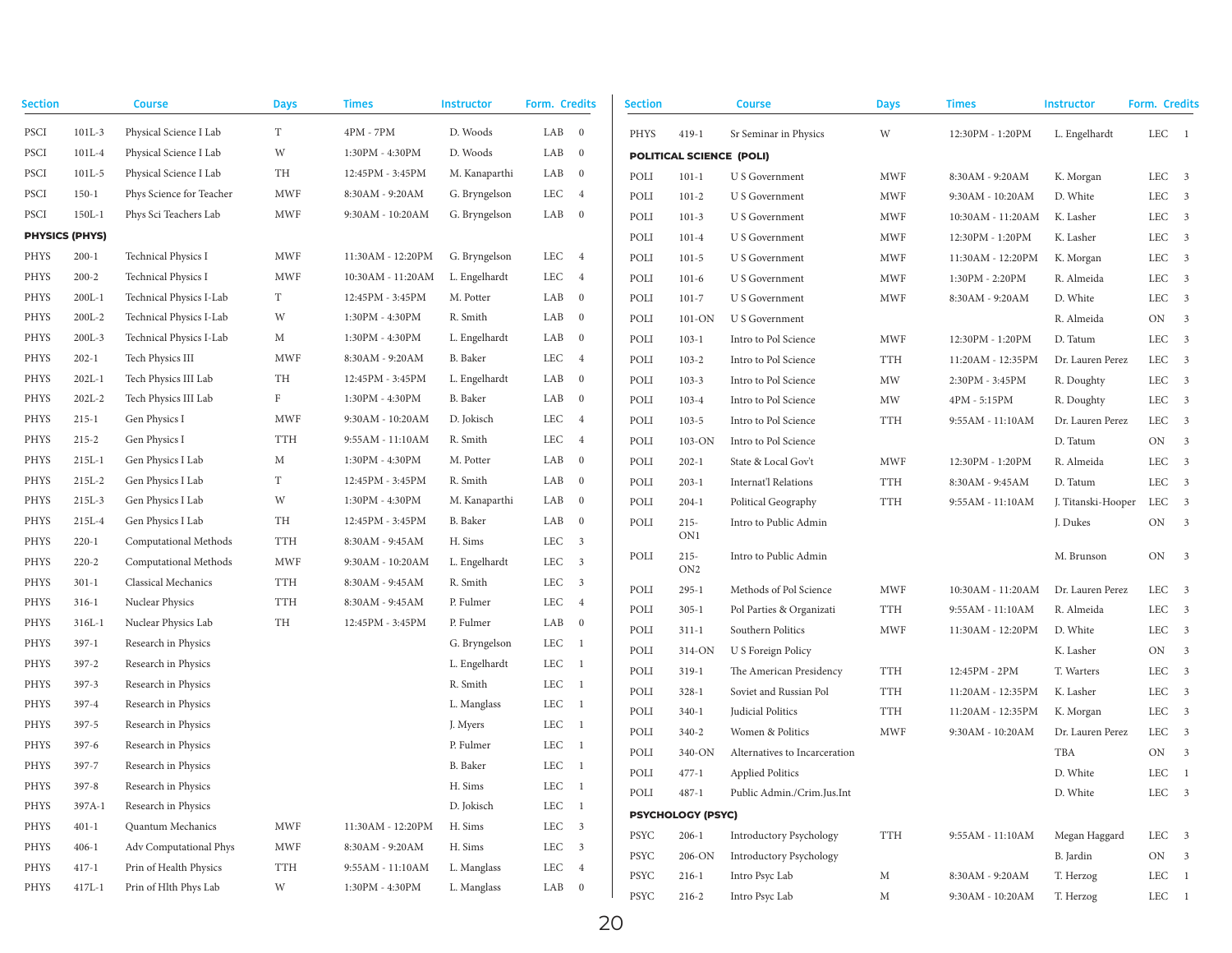| <b>Section</b>        |                         | <b>Course</b>             | <b>Days</b>          | <b>Times</b>      | <b>Instructor</b> | Form. Credits                         | <b>Section</b> |                            | <b>Course</b>                  | <b>Days</b> | <b>Times</b>      | <b>Instructor</b> | Form. Credits    |
|-----------------------|-------------------------|---------------------------|----------------------|-------------------|-------------------|---------------------------------------|----------------|----------------------------|--------------------------------|-------------|-------------------|-------------------|------------------|
| PSYC                  | $216-3$                 | Intro Psyc Lab            | М                    | 10:30AM - 11:20AM | T. Herzog         | LEC<br><sup>1</sup>                   | SOCI           | $201$ -ON                  | Prin of Sociology              |             |                   | J. Burke          | ON 3             |
| <b>PSYC</b>           | 216-4                   | Intro Psyc Lab            | $\mathbf T$          | 8:30AM - 9:20AM   | T. Herzog         | <b>LEC</b><br>$\overline{1}$          | SOCI           | $301 - 1$                  | Soci Focus Black Social Theory | <b>MWF</b>  | 1:30PM - 2:20PM   | T. Couch          | LEC 3            |
| <b>PSYC</b>           | $216 - 5$               | Intro Psyc Lab            | $\mathbf T$          | 9:55AM - 10:45AM  | T. Herzog         | LEC<br><sup>1</sup>                   | SOCI           | $302 - 1$                  | Methods of Sociology           | <b>MWF</b>  | 8:30AM - 9:20AM   | R. Ward           | LEC 3            |
| <b>PSYC</b>           | 216-6                   | Intro Psyc Lab            | $\mathbf T$          | 11:20AM - 12:10PM | T. Herzog         | <b>LEC</b><br><sup>1</sup>            | SOCI           | $303 - 1$                  | Quant Meth in Soc Resear       | <b>TTH</b>  | 9:55AM - 11:10AM  | J. Doucet         | $LEC = 3$        |
| <b>PSYC</b>           | $220 - 1$               | Careers in Psychology     | $\mathbf T$          | 12:45PM - 1:35PM  | T. Herzog         | LEC<br>$\overline{1}$                 | SOCI           | $331 - 1$                  | Environ, Power & Opport        | <b>TTH</b>  | 12:45PM - 2PM     | L. Eargle         | LEC 3            |
| <b>PSYC</b>           | $220 - 2$               | Careers in Psychology     | W                    | 12:30PM - 1:20PM  | T. Herzog         | <b>LEC</b><br>$\overline{1}$          | SOCI           | $339 - 1$                  | Sociological Theory            | <b>MWF</b>  | 9:30AM - 10:20AM  | T. Couch          | LEC 3            |
| <b>PSYC</b>           | $220 - 3$               | Careers in Psychology     | W                    | 1:30PM - 2:20PM   | T. Herzog         | LEC<br><sup>1</sup>                   | SOCI           | $341 - 1$                  | Criminology                    | <b>TTH</b>  | 8:30AM - 9:45AM   | J. Doucet         | LEC 3            |
| <b>PSYC</b>           | $302 - 1$               | Quant & Psychomet Method  | <b>TTH</b>           | 11:20AM - 12:35PM | Megan Haggard     | <b>LEC</b><br>$\overline{\mathbf{3}}$ | SOCI           | $346 - 1$                  | Crime and Organizations        | <b>TTH</b>  | 11:20AM - 12:35PM | L. Eargle         | LEC 3            |
| <b>PSYC</b>           | $303 - 1$               | Research Methodology      | MW                   | 11:30AM - 12:20PM | J. Sargent        | <b>LEC</b><br>$\overline{\mathbf{3}}$ | SOCI           | $352 - 1$                  | Rural Crime                    | <b>TTH</b>  | 12:45PM - 2PM     | J. Doucet         | LEC 3            |
| <b>PSYC</b>           | $303L - 1$              | Research Methodology Lab  | W                    | 1:30PM - 3:30PM   | J. Sargent        | LAB<br>$\overline{0}$                 | SOCI           | $375 - 1$                  | Soci of Health/Medicine        | <b>TTH</b>  | 2:10PM - 3:25PM   | J. Burke          | LEC 3            |
| <b>PSYC</b>           | 303L-2                  | Research Methodology Lab  | М                    | 1:30PM - 3:30PM   | J. Sargent        | LAB<br>$\overline{0}$                 | SOCI           | $381 - 1$                  | Sociology of Sport             | <b>MWF</b>  | 12:30PM - 1:20PM  | R. Ward           | LEC 3            |
| <b>PSYC</b>           | $304 - 1$               | Brain & Behavior          | <b>TTH</b>           | 11:20AM - 12:35PM | T. Herzog         | <b>LEC</b><br>$\overline{\mathbf{3}}$ | SOCI           | $382 - 1$                  | Sociology of Families          | <b>TTH</b>  | 11:20AM - 12:35PM | J. Burke          | LEC 3            |
| <b>PSYC</b>           | $314-1$                 | Hlth Psy/Behav Medicine   | <b>MWF</b>           | 9:30AM - 10:20AM  | S. McElveen       | LEC 3                                 | SOCI           | $403 - 1$                  | Survey Methodology             | <b>TTH</b>  | 9:55AM - 11:10AM  | J. Burke          | LEC 3            |
| <b>PSYC</b>           | 314-ON                  | Hlth Psy/Behav Medicine   |                      |                   | B. Jardin         | ON<br>$\overline{\mathbf{3}}$         | SOCI           | $419 - 1$                  | Population & Society           | <b>TTH</b>  | 2:10PM - 3:25PM   | L. Eargle         | LEC 3            |
| <b>PSYC</b>           | $315 - 1$               | Child Behav:Grow & Devel  | <b>MWF</b>           | 10:30AM - 11:20AM | R. Bridger        | <b>LEC</b><br>$\overline{\mathbf{3}}$ | SOCI           | $496 - 1$                  | Sociology Capstone Exper       | W           | 11:30AM - 12:20PM | J. Burke          | LEC 3            |
| $\operatorname{PSYC}$ | $315 - 2$               | Child Behav:Grow & Devel  | T                    | 4PM - 7PM         | A. Cooper         | LEC<br>$\overline{\mathbf{3}}$        | SOCI           | $498 - 1$                  | Sociology Internship           |             |                   | J. Doucet         | INT 3            |
| <b>PSYC</b>           | 315-ON                  | Child Behav:Grow & Devel  |                      |                   | B. Jardin         | ON<br>$\overline{\mathbf{3}}$         |                | <b>SPANISH (SPAN)</b>      |                                |             |                   |                   |                  |
| <b>PSYC</b>           | $316-1$                 | Adoles Behav:Grow & Dev   | <b>TTH</b>           | 2:10PM - 3:25PM   | TBA               | <b>LEC</b><br>$\overline{\mathbf{3}}$ | ${\rm SPAN}$   | $101 - 1$                  | Elementary Spanish I           | <b>MWF</b>  | 8:30AM - 9:20AM   | R. Brown          | LEC 3            |
| <b>PSYC</b>           | $317 - 1$               | Applied Behav Analysis    | <b>MWF</b>           | 10:30AM - 11:20AM | C. Bullock        | LEC<br>$\overline{\mathbf{3}}$        | <b>SPAN</b>    | $101 - 2$                  | Elementary Spanish I           | <b>MWF</b>  | 10:30AM - 11:20AM | R. Brown          | LEC 3            |
| PSYC                  | $319-1$                 | Social Psychology         | <b>TTH</b>           | 2:10PM - 3:25PM   | Megan Haggard     | LEC<br>$\overline{\mathbf{3}}$        | <b>SPAN</b>    | $101 - 3$                  | Elementary Spanish I           | <b>MWF</b>  | 11:30AM - 12:20PM | R. Brown          | LEC 3            |
| <b>PSYC</b>           | $325 - 1$               | Abnormal Psyc             | <b>TTH</b>           | 9:55AM - 11:10AM  | TBA               | LEC 3                                 | <b>SPAN</b>    | $101 -$                    | Elementary Spanish I           |             |                   | K. Kiely          | ON 3             |
| <b>PSYC</b>           | $325 - 2$               | Abnormal Psyc             | <b>TTH</b>           | 11:20AM - 12:35PM | TBA               | LEC 3                                 |                | ON1                        |                                |             |                   |                   |                  |
| <b>PSYC</b>           | 327-ON                  | Psychology of Gender      |                      |                   | A. Wallace        | ON<br>$\overline{\mathbf{3}}$         | SPAN           | $101 -$<br>ON <sub>2</sub> | Elementary Spanish I           |             |                   | Kyrie Miranda     | ON 3             |
| <b>PSYC</b>           | $332 - 1$               | The Psyc of Relationships | $\mathcal T$         | 6PM - 9PM         | W. McElveen       | <b>LEC</b><br>$\overline{\mathbf{3}}$ | SPAN           | $101 -$                    | Elementary Spanish I           |             |                   | Kyrie Miranda     | ON 3             |
| <b>PSYC</b>           | $334-1$                 | Life Span Development     | $\operatorname{MWF}$ | 8:30AM - 9:20AM   | S. McElveen       | <b>LEC</b><br>$\overline{\mathbf{3}}$ |                | ON3                        |                                |             |                   |                   |                  |
| <b>PSYC</b>           | $334 - 2$               | Life Span Development     | <b>MWF</b>           | 10:30AM - 11:20AM | S. McElveen       | <b>LEC</b><br>$\overline{\mathbf{3}}$ | SPAN           | $102 - 1$                  | Elementary Spanish II          | <b>MWF</b>  | 9:30AM - 10:20AM  | Wendy Caldwell    | HYB <sub>3</sub> |
| <b>PSYC</b>           | $334 - 3$               | Life Span Development     | <b>MWF</b>           | 9:30AM - 10:20AM  | R. Bridger        | <b>LEC</b><br>$\overline{\mathbf{3}}$ | <b>SPAN</b>    | $102 - 2$                  | Elementary Spanish II          | <b>MWF</b>  | 10:30AM - 11:20AM | Wendy Caldwell    | HYB 3            |
| <b>PSYC</b>           | 334-ON                  | Life Span Development     |                      |                   | L. Charping       | ON<br>$\overline{\mathbf{3}}$         | SPAN           | $201 - 1$                  | Intermediate Spanish I         | <b>MWF</b>  | 8:30AM - 9:20AM   | K. Kiely          | HYB 3            |
| <b>PSYC</b>           | $336 - 1$               | Learning & Cognition      | <b>TTH</b>           | 9:55AM - 11:10AM  | J. Sargent        | <b>LEC</b><br>$\overline{\mathbf{3}}$ | <b>SPAN</b>    | $201 - 2$                  | Intermediate Spanish I         | <b>MWF</b>  | 10:30AM - 11:20AM | K. Kiely          | HYB 3            |
| <b>PSYC</b>           | 336-2                   | Learning & Cognition      | <b>TTH</b>           | 11:20AM - 12:35PM | J. Sargent        | LEC 3                                 | SPAN           | $201-3$                    | Intermediate Spanish I         | <b>MWF</b>  | 12:30PM - 1:20PM  | R. Brown          | LEC 3            |
| <b>PSYC</b>           | $498 - 1$               | Academic Internship, Psyc | <b>MWF</b>           | 11:30AM - 12:20PM | S. McElveen       | <b>INT</b><br>$\overline{\mathbf{3}}$ | SPAN           | $202 - 1$                  | Intermediate Spanish II        | <b>MWF</b>  | 12:30PM - 1:20PM  | Wendy Caldwell    | HYB 3            |
| <b>PSYC</b>           | 498-2                   | Academic Internship, Psyc |                      |                   | L. Blackwell      | ON<br>$\overline{\mathbf{3}}$         | <b>SPAN</b>    | $301 - 1$                  | Grammar & Composition          | <b>TTH</b>  | 8:30AM - 9:45AM   | Kyrie Miranda     | LEC 3            |
| <b>PSYC</b>           | $499 - 1$               | Senior Seminar            | <b>TTH</b>           | 8:30AM - 9:45AM   | Megan Haggard     | <b>LEC</b><br>$\overline{\mathbf{3}}$ | <b>SPAN</b>    | $403 - 1$                  | Sur of Hisp Amer Lit I         | <b>TTH</b>  | 9:55AM - 11:10AM  | Wendy Caldwell    | LEC 3            |
| <b>PSYC</b>           | 499-2                   | Senior Seminar            | <b>MWF</b>           | 8:30AM - 9:20AM   | R. Bridger        | <b>LEC</b><br>$\overline{\mathbf{3}}$ |                | <b>SPEECH (SPCO)</b>       |                                |             |                   |                   |                  |
|                       | <b>SOCIOLOGY (SOCI)</b> |                           |                      |                   |                   |                                       | <b>SPCO</b>    | $101 - 1$                  | Basics of Oral Communica       | <b>MWF</b>  | 9:30AM - 10:20AM  | A. Ellis          | LEC 3            |
| SOCI                  | $201 - 1$               | Prin of Sociology         | <b>MWF</b>           | 10:30AM - 11:20AM | R. Ward           | <b>LEC</b><br>$\overline{\mathbf{3}}$ | <b>SPCO</b>    | $101 - 10$                 | Basics of Oral Communica       | <b>MWF</b>  | 10:30AM - 11:20AM | A. Ellis          | LEC 3            |
| SOCI                  | $201 - 2$               | Prin of Sociology         | <b>MWF</b>           | 11:30AM - 12:20PM | T. Couch          | <b>LEC</b><br>$\overline{\mathbf{3}}$ | SPCO           | $101 - 11$                 | Basics of Oral Communica       | <b>MWF</b>  | 11:30AM - 12:20PM | D. Dobbins        | LEC 3            |
| SOCI                  | $201 - 3$               | Prin of Sociology         | <b>MWF</b>           | 12:30PM - 1:20PM  | T. Couch          | <b>LEC</b><br>$\overline{\mathbf{3}}$ | <b>SPCO</b>    | $101 - 12$                 | Basics of Oral Communica       | <b>MWF</b>  | 10:30AM - 11:20AM | D. Dobbins        | LEC 3            |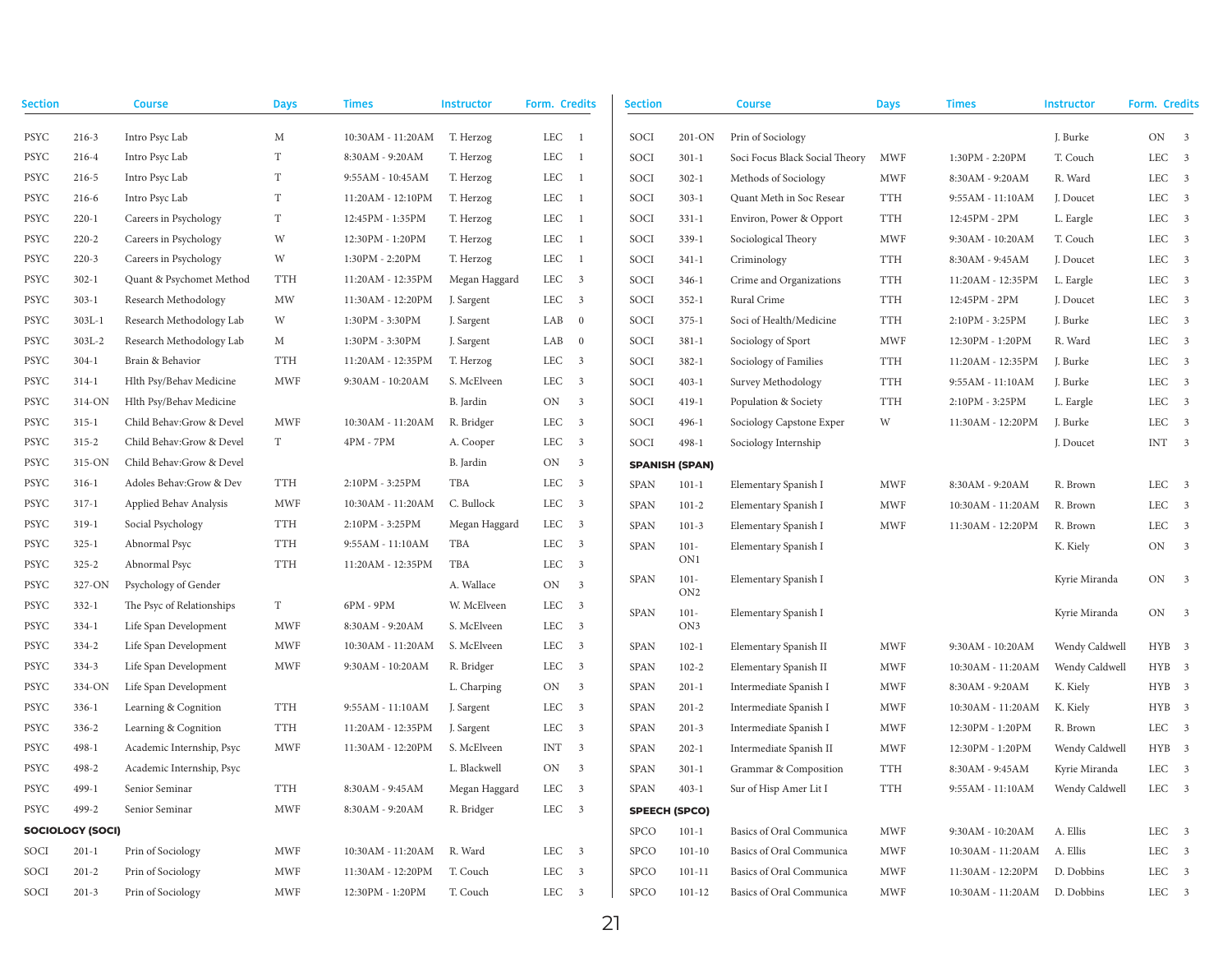| Section     |                               | <b>Course</b>            | <b>Days</b> | <b>Times</b>      | <b>Instructor</b>        | Form. Credits |                          | <b>Section</b> |                       | <b>Course</b>             | <b>Days</b> | <b>Times</b>     | <b>Instructor</b> | Form. Credits |
|-------------|-------------------------------|--------------------------|-------------|-------------------|--------------------------|---------------|--------------------------|----------------|-----------------------|---------------------------|-------------|------------------|-------------------|---------------|
| <b>SPCO</b> | $101 - 13$                    | Basics of Oral Communica | <b>TTH</b>  | 9:55AM - 11:10AM  | D. Dobbins               | LEC 3         |                          | <b>UNIV</b>    | $100 - 6$             | University Life 100       | W           | 12:30PM - 1:20PM | K. Molinari       | LEC 1         |
| <b>SPCO</b> | $101 - 14$                    | Basics of Oral Communica | TTH         | 11:20AM - 12:35PM | D. Dobbins               | LEC 3         |                          | <b>UNIV</b>    | $100 - 7$             | University Life 100       | W           | 12:30PM - 1:20PM | C. Wilson         | $LEC$ 1       |
| <b>SPCO</b> | $101 - 15$                    | Basics of Oral Communica | <b>TTH</b>  | 12:45PM - 2PM     | L. Diop                  | LEC 3         |                          | <b>UNIV</b>    | $100 - 8$             | University Life 100       | W           | 12:30PM - 1:20PM | E. Edwards        | $LEC$ 1       |
| <b>SPCO</b> | $101 - 2$                     | Basics of Oral Communica | <b>MWF</b>  | 12:30PM - 1:20PM  | A. Ellis                 | HYB 3         |                          | <b>UNIV</b>    | $100 - 9$             | University Life 100       | TH          | 12:45PM - 1:35PM | L. Fallon         | $LEC$ 1       |
| <b>SPCO</b> | $101 - 3$                     | Basics of Oral Communica | <b>TTH</b>  | 11:20AM - 12:35PM | S. Diel                  | LEC           | $\overline{\phantom{a}}$ | <b>UNIV</b>    | $100A-$               | Univ Life: Biology        | W           | 12:30PM - 1:20PM | N. Harness        | $LEC$ 1       |
| <b>SPCO</b> | $101 - 4$                     | Basics of Oral Communica | MW          | 2:30PM - 3:45PM   | B. Fisher                | <b>LEC</b>    | $\overline{\mathbf{3}}$  |                | 1BIO                  |                           |             |                  |                   |               |
| <b>SPCO</b> | $101 - 5$                     | Basics of Oral Communica | MW          | 4PM - 5:15PM      | B. Fisher                | <b>LEC</b>    | $\overline{\phantom{a}}$ | <b>UNIV</b>    | 100<br>ATHL-1         | University Life-Athletics | W           | 12:30PM - 1:20PM | J. Kirby          | $LEC$ 1       |
| SPCO        | $101 - 6$                     | Basics of Oral Communica | <b>MWF</b>  | 9:30AM - 10:20AM  | K. Packett               | HYB 3         |                          | <b>UNIV</b>    | $100B -$              | Univ Life: Pre-Nursing    | T           | 12:45PM - 1:35PM | S. Kershner       | $LEC$ 1       |
| <b>SPCO</b> | $101 - 7$                     | Basics of Oral Communica | <b>TTH</b>  | 9:55AM - 11:10AM  | B. Fisher                | LEC 3         |                          | <b>UNIV</b>    | 1NUR<br>$100B -$      | Univ Life: Pre-Nursing    | T           |                  | T. Pressley       | $LEC$ 1       |
| <b>SPCO</b> | $101 - 8$                     | Basics of Oral Communica | <b>MWF</b>  | 1:30PM - 2:20PM   | A. Ellis                 | HYB 3         |                          |                | $2{\rm NUR}$          |                           |             | 12:45PM - 1:35PM |                   |               |
| <b>SPCO</b> | $101-9$                       | Basics of Oral Communica | <b>MWF</b>  | 10:30AM - 11:20AM | K. Packett               | HYB 3         |                          | <b>UNIV</b>    | 100B-                 | Univ Life: Pre-Nursing    | W           | 12:30PM - 1:20PM | K. Middleton      | $LEC$ 1       |
| <b>SPCO</b> | $101 -$<br>ON1                | Basics of Oral Communica |             |                   | I. Perez                 | ON            | $\overline{\mathbf{3}}$  | <b>UNIV</b>    | 3NUR<br>100B-<br>4NUR | Univ Life: Pre-Nursing    | T           | 12:45PM - 1:35PM | K. Middleton      | $LEC$ 1       |
| <b>SPCO</b> | $101 -$<br>ON <sub>2</sub>    | Basics of Oral Communica |             |                   | I. Perez                 | ON 3          |                          | <b>UNIV</b>    | $100B -$<br>5NUR      | Univ Life: Pre-Nursing    | TH          | 12:45PM - 1:35PM | D. Weaver         | $LEC$ 1       |
| <b>SPCO</b> | $101 -$<br>ON3                | Basics of Oral Communica |             |                   | T. Hanson                | ON            | $\overline{\mathbf{3}}$  | <b>UNIV</b>    | $100B -$<br>6NUR      | Univ Life: Pre-Nursing    | W           | 12:30PM - 1:20PM | S. Kershner       | $LEC$ 1       |
| <b>SPCO</b> | $101 -$<br>ON4                | Basics of Oral Communica |             |                   | T. Hanson                | ON 3          |                          | <b>UNIV</b>    | $100B-$<br>7NUR       | Univ Life: Pre-Nursing    | TH          | 12:45PM - 1:35PM | T. George         | $LEC$ 1       |
| <b>SPCO</b> | 101HH<br>HON                  | Basics/Oral Comm.Honors  | <b>TTH</b>  | 8:30AM - 9:45AM   | B. Fisher                | LEC 3         |                          | <b>UNIV</b>    | $100B -$<br>8NUR      | Univ Life: Pre-Nursing    | W           | 12:30PM - 1:20PM | D. Weaver         | $LEC$ 1       |
|             | <b>THEATRE (THEA)</b>         |                          |             |                   |                          |               |                          | <b>UNIV</b>    | $100B -$<br>9NUR      | Univ Life: Pre-Nursing    | T           | 12:45PM - 1:35PM | T. Phillips       | $LEC$ 1       |
| THEA        | $101 - 1$                     | Intro to Theatre         | MWF         | 10:30AM - 11:20AM | A. Krohn                 | LEC 3         |                          | <b>UNIV</b>    | 100C-                 | Univ Life: Business       | TH          | 12:45PM - 1:35PM | J. Aniello        | $LEC$ 1       |
| THEA        | $101 - 2$                     | Intro to Theatre         | <b>MWF</b>  | 9:30AM - 10:20AM  | A. Krohn                 | LEC 3         |                          |                | $1 \, \mathrm{BUS}$   |                           |             |                  |                   |               |
| THEA        | $203 - 1$                     | Acting I                 | <b>MWF</b>  | 10:30AM - 11:20AM | D. Best                  | LEC 3         |                          | <b>UNIV</b>    | 100C-<br>2BUS         | Univ Life: Business       | W           | 12:30PM - 1:20PM | A. Iglesias       | $LEC$ 1       |
| THEA        | $209-1$                       | Intro to Costume Tech    | <b>TTH</b>  | 8:30AM - 9:45AM   | A. Steadman              | LEC 3         |                          | <b>UNIV</b>    | 100C-                 | Univ Life: Business       | W           | 12:30PM - 1:20PM | B. McLeod         | $LEC$ 1       |
| THEA        | $210-1$                       | Theatre Practicum        |             |                   | D. Best                  |               | <sup>1</sup>             |                | 3BUS                  |                           |             |                  |                   |               |
| THEA        | $301 - 1$                     | Directing I              | <b>MWF</b>  | 11:30AM - 12:20PM | D. Best                  | LEC           | $\overline{\mathbf{3}}$  | <b>UNIV</b>    | 100C-<br>4BUS         | Univ Life: Business       | $\mathbf T$ | 12:45PM - 1:35PM | J. Aniello        | LEC 1         |
|             | <b>UNIVERSITY LIFE (UNIV)</b> |                          |             |                   |                          |               |                          | <b>UNIV</b>    | 100C-                 | Univ Life: Business       | W           | 12:30PM - 1:20PM | M. Dittman        | LEC 1         |
| UNIV        | $100 - 1$                     | University Life 100      | W           | 12:30PM - 1:20PM  | L. Manglass              | $LEC = 1$     |                          | <b>UNIV</b>    | 5BUS<br>100E-         |                           |             |                  |                   |               |
| <b>UNIV</b> | $100 - 10$                    | University Life 100      | W           | 12:30PM - 1:20PM  | B. Hilb                  | LEC           | $\overline{1}$           |                | 1EDUC                 | Univ Life: Education      | W           | 12:30PM - 1:20PM | P. Boatwright     | LEC 1         |
| <b>UNIV</b> | $100 - 11$                    | University Life 100      | TH          | 12:45PM - 1:35PM  | H. Sims                  | LEC           | $\overline{1}$           | <b>UNIV</b>    | $100E-$               | Univ Life: Education      | W           | 12:30PM - 1:20PM | L. Simmons        | LEC 1         |
| <b>UNIV</b> | $100 - 12$                    | University Life 100      | W           | 12:30PM - 1:20PM  | Dr. Lauren Perez         | LEC           | $\overline{1}$           | <b>UNIV</b>    | 2EDUC<br>$100G -$     |                           |             |                  |                   |               |
| <b>UNIV</b> | $100 - 14$                    | University Life 100      | W           | 12:30PM - 1:20PM  | S. Sims                  | <b>LEC</b>    | $\overline{1}$           |                | 1PHY                  | Univ Life: Phys/Engineer  | W           | 12:30PM - 1:20PM | R. Renu           | LEC 1         |
| <b>UNIV</b> | $100 - 15$                    | University Life 100      |             |                   | Dr. Meredith Love        | ON            | $\overline{1}$           | <b>UNIV</b>    | $100G -$              | Univ Life: Phys/Engineer  | T           | 12:45PM - 1:35PM | M. Kanaparthi     | $LEC$ 1       |
| <b>UNIV</b> | $100 - 16$                    | University Life 100      | W           | 12:30PM - 1:20PM  | D. Clark                 | LEC           | $\overline{1}$           | <b>UNIV</b>    | 2PHY<br>$100G -$      |                           | W           |                  |                   | $LEC$ 1       |
| <b>UNIV</b> | $100 - 2$                     | University Life 100      | $\mathbf T$ | 12:45PM - 1:35PM  | D. Tatum                 | <b>LEC</b>    | $\overline{1}$           |                | 3PHY                  | Univ Life: Phys/Engineer  |             | 12:30PM - 1:20PM | M. Potter         |               |
| <b>UNIV</b> | $100-3$                       | University Life 100      | $\mathbf T$ | 12:45PM - 1:35PM  | T. Stephenson            | LEC           | $\overline{1}$           | <b>UNIV</b>    | 100K-                 | Univ Life: Psychology     | W           | 12:30PM - 1:20PM | Megan Haggard     | $LEC$ 1       |
| <b>UNIV</b> | $100 - 4$                     | University Life 100      | W           | 12:30PM - 1:20PM  | F. Keller                | LEC           | $\overline{1}$           | <b>UNIV</b>    | 1PSY<br>100K-         |                           |             |                  |                   |               |
| <b>UNIV</b> | $100 - 5$                     | University Life 100      | $\mathbf T$ | 12:45PM - 1:35PM  | J. Titanski-Hooper LEC 1 |               |                          |                | 2PSY                  | Univ Life: Psychology     | TH          | 12:45PM - 1:35PM | J. Sargent        | $LEC$ 1       |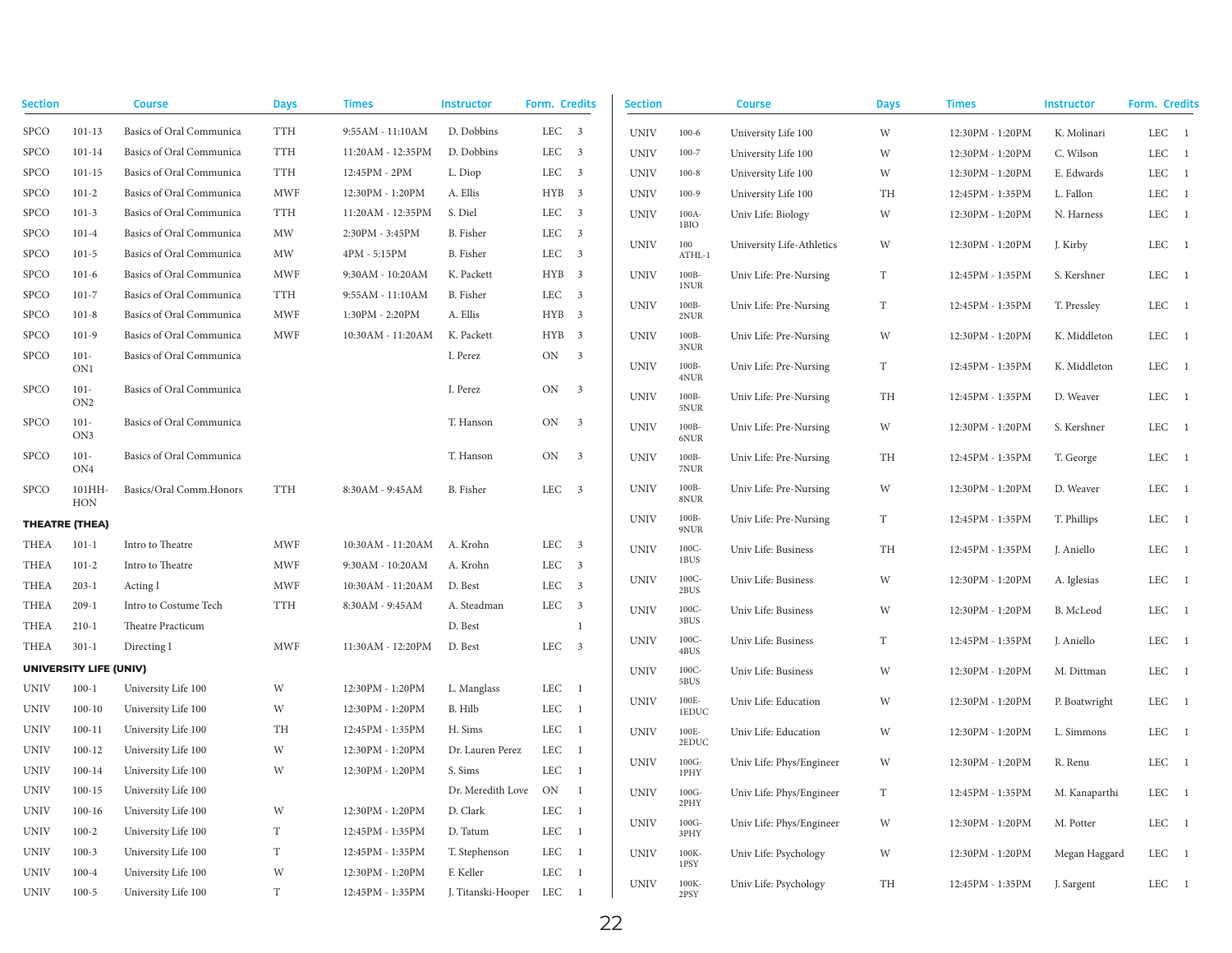## **HONORS COURSES**

| <b>Section</b> |                             | <b>Course</b>                     | <b>Days</b> | <b>Times</b>      | <b>Instructor</b> | Form. Credits |                         | <b>Section</b>       |                      | <b>Course</b>                    | <b>Days</b> | <b>Times</b>      | <b>Instructor</b>   | Form. Credits |  |
|----------------|-----------------------------|-----------------------------------|-------------|-------------------|-------------------|---------------|-------------------------|----------------------|----------------------|----------------------------------|-------------|-------------------|---------------------|---------------|--|
|                | <b>ECONOMICS (ECON)</b>     |                                   |             |                   |                   |               |                         | <b>HNRS</b>          | 268HH-<br><b>HON</b> | Intl Horror/ Unbelieved<br>Woman | MWF         | 9:30AM - 10:20AM  | K. Kiely            | LEC 3         |  |
| <b>ECON</b>    | 203HH-<br>HON               | Intro to Microecon-Hnrs           | <b>MWF</b>  | 8:30AM - 9:20AM   | B. Kyer           | <b>LEC</b>    | 3                       | <b>HNRS</b>          | 269HH-<br><b>HON</b> | Hnr: Skill Hands Think Minds     | TTH         | 9:55AM - 11:10AM  | C. Johnson          | LEC 3         |  |
|                | <b>ENGLISH (ENGL)</b>       |                                   |             |                   |                   |               |                         | <b>HNRS</b>          | 280HH-               | Hnr Sp Top: Biology of Cancer    | MWF         | 11:30AM - 12:20PM | L. Turner, E. Jones | LEC 4         |  |
| <b>ENGL</b>    | 101HH-                      | Analysis & Argument-Hnrs          | <b>TTH</b>  | 12:45PM - 2PM     | B. Hilb           | <b>LEC</b>    | $\overline{\mathbf{3}}$ |                      | <b>HON</b>           |                                  |             |                   |                     |               |  |
|                | HON<br><b>HONORS (HNRS)</b> |                                   |             |                   |                   |               |                         | <b>HNRS</b>          | 391HH-<br><b>HON</b> | Hnr Indep Study Workshop         | M           | 2:30PM - 3:20PM   | J. Tuttle           | LEC 1         |  |
| <b>HNRS</b>    | 200HH-<br><b>HON</b>        | Hnr Science Symposium             | T           | 2:10PM - 3:25PM   | M. Kanaparthi     | <b>LEC</b>    |                         | <b>HNRS</b>          | 397HH-<br><b>HON</b> | Hnrs Col: Brain and Mind         | <b>MWF</b>  | 12:30PM - 1:20PM  | S. Wrighten         | LEC 3         |  |
| <b>HNRS</b>    | 201HH-<br><b>HON</b>        | Hnrs Humani/Soc Sci Symp          | TH          | 2:10PM - 3:25PM   | B. Goff           | <b>LEC</b>    |                         | <b>HNRS</b>          | 491HH-<br><b>HON</b> | Hnr: Independent Study           |             |                   | J. Tuttle           | LEC 3         |  |
| <b>HNRS</b>    | 254HH-<br><b>HON</b>        | Spec Top: Do You Speak<br>America | <b>MWF</b>  | 1:30PM - 2:20PM   | C. Clayton        | LEC           | $\overline{\mathbf{3}}$ | <b>SPEECH (SPCO)</b> |                      |                                  |             |                   |                     |               |  |
| <b>HNRS</b>    | 259HH-<br><b>HON</b>        | Spec Top: Adulting                | MW          | 2:30PM - 3:45PM   | M. Dittman        | LEC           | $\overline{\mathbf{3}}$ | <b>SPCO</b>          | 101HH-<br><b>HON</b> | Basics of Oral Communica         | <b>TTH</b>  | 8:30AM - 9:45AM   | B. Fisher           | LEC 3         |  |
| <b>HNRS</b>    | 260HH<br><b>HON</b>         | Hnr Spec Top:video Games<br>& Lit | <b>TTH</b>  | 11:20AM - 12:35PM | . Marley          | LEC           | 3                       |                      |                      |                                  |             |                   |                     |               |  |

## **UNDERGRADUATE EVENING COURSES**

| <b>Section</b>      |                                | <b>Course</b>           | <b>Days</b> | <b>Times</b>    | <b>Instructor</b> | Form. Credits | <b>Section</b>       |                                | <b>Course</b>                   | <b>Days</b> | <b>Times</b> | <b>Instructor</b> | Form. Credits |
|---------------------|--------------------------------|-------------------------|-------------|-----------------|-------------------|---------------|----------------------|--------------------------------|---------------------------------|-------------|--------------|-------------------|---------------|
|                     | <b>ACCOUNTING (ACTG)</b>       |                         |             |                 |                   |               | MUSI                 | $180 - 1$                      | Percussion Ensemble             | TH          | 4PM - 5PM    | R. Reeves         | $LEC$ 1       |
| ACTG                | $429-1$                        | Tax Research            | T           | 5:30PM - 8:30PM | B. Johnson        | LEC 3         | MUSI                 | $372-1$                        | Principles Songwriting          | M           | 4PM - 7PM    | B. Goff           | LEC 3         |
|                     | <b>BIOLOGY (BIOL)</b>          |                         |             |                 |                   |               |                      | <b>PHYSICAL SCIENCE (PSCI)</b> |                                 |             |              |                   |               |
| BIOL                | $103L-1$                       | Environmental Biol Lab  | M           | 4:30PM - 7:20PM | J. Majors         | LAB 0         | PSCI                 | $101L-3$                       | Physical Science I Lab          | T           | 4PM - 7PM    | D. Woods          | LAB 0         |
| <b>BIOL</b>         | $103L-2$                       | Environmental Biol Lab  | T           | 4:30PM - 7:20PM | H. Camper         | LAB 0         |                      |                                | <b>POLITICAL SCIENCE (POLI)</b> |             |              |                   |               |
| <b>BIOL</b>         | $103L-3$                       | Environmental Biol Lab  | W           | 4:30PM - 7:20PM | H. Camper         | LAB 0         | POLI                 | $103 - 4$                      | Intro to Pol Science            | MW          | 4PM - 5:15PM | R. Doughty        | LEC 3         |
| <b>BIOL</b>         | $115L-3$                       | Lab for Biol Sciences I | T           | 4:30PM - 7:20PM | C. Beard          | $LAB \t1$     |                      | <b>PSYCHOLOGY (PSYC)</b>       |                                 |             |              |                   |               |
| <b>BIOL</b>         | $115L-6$                       | Lab for Biol Sciences I | TH          | 4:30PM - 7:20PM | C. Beard          | $LAB \t1$     | <b>PSYC</b>          | $315 - 2$                      | Child Behav:Grow & Devel        | T           | 4PM - 7PM    | A. Cooper         | LEC 3         |
| <b>MATH (MATH)</b>  |                                |                         |             |                 |                   |               | <b>PSYC</b>          | $332 - 1$                      | The Psyc of Relationships       | T           | 6PM - 9PM    | W. McElveen       | LEC 3         |
| MATH                | $105 - 7$                      | College Algebra I       | <b>TTH</b>  | 4:30PM - 5:45PM | M. Greene         | LEC 3         | <b>SPEECH (SPCO)</b> |                                |                                 |             |              |                   |               |
| MATH                | $105 - 8$                      | College Algebra I       | <b>TTH</b>  | 6PM - 7:15PM    | M. Greene         | LEC 3         | <b>SPCO</b>          | $101 - 5$                      | Basics of Oral Communica        | MW          | 4PM - 5:15PM | B. Fisher         | LEC 3         |
|                     | <b>MILITARY SCIENCE (MILI)</b> |                         |             |                 |                   |               |                      |                                |                                 |             |              |                   |               |
| MILI                | $101L-1$                       | Leadership Lab          | TH          | $4PM - 6PM$     | J. Thompson       | LAB 0         |                      |                                |                                 |             |              |                   |               |
| MILI                | $201L-1$                       | Leadership Lab          | TH          | $4PM - 6PM$     | J. Thompson       | LAB 0         |                      |                                |                                 |             |              |                   |               |
| MILI                | $301L-1$                       | Leadership Lab          | TH          | $4PM - 6PM$     | J. Thompson       | LAB 0         |                      |                                |                                 |             |              |                   |               |
| MILI                | $401L - 1$                     | Leadership Lab          | TH          | $4PM - 6PM$     | J. Thompson       | LAB 0         |                      |                                |                                 |             |              |                   |               |
| <b>MUSIC (MUSI)</b> |                                |                         |             |                 |                   |               |                      |                                |                                 |             |              |                   |               |
| <b>MUSI</b>         | $140 - 1$                      | Concert Band            | $\mathbf T$ | 7PM - 10PM      | T. Roberts        | <b>LEC</b>    |                      |                                |                                 |             |              |                   |               |
|                     |                                |                         |             |                 |                   |               |                      |                                |                                 |             |              |                   |               |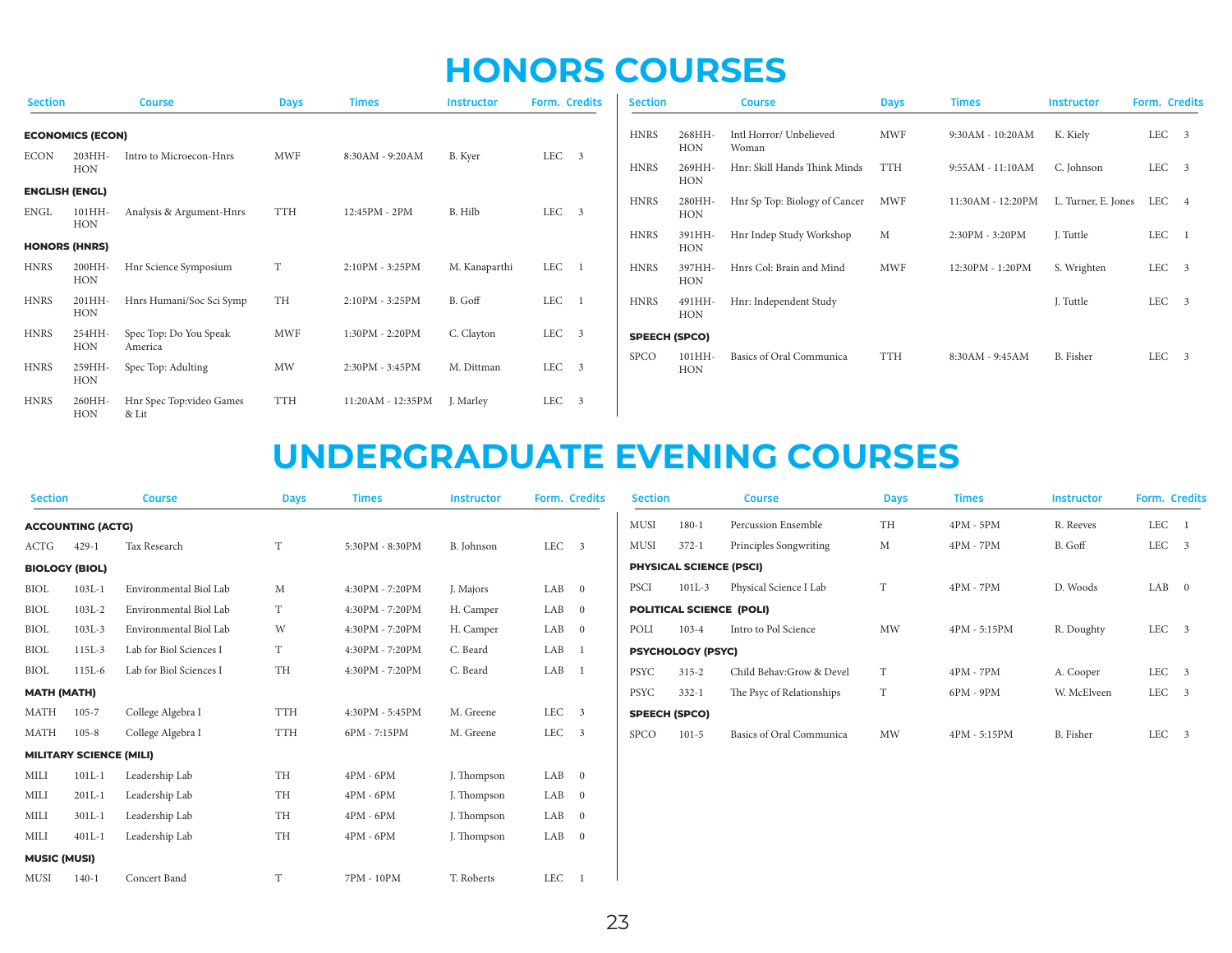## **GRADUATE COURSES**

| Section          |                         | <b>Course</b>                     | <b>Days</b>   | <b>Times</b> | <b>Instructor</b> | Form. Credits |                         | Section     |                          | <b>Course</b>                      | <b>Days</b>               | <b>Times</b>     | Instructor      | Form. Credits    |                          |
|------------------|-------------------------|-----------------------------------|---------------|--------------|-------------------|---------------|-------------------------|-------------|--------------------------|------------------------------------|---------------------------|------------------|-----------------|------------------|--------------------------|
|                  | <b>EDUCATION (EDUC)</b> |                                   |               |              |                   |               |                         | <b>APRN</b> | 722-ON                   | Psych Mental Nurse Intern I        |                           |                  | T. Pressley     | ON 4             |                          |
| EDUC             | 555-ON                  | Teach Children - Poverty          |               |              | T. Pawloski       | ON            | $\overline{\mathbf{3}}$ | <b>APRN</b> | 723-ON                   | Psych Mental Nurs Intern II        |                           |                  | T. Pressley     | ON 4             |                          |
| EDUC             | 599-ON                  | Teach Assess Child Pov            |               |              | T. Pawloski       | ON            | $\overline{\mathbf{3}}$ |             | <b>NURSING (DNP)</b>     |                                    |                           |                  |                 |                  |                          |
| <b>EDUC</b>      | 611-ON                  | Solv Inst Prob Using Tec          |               |              | D. Kaur           | ON            | $\overline{3}$          | <b>DNP</b>  | 800-ON                   | Doctoral Knowledge Devel           |                           |                  | K. Gittings     | ON               | $\overline{\phantom{a}}$ |
| EDUC             | 622-ON                  | Asses of Learn & Behav            |               |              | D. Kaur           | ON            | $\overline{\mathbf{3}}$ | <b>DNP</b>  | 801-ON                   | Research Epidem Practice           |                           |                  | S. Kershner     | ON <sub>3</sub>  |                          |
| EDUC             | 626-ON                  | Concepts and Methods in Edu       |               |              | E. Lowry          | ON            | $\overline{\mathbf{3}}$ | <b>DNP</b>  | 802-ON                   | Hlth Policy Leadership             |                           |                  | D. Hopla        | ON 3             |                          |
| EDUC             | 637-ON                  | Foundations of Reading            |               |              | L. Midcalf        | ON            | $\overline{\mathbf{3}}$ | DNP         | 805-ON                   | Project Development                |                           |                  | T. George       | ON 4             |                          |
| EDUC             | 648-ON                  | <b>Educational Research</b>       |               |              | D. Kaur           | ON            | $\overline{\mathbf{3}}$ |             | <b>PSYCHOLOGY (PSYC)</b> |                                    |                           |                  |                 |                  |                          |
| <b>EDUC</b>      | 745-ON                  | Read/Writing for Div/Exc          |               |              | M. Murphy         | ON            | $\overline{\mathbf{3}}$ | <b>PSYC</b> | $501 - 1$                | Principles of Appl Behavioral      | TH                        | $4PM - 6PM$      | C. Bullock      | HYB 3            |                          |
| EDUC             | 746-ON                  | Practicum:Teach Read/Wri          |               |              | M. Murphy         | ON            | -1                      | PSYC        | $574-1$                  | Adv Appl. of Behavior Analysis     | M                         | $4PM - 6PM$      | C. Bullock      | HYB <sub>3</sub> |                          |
| EDUC             | 759-ON                  | IEP Develop&Trans for             |               |              | K. Fries          | ON            | $\overline{\mathbf{3}}$ | <b>PSYC</b> | 600A-1                   | Psychology Practicum               | M                         | 4PM - 4:59PM     | S. Williams     |                  | $\mathbf{1}$             |
|                  |                         | Student                           |               |              |                   |               |                         | <b>PSYC</b> | 600A-2                   | Psychology Practicum               | W                         |                  | TBA             |                  | $\mathbf{1}$             |
| <b>EDUC</b>      | 761-ID1                 | Learn Dis:Char, Id & Pla          |               |              | K. Fries          | LEC 3         |                         | <b>PSYC</b> | 600B-1                   | Psyc Assessment Practicum          | T                         | 4PM - 4:59PM     | S. Williams     |                  | $\mathbf{1}$             |
| <b>EDUC</b>      | 761-ID2                 | Learn Dis:Char, Id & Pla          |               |              | K. Fries          | LEC 3         |                         | <b>PSYC</b> | 600B-2                   | Psyc Assessment Practicum          |                           |                  | S. Williams     |                  | $\mathbf{1}$             |
| EDUC             | 761-ID3                 | Learn Dis:Char, Id & Pla          |               |              | K. Fries          | LEC 3         |                         | <b>PSYC</b> | 600B-3                   | Psyc Assessment Practicum          |                           |                  | Erica L. James  |                  | $\mathbf{1}$             |
| <b>EDUC</b>      | $770-1$                 | Learn.Disabilities/Inter          | <b>MTWTHF</b> | 8:30am - 5pm | C. Nixon          | LEC           | $\overline{9}$          | <b>PSYC</b> | 600B-4                   | Psyc Assessment Practicum          | W                         | 4PM - 4:59PM     | A. Cooper       |                  | $\mathbf{1}$             |
| <b>MBA (MBA)</b> |                         |                                   |               |              |                   |               |                         | <b>PSYC</b> | 600C-1                   | Psyc Intervention Pract            |                           |                  | R. Murphy       |                  | 1                        |
| MBA              | 700-ON                  | <b>Accounting Analysis</b>        |               |              | S. Dell           | ON            | $\overline{\mathbf{3}}$ | <b>PSYC</b> | 600C-2                   | Psyc Intervention Pract            |                           |                  | <b>TBA</b>      |                  | $\mathbf{1}$             |
| MBA              | 705-ON                  | Economic Analysis                 |               |              | B. Kyer           | ON            | $\overline{\mathbf{3}}$ | PSYC        | 600C-3                   | Psyc Intervention Pract            |                           |                  | C. Hill-Chapman |                  | $\mathbf{1}$             |
| MBA              | 720-ON                  | Contem Iss: Leadership &<br>Commu |               |              | K. Belanger       | ON            | $\overline{\mathbf{3}}$ | <b>PSYC</b> | $602 - 1$                | Biol Basis of Behav                | TH                        | 4PM - 7PM        | T. Herzog       | LEC 3            |                          |
| MBA              | 725-ON                  | Applied Marketing                 |               |              | K. Belanger       | ON            | $\overline{\mathbf{3}}$ | <b>PSYC</b> | $606 - 1$                | Psyc Assess:Intel/ABI/ACH          | W                         | 5PM - 8PM        | A. Cooper       | LEC 3            |                          |
| MBA              | 735-ON                  | Operations Management             |               |              | E. Sharer         | ON            | $\overline{\mathbf{3}}$ | <b>PSYC</b> | $610-1$                  | Interview, Observ/Case Fo          | T                         | 3PM - 7PM        | R. Murphy       | HYB 3            |                          |
|                  | <b>NURSING (APRN)</b>   |                                   |               |              |                   |               |                         | PSYC        | 615-1                    | Child/Adoles Psychopatho           | T                         | 3:30PM - 6:30PM  | S. Faykus       | LEC 3            |                          |
| APRN             | 504-ON                  | Health Policy Leadership          |               |              | N. Russell        | ON            | $\overline{\mathbf{3}}$ | <b>PSYC</b> | 639-1                    | Lifestyles Career Counseling       | $\ensuremath{\mathrm{T}}$ | 9AM - 12PM       | Erica L. James  | HYB 3            |                          |
| APRN             | 507-ON                  | Patient Education and Ad-         |               |              | T. George         | ON            | $\overline{\mathbf{3}}$ | <b>PSYC</b> | $643 - 1$                | Couple & Family Therapy            | TH                        | 9AM - 12PM       | TBA             | LEC 3            |                          |
|                  |                         | vocacy                            |               |              |                   |               |                         | <b>PSYC</b> | $644 - 1$                | Substance Abuse Counseli           | W                         | $1PM - 4PM$      | TBA             | LEC 3            |                          |
| <b>APRN</b>      | $602 - 1$               | Advanced Pharmacology             | W             | 5PM - 8PM    | K. Jones          | LEC           | $\overline{\mathbf{3}}$ | <b>PSYC</b> | 646-1                    | Adv Top Child/Adolescent           | $\mathbf T$               | $5PM - 8PM$      | S. Williams     | LEC 3            |                          |
| APRN             | 606-ON                  | Pharma Effects on Pathophys       |               |              | G. Scott          | ON            | $\overline{\mathbf{3}}$ | <b>PSYC</b> | 646-2                    | Adv Top Child/Adolescent           |                           |                  | S. Williams     | LEC 3            |                          |
| APRN             | 701-ON                  | Primary Care of Adults            |               |              | T. Phillips       | ON            | - 5                     | <b>PSYC</b> | 650-1                    | Prof/Ethical Issues Sch            | M                         | 5PM - 8PM        | M. Bryant       | LEC 3            |                          |
| <b>APRN</b>      | $701L-1$                | Primary Care of Adults Lab        |               |              | T. Phillips       | LAB           | $\overline{0}$          | <b>PSYC</b> | $651 - 1$                | Prof/Ethic Issues Couns            | M                         | $3PM - 6PM$      | W. Hunter       | LEC 3            |                          |
| APRN             | 705-ON                  | Internship I                      |               |              | A. Townsend       | ON            | $\overline{4}$          | PSYC        | 674-1                    | Acad Assess/Intervention           | W                         | 4PM - 7PM        | C. Hill-Chapman | LEC 3            |                          |
| APRN             | 705L-1                  | Internship I Lab                  |               |              | A. Townsend       | LAB           | $\overline{0}$          | <b>PSYC</b> | 699A-1                   | Internship: Clinical Psyc          | T                         | $2PM - 5PM$      | TBA             | INT 3            |                          |
| <b>APRN</b>      | 706-ON                  | Internship II                     |               |              | D. Hopla          | ON            | $\overline{4}$          | <b>PSYC</b> | 799F-1                   | Internship: School Psych           | M                         | 4PM - 7PM        | A. Cooper       | INT 3            |                          |
| APRN             | 706L-1                  | Internship II Lab                 |               |              | D. Hopla          | LAB           | $\overline{0}$          |             |                          | SPEECH LANGUAGE PATHOLOGY (SLP)    |                           |                  |                 |                  |                          |
| APRN             | 709-ON                  | Clinical Practicum                |               |              | D. Weaver         | ON            | $\overline{\mathbf{3}}$ | <b>SLP</b>  | $401 - 1$                | Anatomy & Phys Speech and          | $\mathbf T$               | 8:30AM - 11:20AM | R. Wada         | LEC 3            |                          |
| APRN             | 710-ON                  | Educ Capstone Seminar             |               |              | D. Weaver         | ON            | $\overline{\mathbf{3}}$ |             |                          | Hearing                            |                           |                  |                 |                  |                          |
| APRN             | 719-ON                  | Psych and Mental Health Asmt      |               |              | T. Pressley       | ON            | 5                       | <b>SLP</b>  | $407 - 1$                | Speech and Language<br>Development | TH                        | 12:30PM - 3:20PM | M. Norman       | LEC 3            |                          |
| <b>APRN</b>      | 719L-1                  | Psychiatric Mental Health Lab     |               |              | T. Pressley       | LAB           | $\overline{0}$          |             |                          |                                    |                           |                  |                 |                  |                          |